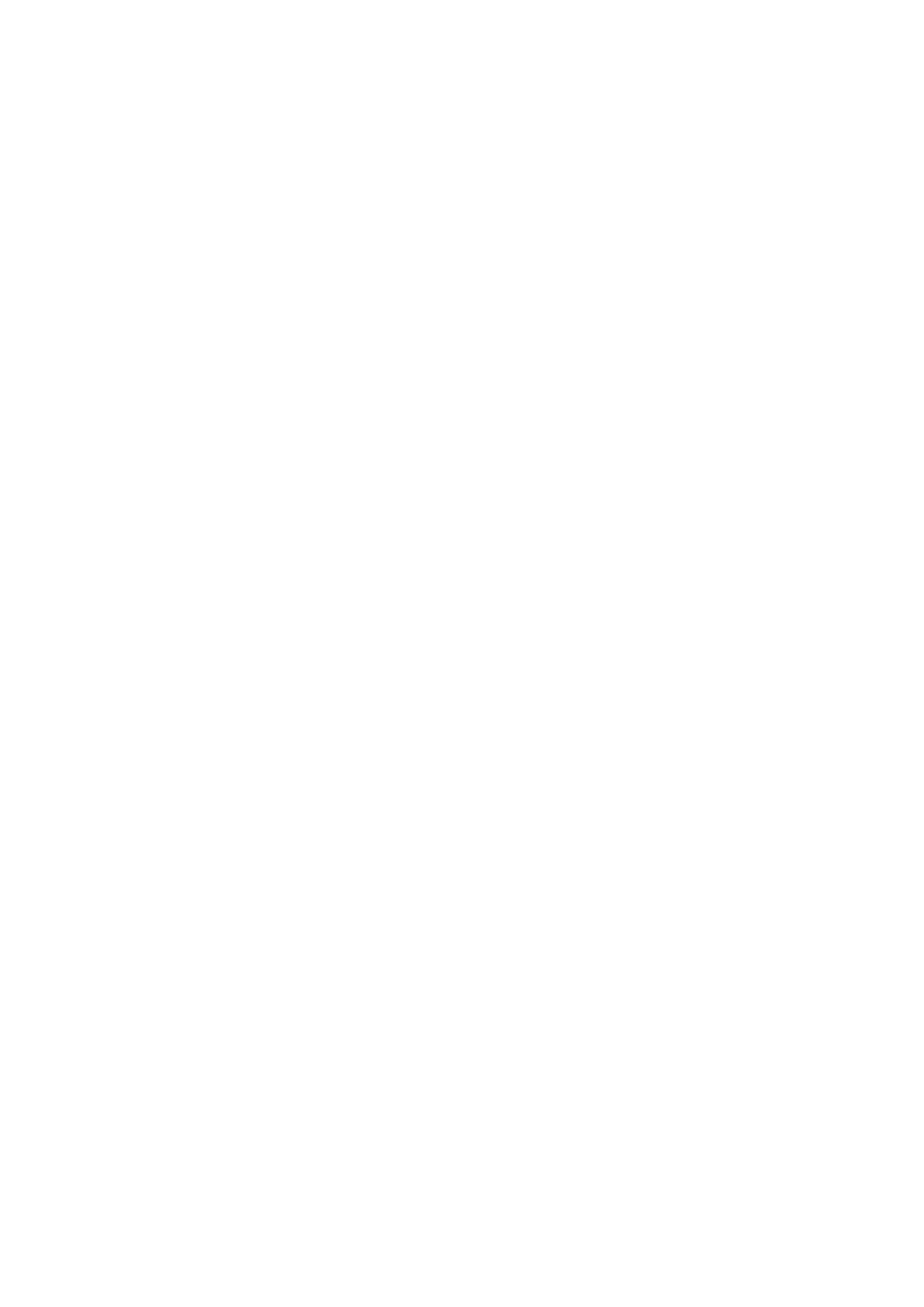# **Punjab Education Sector Reforms Programme (PESRP)**

# **Girls' Results Agenda for the Development of Education Sector in Punjab (GRADES) Project (P176594)**

# **LABOUR MANAGEMENT PROCEDURES (LMP)**

**Programme Monitoring and Implementation Unit (PMIU)** Punjab Education Sector Reforms Programme (PESRP) **Government of the Punjab**

**April 2022**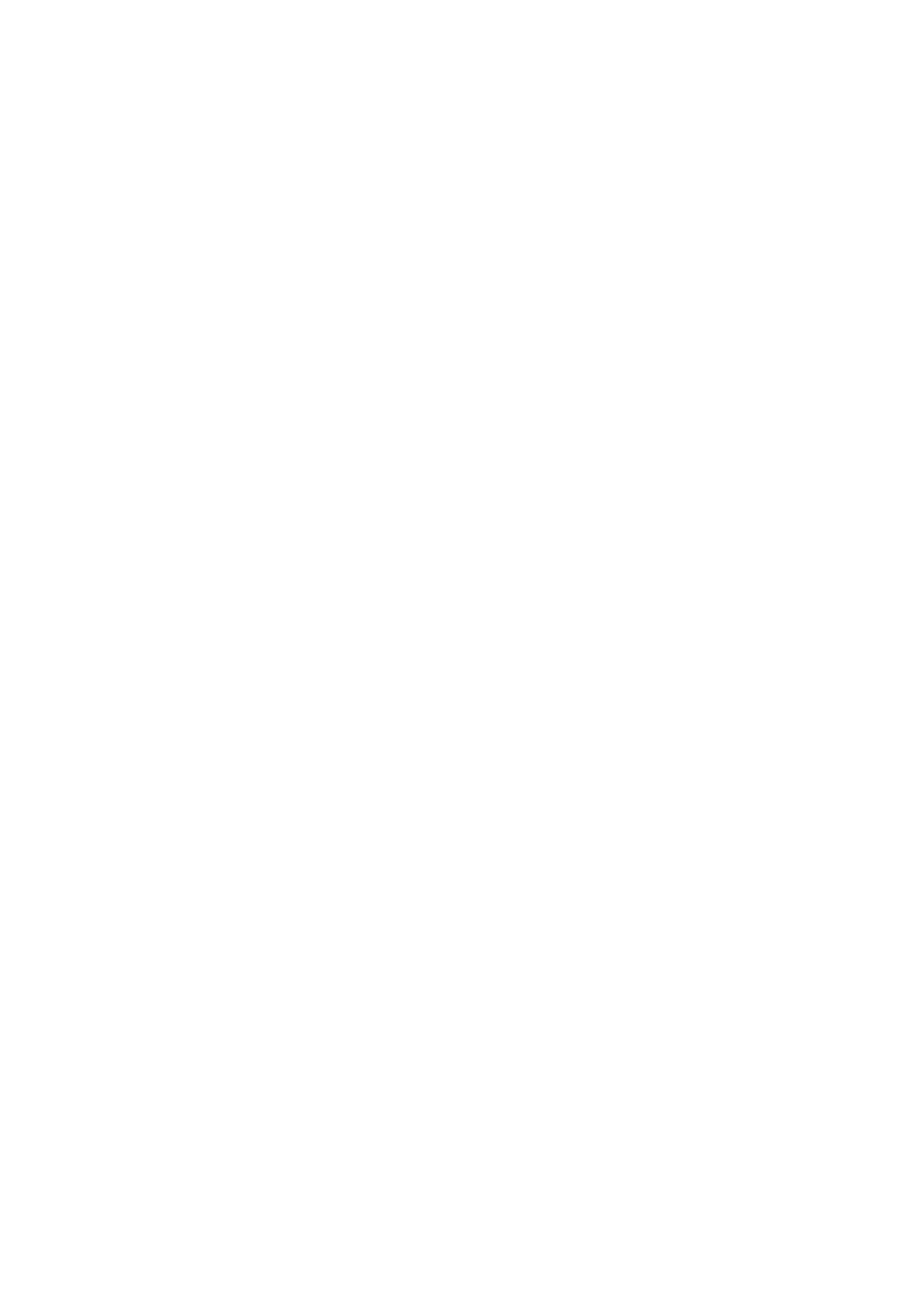# **LIST OF ACRONYMS**

| <b>AHH</b>    | <b>Affected Household</b>                                     |
|---------------|---------------------------------------------------------------|
| AP            | <b>Affected Person</b>                                        |
| <b>AEOs</b>   | <b>Assistant Education Officers</b>                           |
| <b>ARAP</b>   | <b>Abbreviated Resettlement Action Plan</b>                   |
| <b>BoR</b>    | <b>Board of Revenue</b>                                       |
| C&WD          | <b>Communication and Works Department</b>                     |
| <b>CBOs</b>   | <b>Community Based Organizations</b>                          |
| <b>CEO</b>    | <b>Chief Executive Officer</b>                                |
| <b>CESMP</b>  | <b>Contractor Environment and Social Management Plan</b>      |
| CoC           | Code of Conduct                                               |
| <b>CSO</b>    | <b>Civil Society Organization</b>                             |
| <b>DEO</b>    | <b>District Education Officer</b>                             |
| <b>DDEO</b>   | <b>Deputy District Education Officer</b>                      |
| <b>CNIC</b>   | <b>Computerized National Identity Card</b>                    |
| E&S           | <b>Environment and Social</b>                                 |
| <b>ECA</b>    | <b>Employment and Childhood Act</b>                           |
| <b>ECE</b>    | <b>Early Childhood Education</b>                              |
| <b>EDO</b>    | <b>Executive District Officer</b>                             |
| <b>EDS</b>    | <b>Environment Development Specialist</b>                     |
| <b>EPA</b>    | <b>Environment Protection Agency</b>                          |
| <b>EPD</b>    | <b>Environment Protection Department</b>                      |
| <b>ESF</b>    | <b>Environment and Social Framework</b>                       |
| <b>ESHS</b>   | Environment, Social, Health and Safety                        |
| <b>ESIA</b>   | <b>Environmental and Social Impact Assessment</b>             |
| <b>ESMF</b>   | Environmental and Social Management. Framework                |
| <b>ESMP</b>   | <b>Environmental and Social Management Plan</b>               |
| <b>ESS</b>    | <b>Environmental and Social Standards</b>                     |
| <b>FGD</b>    | <b>Focus Group Discussion</b>                                 |
| <b>GBV</b>    | <b>Gender Based Violence</b>                                  |
| GoPb          | Government of Punjab                                          |
| <b>GRADES</b> | Girls' Results Agenda for the Development of Education Sector |
| <b>GRC</b>    | <b>Grievance Redress Committee</b>                            |
| <b>GRM</b>    | <b>Grievance Redress Mechanisms</b>                           |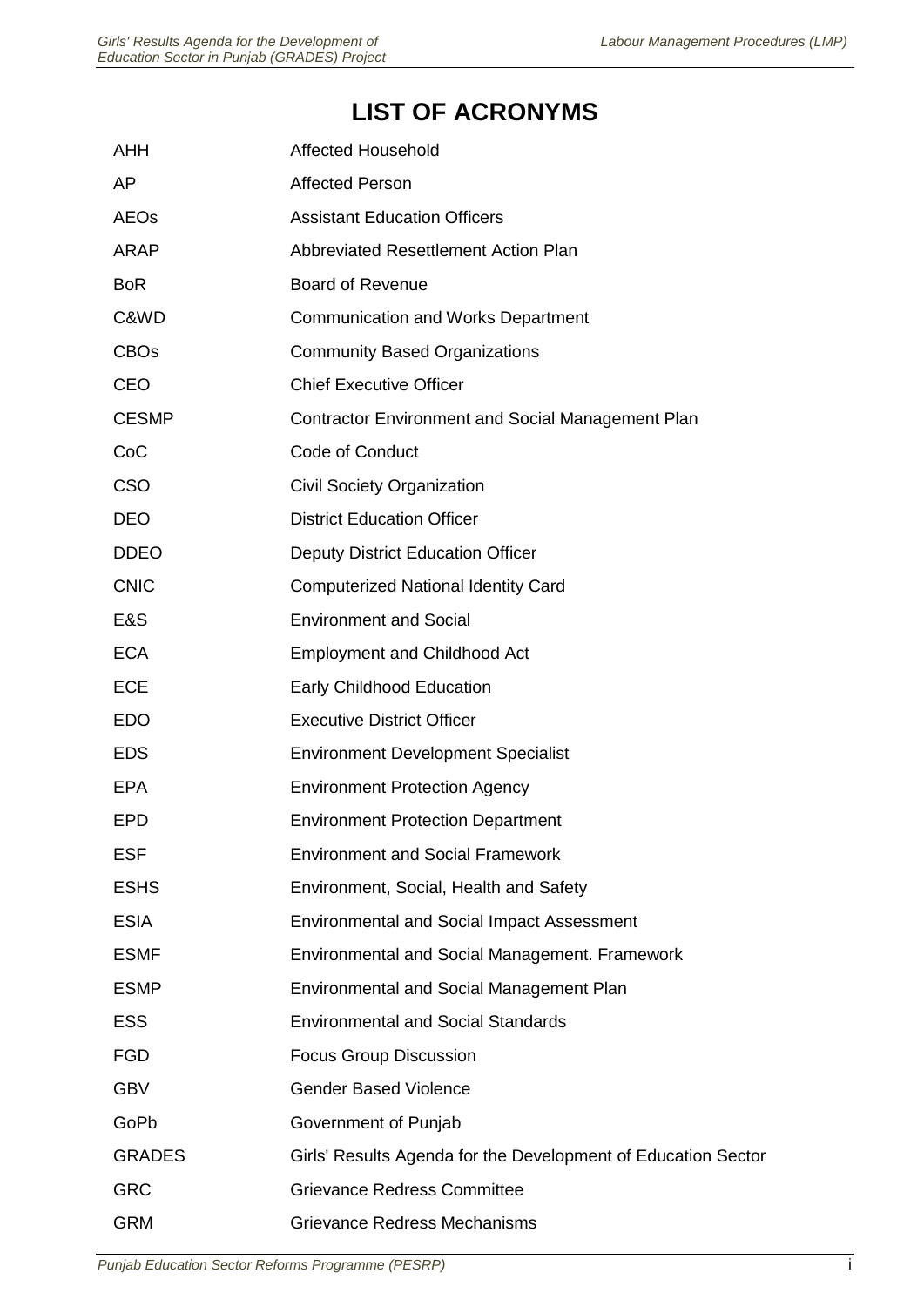| HH            | Household                                                      |
|---------------|----------------------------------------------------------------|
| <b>IDC</b>    | <b>International Development Consultants</b>                   |
| <b>KPI</b>    | Key Performance Indicator                                      |
| <b>NGO</b>    | Non-Governmental Organization                                  |
| <b>NSB</b>    | Non-salary Budget                                              |
| PAI           | Project Area of Influence                                      |
| <b>PDO</b>    | <b>Project Development Objective</b>                           |
| <b>PEC</b>    | <b>Punjab Examination Commission</b>                           |
| <b>PEF</b>    | <b>Punjab Education Foundation</b>                             |
| <b>PEPRIS</b> | Private Education Provides Registration and Information System |
| <b>PESRP</b>  | <b>Punjab Education Sector Reforms Programme</b>               |
| <b>PMIU</b>   | Programme Monitoring and Implementation Unit                   |
| <b>PPP</b>    | <b>Public Private Partnership</b>                              |
| <b>PST</b>    | <b>Primary School Teacher</b>                                  |
| QAED          | QUAID-e-Azam Academy for Education Development                 |
| <b>RP</b>     | <b>Resettlement Plan</b>                                       |
| <b>RF</b>     | <b>Resettlement Framework</b>                                  |
| <b>SDS</b>    | Social Development Specialist                                  |
| <b>SEA</b>    | Sexual Exploitation and Abuse                                  |
| <b>SED</b>    | <b>School Education Department</b>                             |
| <b>SEP</b>    | Stakeholder Engagement Plan                                    |
| <b>SH</b>     | <b>Sexual Harassment</b>                                       |
| <b>SIS</b>    | School Information System                                      |
| <b>SOP</b>    | <b>Standard Operating Procedure</b>                            |
| <b>UC</b>     | <b>Union Council</b>                                           |
| <b>WASH</b>   | Water Sanitation and Hygiene                                   |
| <b>WB</b>     | World Bank                                                     |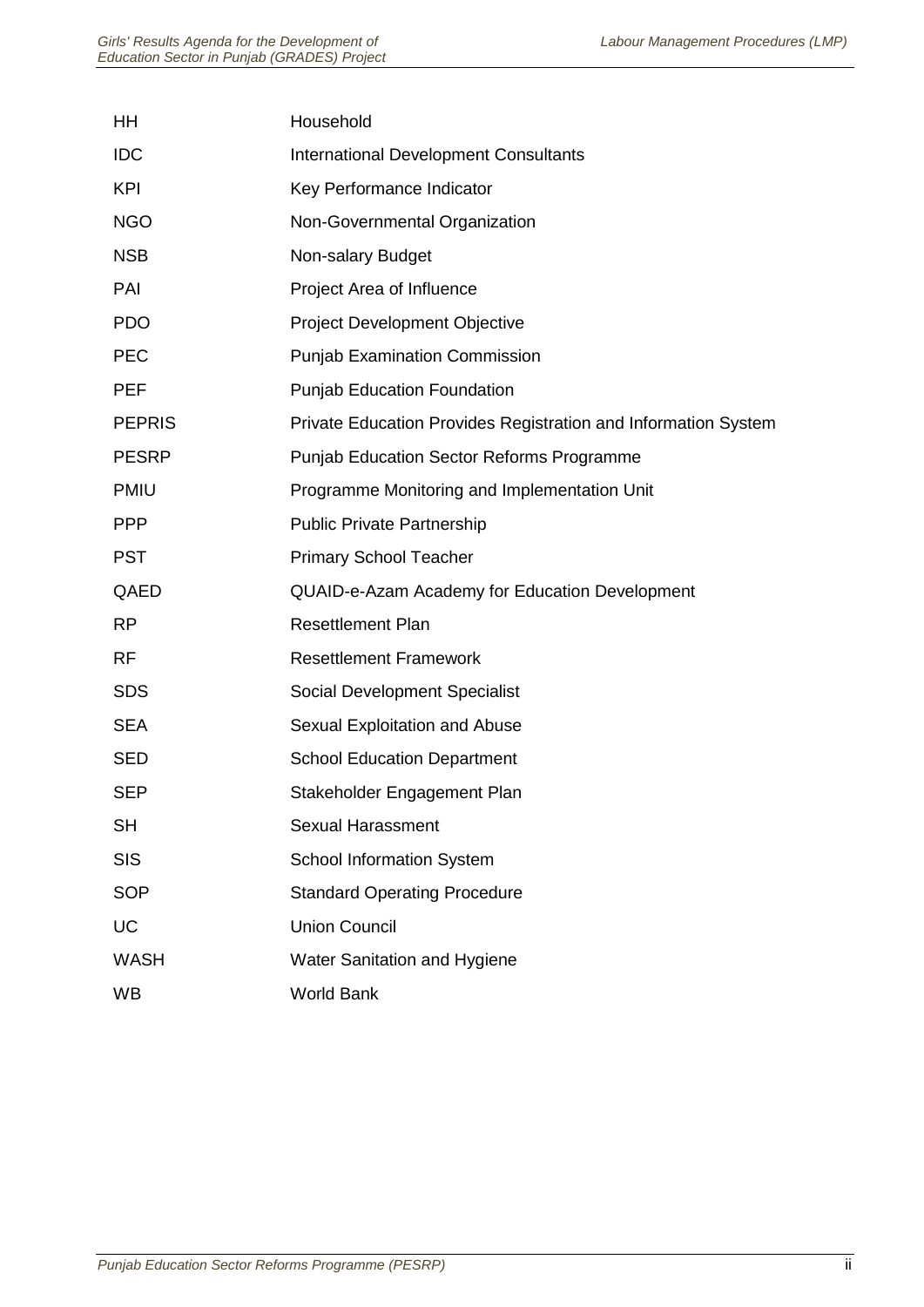# **Table of Contents**

| 1              |     |         |                                                                         |  |
|----------------|-----|---------|-------------------------------------------------------------------------|--|
| $\mathbf{2}$   |     |         |                                                                         |  |
|                | 2.1 |         |                                                                         |  |
|                |     | 2.1.1.  |                                                                         |  |
|                |     | 2.1.2.  |                                                                         |  |
|                |     | 2.1.3.  |                                                                         |  |
|                |     | 2.1.4.  |                                                                         |  |
|                |     | 2.1.5.  |                                                                         |  |
|                |     | 2.1.6.  | Unskilled community members engaged by the contractor/subcontractors  4 |  |
|                |     | 2.1.7.  |                                                                         |  |
|                |     | 2.1.8.  |                                                                         |  |
|                |     | 2.1.9.  |                                                                         |  |
|                |     | 2.1.10. |                                                                         |  |
|                |     | 2.1.11. |                                                                         |  |
|                |     | 2.1.12. |                                                                         |  |
|                |     | 2.1.13. |                                                                         |  |
|                |     | 2.1.14. |                                                                         |  |
|                |     | 2.2     |                                                                         |  |
|                |     | 2.2.1.  |                                                                         |  |
|                |     | 2.2.2.  |                                                                         |  |
|                |     | 2.2.3.  |                                                                         |  |
|                |     | 2.2.4.  |                                                                         |  |
| $\overline{3}$ |     |         |                                                                         |  |
|                | 3.1 |         |                                                                         |  |
|                |     | 3.2     |                                                                         |  |
|                |     | 3.3     |                                                                         |  |
|                |     | 3.4     |                                                                         |  |
| 4              |     |         | BRIEF OVERVIEW OF LABOUR LEGISLATIONS: TERMS AND CONDITIONS7            |  |
|                | 4.1 |         |                                                                         |  |
|                |     | 4.1.1.  |                                                                         |  |
|                |     | 4.1.2.  |                                                                         |  |
|                |     | 4.1.3.  |                                                                         |  |
| 5              |     |         | BRIEF OVERVIEW OF LABOUR LEGISLATION: OCCUPATIONAL HEALTH &             |  |
|                |     |         |                                                                         |  |
| 6              |     |         |                                                                         |  |
|                | 6.1 |         |                                                                         |  |
|                |     | 6.2     |                                                                         |  |
|                |     | 6.3     |                                                                         |  |
|                |     | 6.4     |                                                                         |  |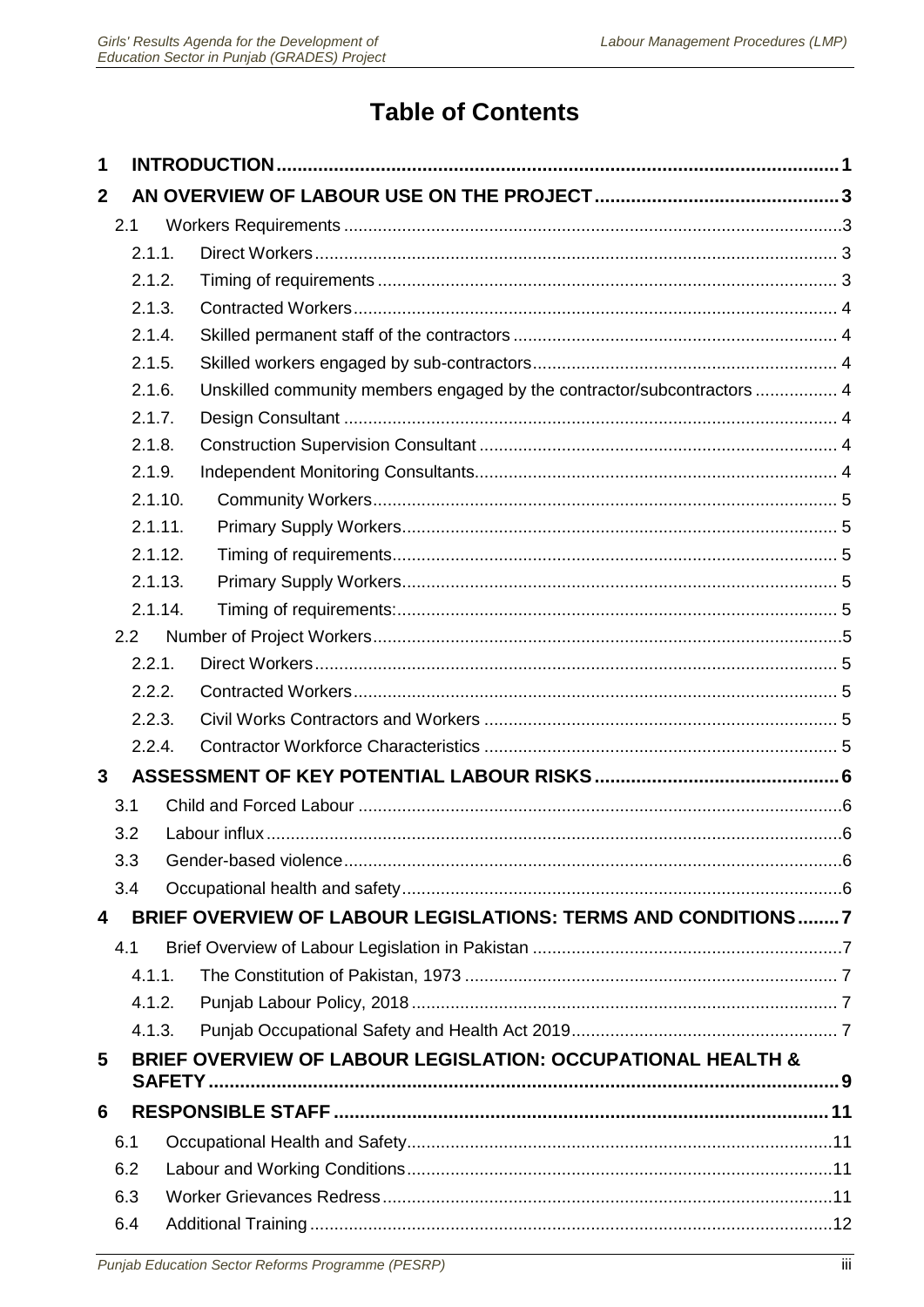| 6.5 |  |
|-----|--|
|     |  |
| 7.1 |  |
| 7.2 |  |
| 7.3 |  |
|     |  |
| 8.1 |  |
|     |  |
| 9.1 |  |
|     |  |
|     |  |
|     |  |
|     |  |
|     |  |
|     |  |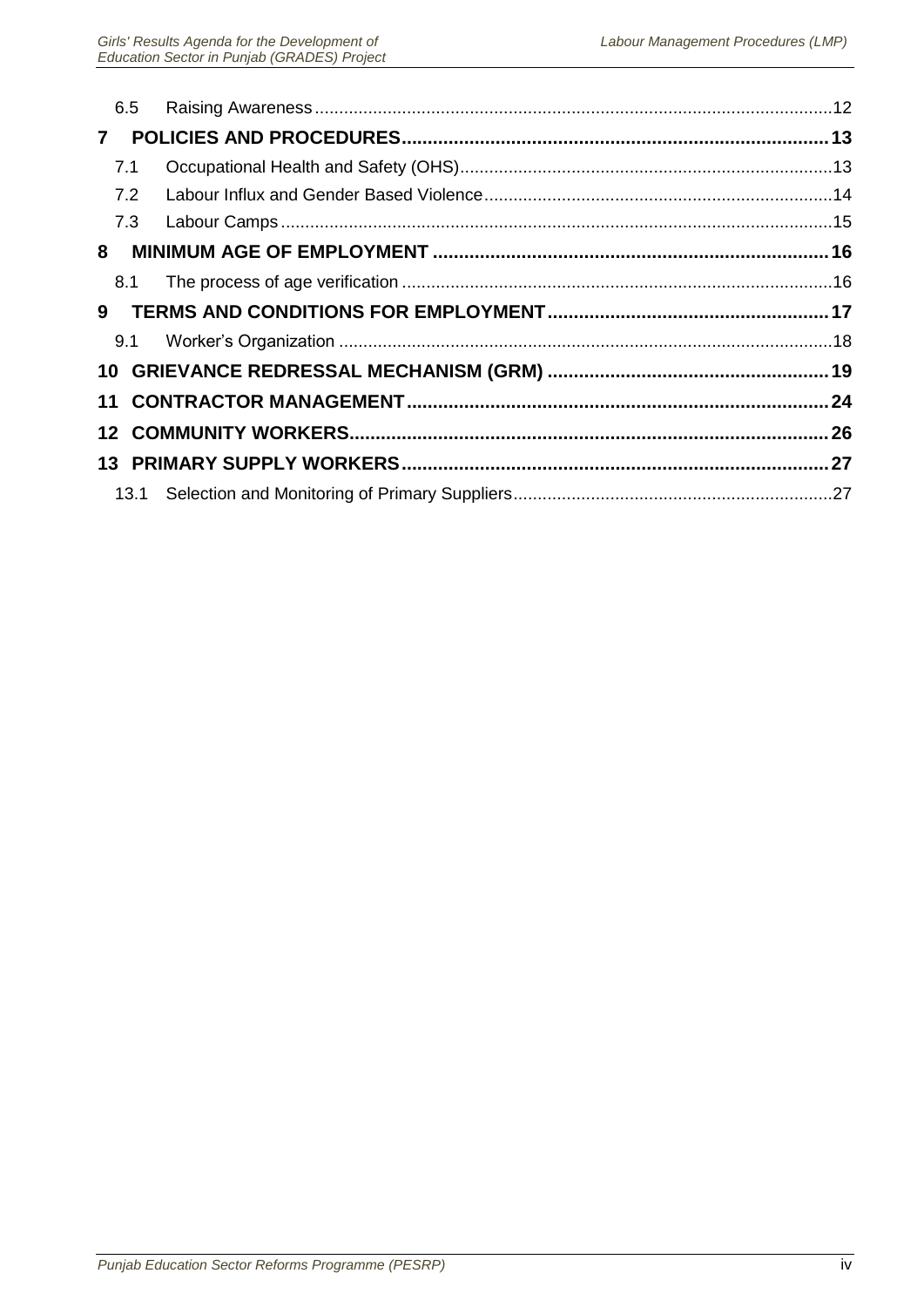# **List of Tables**

| Table 1: Gaps in Pakistan Government Legislations with Respect to ESF of the WB        |
|----------------------------------------------------------------------------------------|
| Table 2: Conformance of the Pakistan Labour Policies with key Elements of ESS2 9       |
| Table 3: Agencies Involved in E&S Risk Management in Development of GRADES Projects 12 |

# **List of Annexures**

| Annexure 5: Maintaining Safe & Healthy Conditions for Workers at the Labour Camp  35 |  |
|--------------------------------------------------------------------------------------|--|
|                                                                                      |  |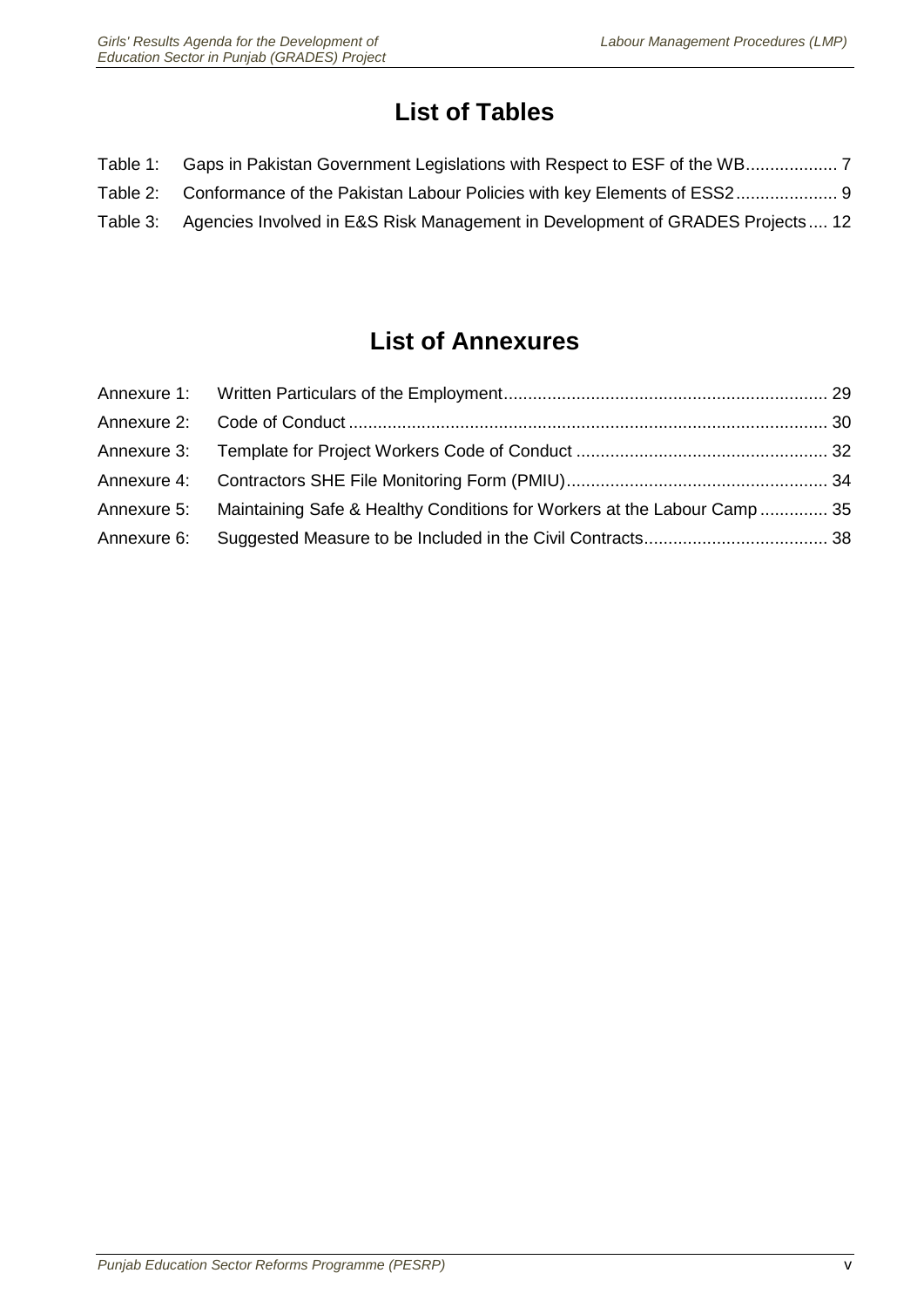# **Executive Summary**

**ES. 1** This Labor Management Procedure (LMP) describes the requirements of the Programme Monitoring and Implementation Unit (PMIU)-Girls' Results Agenda for Development of Education Sector (GRADES) and School Education Department (SED) with regard to labour and working conditions to be applicable during the implementation phase of the proposed Project (GRADES). It aims to guide the management and control of activities that may pose labour-related risks. The LMP will be applied to all types of workers that will be employed by the PMIU, contractors, sub-contractors and labor supply contracting agencies (if applicable), and all personnel related to the execution of the project; and therefore, its use and knowledge is mandatory, as appropriate. There are three components of this project, each with both an investment and results-based sub-component.

# Component 1: Reform Agenda

Component 2: Building climate-smart classrooms for a sustainable expansion of the school system Component 3: Technical Assistance.

The component 2 involves schools construction. The interventions under this sub-component will reduce overcrowding by building new classrooms, lower the travel time to schools by building new schools, increase school safety, all which are known to positively affect girls' participation in primary schools. More classrooms will also improve retention rates of students, in particular girls, who are more likely to drop out in the first grades of primary than boys

# **ES. 2 Overview of Labor Use in the Project**

Implementation of the GRADES will involve different categories of workers for different activities associated with the subprojects. ESS2 classifies project workers into the following four groups: (i) direct workers, (ii) contracted workers, (iii) primary supply workers, and (iv) community laborers. As per this classification and labor needs of this project, three groups of workers including Contracted Workers, Primary Supplier Workers, and Direct Workers are applicable to this Project. The estimated number of direct workers is not yet defined, but there are likely to be 10-20 people employed by the PMIU. The precise number of project workers to be employed is not known as and when implementation begins. The project will not have community workers as defined under ESS2. Project will source directly goods or materials through Primary supply workers required for the core functions of the sub-projects.

# **ES. 3 Assessment of Key Potential Labor Risks**

The main labor risks associated with the GRADES Project are assessed to be related to the work environment, the associated risk of accidents and incidents at the work place, child labor and forced labor, labor influx and associated community health and safety risks, including Sexual Exploitation and Abuse (SEA)/Sexual Harassment (SH) risks and the capacity of the implementing agency to manage and mitigate the E&S risks and the context under which the Project is being implemented.

Labour related risks will be minimized by following the mitigation hierarchy and use of appropriate personal protective equipment. In 2018, Pakistan Occupational Health and Safety was promulgated to ensure safe and healthy working conditions for the people at work by authorizing enforcement of the rules and regulations developed under the Act. Under the act, federal government established the Pakistan National OHS Council to approve the legislation, regulations, codes, standards and policies relevant to occupational health, safety and welfare. The Council has established the National OHS Policy Directorate.

The World Bank Group (WBG) has guidelines for Environment, Health and Safety (EHS) that serve as useful references for general issues as well as sector-specific activities. Projects financed by the WBG are expected to comply with this guideline as required by the policies and the standards. The EHS guidelines are mainly on occupational health and safety, community health and safety as well as on construction and decommissioning.

# **ES. 4 Responsible Staff**

The PMIU has the overall responsibility for project management to oversee all aspects of the implementation of the LMP, in particular to ensure contractor compliance. The E&S team in PMIU will implement and monitor the provision of this LMP. The PMIU will procure for training to address risks associated with labor influx and will provide a schedule for trainings required. To minimize gender disparity in their work with communities, staff will receive training on the prevention of SEA/SH, codes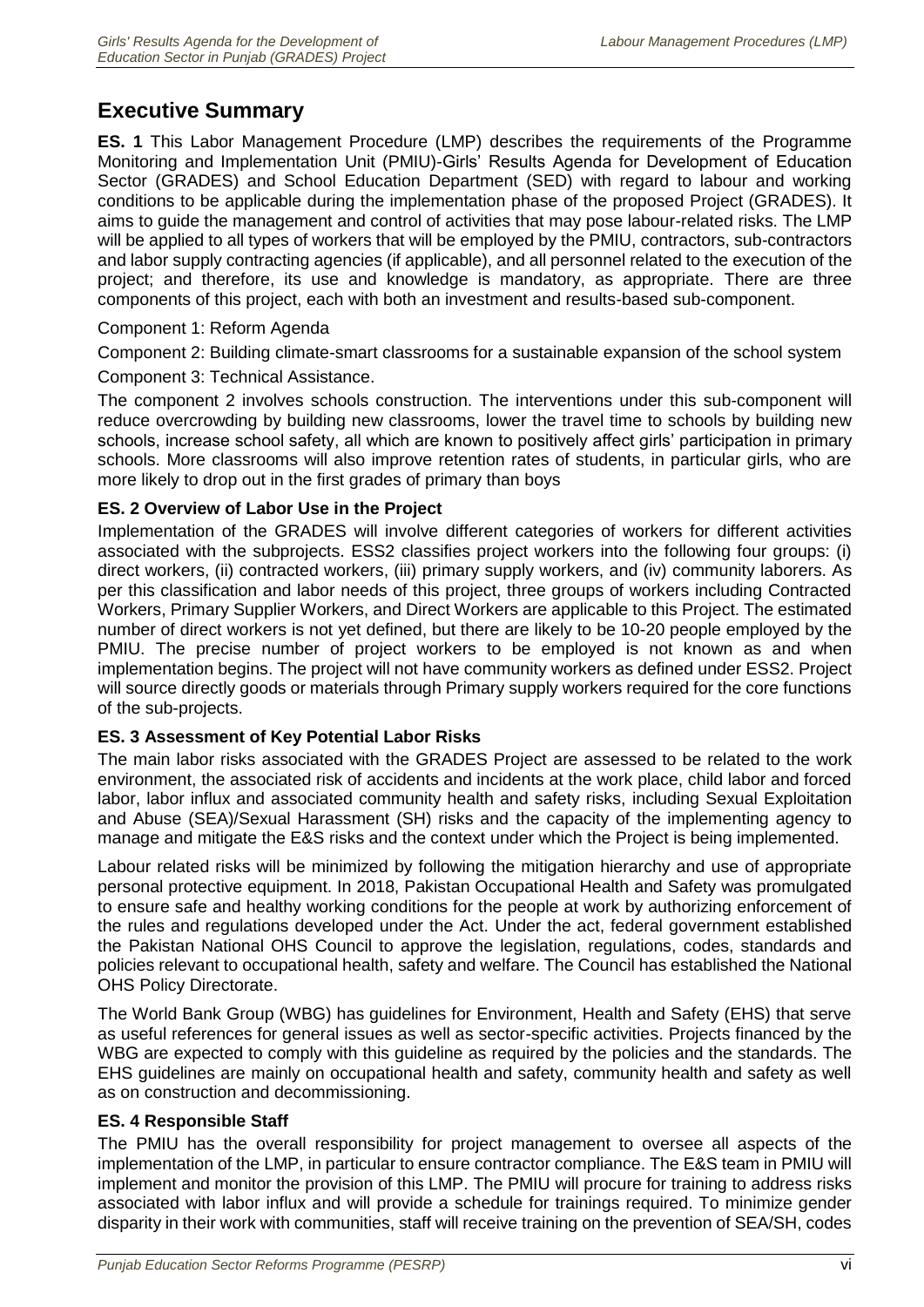of conduct, as well as on gender and GBV in general.

Punjab School Education Department (SED) would be the responsible agency for the implementation of the project. SED will execute the project through Program Management and Implementation Unit (PMIU). Component 2, focusing on Civil Works, will be jointly implemented by SED and Communications and Works Department (C&W). A joint Departmental Review Committee (DRC) will be established, headed by the Secretary SED with members from all the attached departments and Secretary C&W. The committee will meet on a quarterly basis to review the progress of component 2 and address any challenges faced in the civil works component. Day-to-Day implementation will be headed by C&W department, in accordance with the 'School Construction Strategy' while also ensuring that environment and social safeguard parameters defined by the World Bank are met. Biannual updates on the Civil works will be presented to the Project Steering Committee (PSC) chaired by Chairman Planning and Development Department (P&D).The project will be coordinated by a Project Steering Committee chaired by the Chairman Punjab Planning & Development Board. The Government of Punjab, with Bank support, created the Punjab Education Sector Reform Program (PESRP) to coordinate the overall reform effort in the education sector which reports to the same Steering Committee

# **ES. 5 Policies and Procedures**

PMIU will ensure that policies and procedures to be followed during the implementation phase of the Project as well as accidents, occupational diseases and prevention of SEA/SH. These policies and procedures will be updated and modified if necessary, after the allocation of the contracts of the different positions of the PMIU.

# **ES. 6 Age of Employment**

Article 11(3) of the Constitution of Pakistan prohibits employment of children below the age of 14 years in any factory or any other hazardous employment. Under the Factories Act, 1934 no adult employee, defined as a worker who has completed his or her 18th year of age, can be required or permitted to work in any establishment. This will require workers to provide official documentation, which could include a birth certificate, Computerized National Identity Card (CNIC), passport, or medical or school record.

# **ES. 7 Terms and Conditions of Employment**

The employment terms and conditions applying to GRADES employees are set out in the labor rules will apply to all project employees who are assigned to work on the Project (direct workers). Terms and conditions of part-time direct workers are determined by their individual contracts. The normal hours of work of Project workers shall not exceed 8 hours a day for 5 days or 40-hour work week, exclusive of time for meals. Every project worker is entitled to a 2-day rest period during weekends (Saturday and Sunday).

#### **ES. 8 Contract Management**

PMIU will ensure that the contractors, are legitimate and reliable entities and that they have procedures established for management of labor in compliance with this LMP. Contracts with contractors will include a provision on the obligation to comply with current legislation on labor and protection at work.

# **ES. 9 Types of Workers**

The construction work under the Project will require primary supplies including construction materials essential for the functions of the proposed infrastructure

Various types of workers (Direct, Contracted, and Primary Supply workers), their estimated numbers, characteristics etc. have been set out in this LMP. Key potential environmental and social risks, such as OHS, community risks, waste generation, risk of GBV, exploitation of child and forced labour have been identified. Given the size of the project, the potential Environmental and Social (ES) risks and impacts, the capacity of the implementing agency to manage and mitigate the ES risks and the context, under which the project is being implemented, the ES assessment has set the project risk classification as Moderate.

The LMP identified the commonalities and gaps between the World Bank's ESF following the ESS2 and present legislation of Pakistan.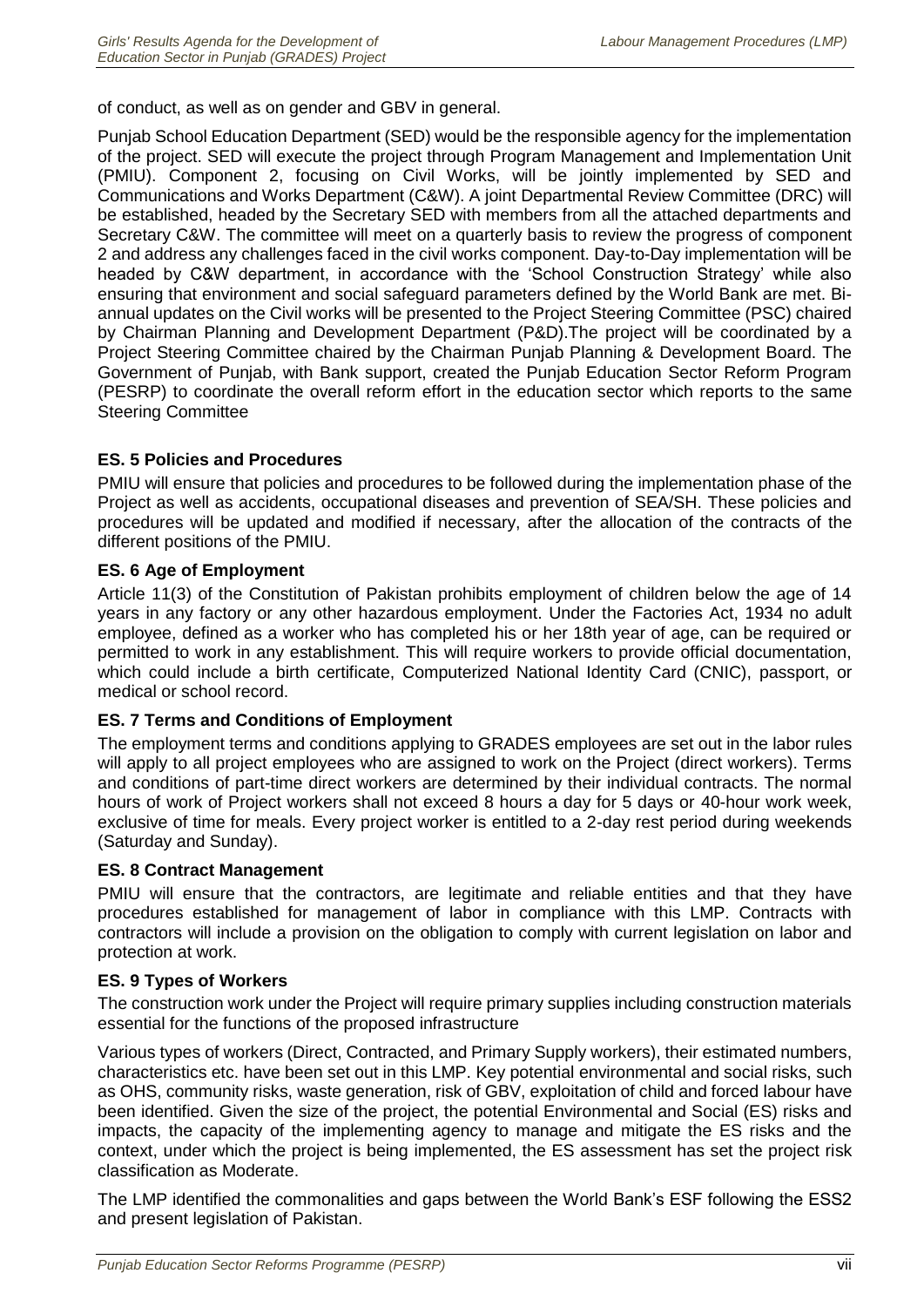# **ES. 10 Grievance Redress Mechanism**

Pursuant to Article 46 of the Industrial Relations Ordinance (IRO) 2002, a worker may bring his or her grievance in respect of any right guaranteed or secured by or under any law. PMIU will establish a GRM (or make provisions in the overall GRM) for the project workers to address labor or workplacerelated concerns consistent with the applicable national and provincial laws and ESS2 before the Project Effectiveness. The worker GRM will be based on the requirements of the WB's ESS2 – Labor and Working Conditions. The E&S Specialists will monitor the recording and settlement of grievances by workers and report to the PMIU in its monthly progress reports.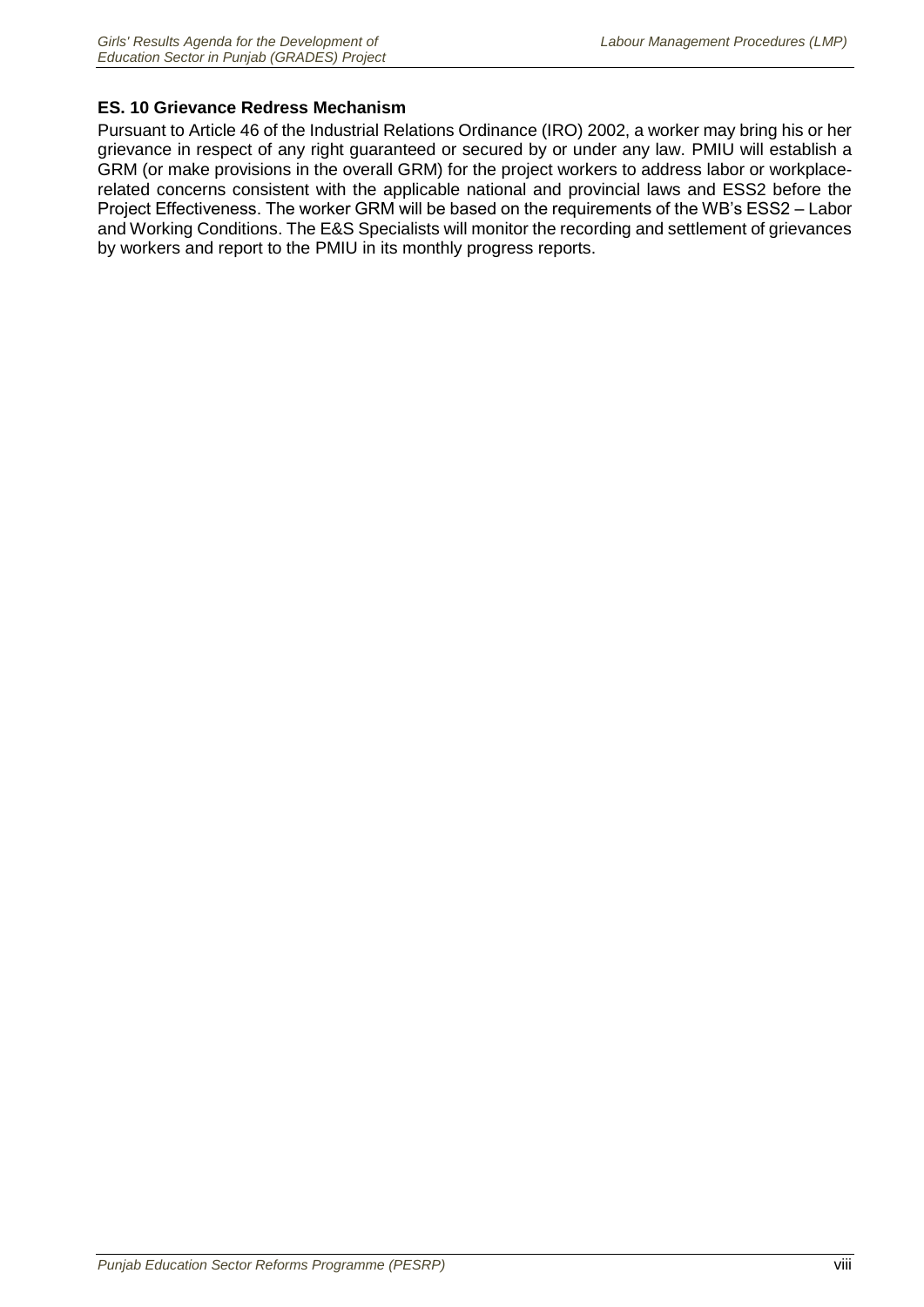# **LABOUR MANAGEMENT PROCEDURES**

# <span id="page-12-0"></span>**1 INTRODUCTION**

Punjab, with support from the Bank has made progress in improving education outcome indicators over the past decade, but important challenges remain, particularly for girls and especially after the extensive school closures during the COVID-19 pandemic. Punjab has improved participation rates to 79% (age 5-16), from about 59% in 2001, while narrowing the gender gap to 4 percentage points in 2018, up from 11 percentage points in 2001. In Punjab, the improvement in participation rate is mostly visible in primary grades, as now 84% of girls and 87% of boys (age 5-10) enroll in primary grades. In absolute terms, an estimated 21 million school age children (age 5-16) in Pakistan are out of school, out of which an estimated 8 million live in Punjab and girls are more likely than boys to never go to school. About 13% of girls in Punjab will never go to school as compared to 9% of boys.

There are still several key constraints for girls' education in Punjab. One constraint that has been relatively neglected is the lack of physical space in schools, which is contributing to high dropout rates. The Government of Punjab estimates that well over 50% (28,000 schools) of schools offering primary education do not have enough classrooms to accommodate every grade in a separate classroom. Another infrastructural constraint that harms girls' participation in particular is the lack of bathrooms with 48% of schools not meeting minimal sanitation facilities including clean water and soap. School construction has been proven an effective method to allow more girls to enroll in schools, given the shorter distance between families' homes and schools, while also making schools safer environments to study, especially in countries with low baseline participation rates.

Girls' participation in school and learning levels may also be affected by factors that are not yet addressed effectively, including the school environment and school safety concerns. For instance, the exclusion of girls from learning opportunities in Pakistan is driven by pervasive social norms. These mechanisms include unequal intra-household investments by families, risk perceptions, and declining but still persistent child marriage, among others. Violence against children, particularly girls, on the way to school and in schools is prevalent. About 9% of schools do not have a boundary wall and about a third of schools do not have razor wire on the existing boundary wall. There have been high profile cases of violence against children on the way to school and in school. Students are also not always safe from their teachers, with well over two-thirds of students reporting that teachers often or sometimes hit their students for behavioral reasons, and about half of students report that teachers sometimes or often hit students for academic reasons such as for obtaining low grades . Schools can also be unsafe for health-related reasons, with about 13 percent of children reporting that they feel sick in a given week, and 6% of children claiming they become sick from drinking water at school. Evidence from Pakistan indicates that, 35% of adolescent female students ages 13-15 years have been bullied on one or more day during the past 30 days.

This proposed project will help the education sector in Punjab deliver better results for girls, while supporting the overall reform direction for education in the province benefiting both girls and boys. The Project Development Objective (PDO) is "to improve the participation of girls and boys in early learning and primary grades (ECE-5), increase girls' retention in middle grades (6-8), while improving literacy for girls and boys in the early grades.

This Labour Management Procedure (LMP) addresses the risks and impacts of labour engagement for Component 2 of the Project under GRADES. The LMP sets out the Project's approach to meeting national requirements as well as the World Bank's (WB) Environmental and Social Framework (ESF), specifically Environmental and Socials Standard 2i.e. Labour and Working Conditions (ESS2) and Standard.

The environmental and social assessments for GRADES have assessed that the social risk associated with the Project to be Moderate meaning there are potentially less risk and impacts associated with labour engagement. It also illustrates how labour engagement may give rise to Occupational and Health (OHS) concerns, concerns with engagement of forced and child labour, exploitive use of labour, discrimination against female, vulnerable and disadvantage people, noncompliance with related laws and policies, possible rise in Gender-based Violence (GBV) cases. The resultant Environmental and Social Management Plan (ESMP) provides risk and impact mitigation measures including indication of managing labour issues. This LMP is living document and will be updated as and when labour conditions are altered for project activities.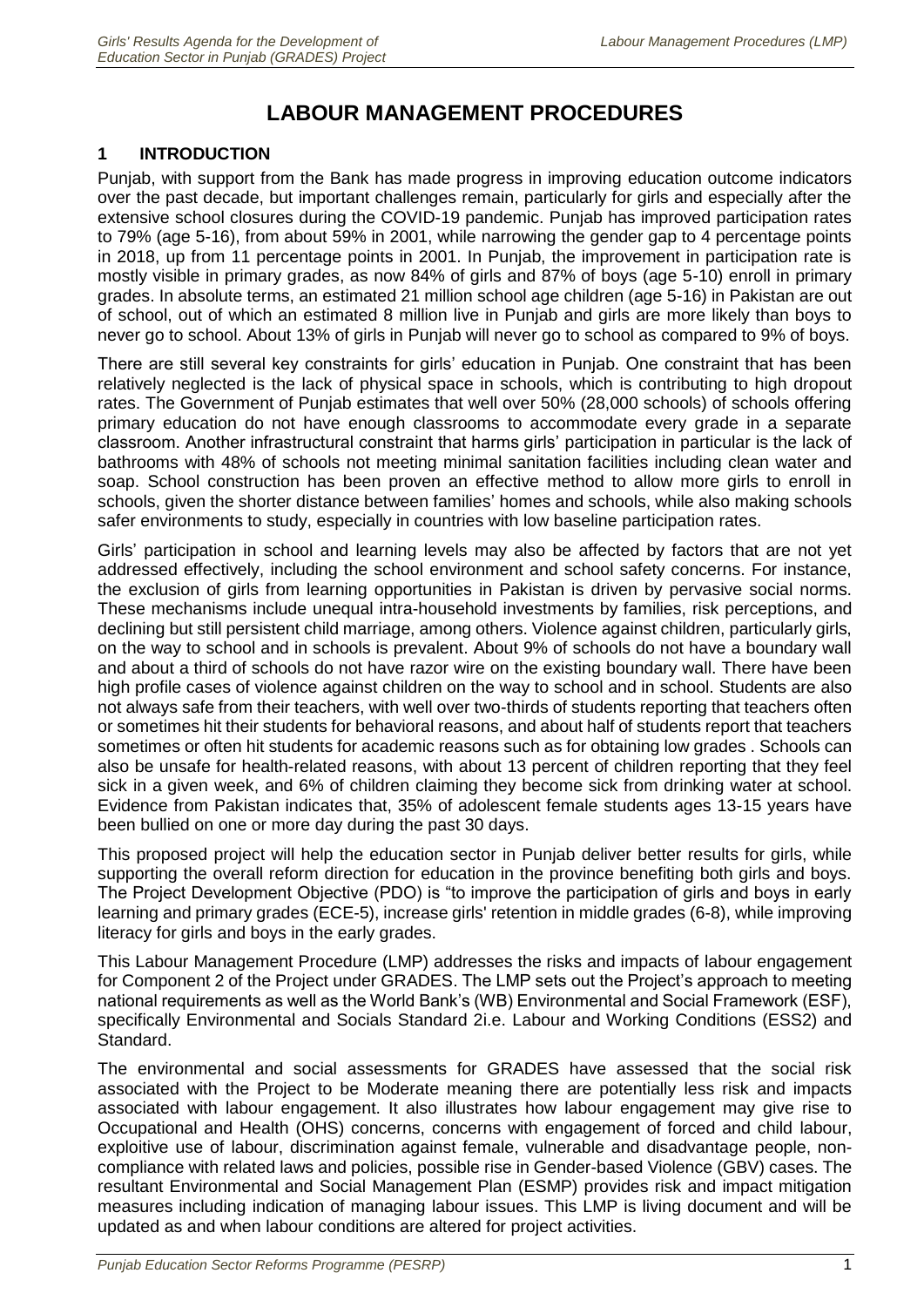The GRADES Project's Environmental and Social Management Framework (ESMF) identified risks and impacts associated with its implementation to the related workers. Hence, the project in terms of risk is rated as Moderate.

The Moderate rating indicates that the risks are required to be well understood as they would require possible efforts to be avoided, minimized or managed through certain measures, including procedures set out in this LMP. However, the GRADES Project is committed to evaluate risks and impact to have in place adequate measures and procedures to manage such labour impacts.

The focus of the LMP is on workers engaged by PMIU-GRADES in respective components. Adhering to these procedures, the Project contractors will be required to prepare a Labour Management Plan for larger works. For smaller contracts, The PMIU with assistance from consultants may prepare specific procedures to be inserted in the contract as part of contractors' legal obligations.

The approach will be assessed as part of the initial screening of environmental and social risk and impact carried out by GRADES Project Monitoring and Implementation Unit.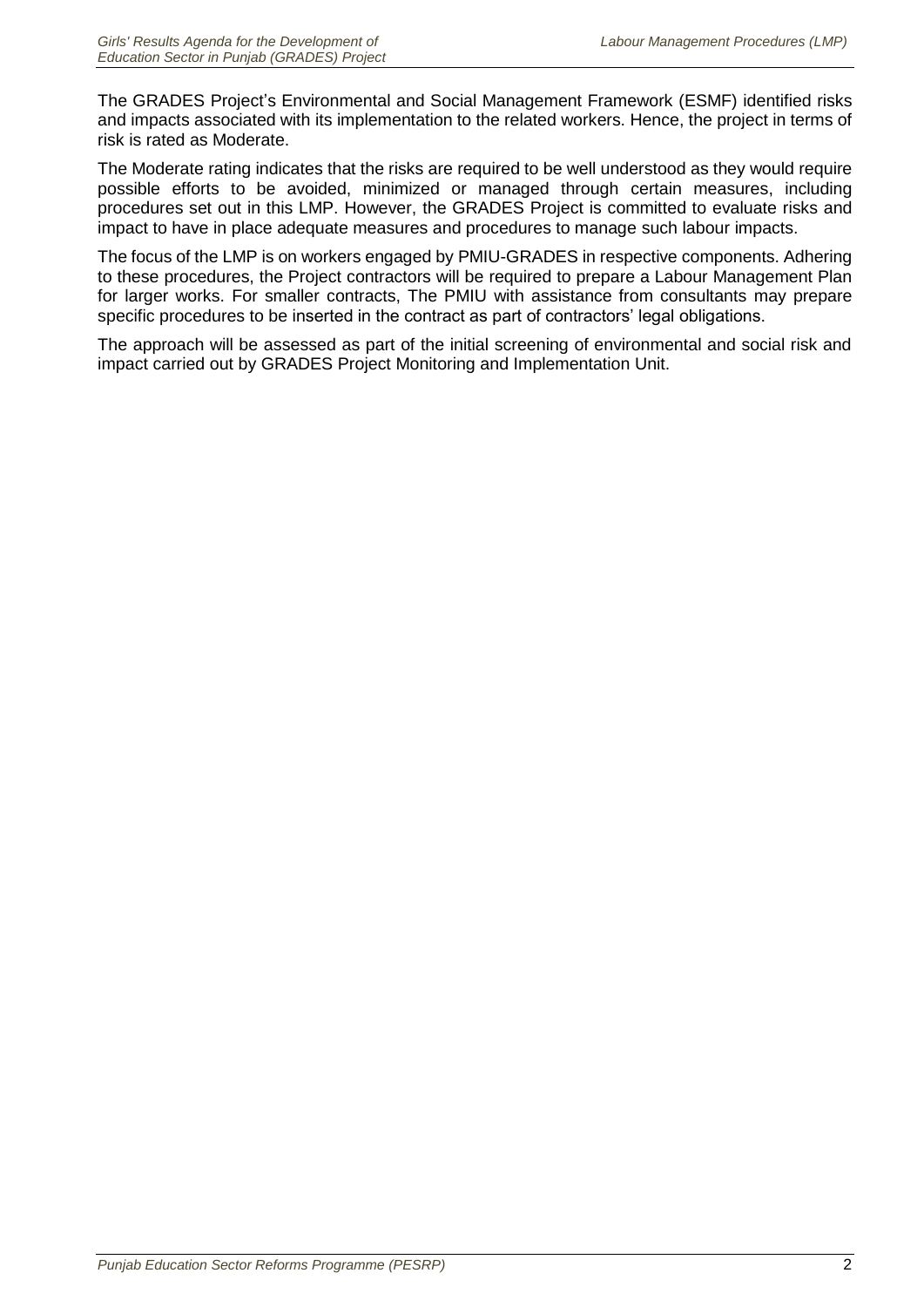# <span id="page-14-0"></span>**2 AN OVERVIEW OF LABOUR USE ON THE PROJECT**

The LMP applies into all Project workers whether full-time, part-time, temporary, seasonal or migrant workers. The LMP is applicable, as per ESS2 to the Project in the following manner:

- 1. People employed or engaged directly by PMIU and C&W including government officials/officers (from School Education Department or other agencies/ministries), deputed to work specifically in relation to the Project;
- 2. People employed or engaged by contractors to perform work related to the core function of the project, regardless of location; and
- 3. People employed or engaged by GRADES's primary suppliers

# <span id="page-14-1"></span>**2.1 Workers Requirements**

Implementation of the GRADES will involve different categories of workers for different activities associated with the subprojects. ESS2 classifies project workers into the following four groups: (i) direct workers, (ii) contracted workers, and (iii) primary supply workers. As per this classification and labor needs of this project, three groups of workers including Contracted Workers, Primary Supplier Workers, and Direct Workers are applicable to this Project.

The LMP applies into all types of project workers to be engaged by the Project whether full-time, parttime, temporary, seasonal or migrant workers. The LMP is applicable, as per ESS2 to the Project in the manners of: (i) People employed or engaged directly by PMMIU for GRADES Project to work specifically in relation to the sub-project; (ii) People employed or engaged by PMIU' consultants and contractors to perform work related to the core function of the sub-projects, regardless of location; (iii) People employed or engaged by PMIU or contractors' primary suppliers (where ESS2 provisions apply to primary suppliers with whom the sub-project has a significant and ongoing relationship) as well as any community workers.

# <span id="page-14-2"></span>**2.1.1. Direct Workers**

Direct workers will be divided into three major units. Firstly, the PMIU staff jointly working with C&W depart GoPb for component 2, secondly, the project-based consultants, and finally the contractors. The PMIU will employ consultants and contractors who will be working on contractual basis. The government can hire them to help improvement in its functioning, and help plug gaps in technical expertise within departments. The contracts of employment of such staff are governed under the specified terms. Contracts can be terminated on one month's notice by either side. The consultants will be engaged by the PMIU to undertake short period assignments as necessary. These consultants will be guided by specific contractual agreements between them and the PMIU. Direct workers will include the project-based staff and the permanent staff of the Project Management Units (PMIUs) for implementing a wide range of the project's activities. The staff of the Units will be composed, among others, of a Programme Director (PD), Environment and Social Specialists, a Social and Gender specialist, a Financial Management Specialist and a Procurement Specialist. The PMIU will employ consultants and support staff who will be working on contractual bases as part of the PMIU. Terms and conditions of these consultants will be guided by the national and provincial labor Laws. The consultants will be engaged by the Project to undertake short period assignments as necessary. The health and safety requirements provided in this LMP will also apply to civil servants who will be seconded in to support the project implementation.

The PMIU will be tasked with:

- Overall project responsibilities for financial management, procurement, monitoring and evaluation and E&S management;
- Technical responsibilities to support departments involved in project components implementation; and
- Support services (office manager, assistants, and driver).
- PMIU staff will be hired or seconded for the implementation of this Project including technical and non-technical staff.

# <span id="page-14-3"></span>**2.1.2. Timing of requirements**

Direct workers are eligible to work for a fixed contract period of not more than 1 year. Contracts will be renewed for another/ next year based on satisfactory services. Consultants will be engaged under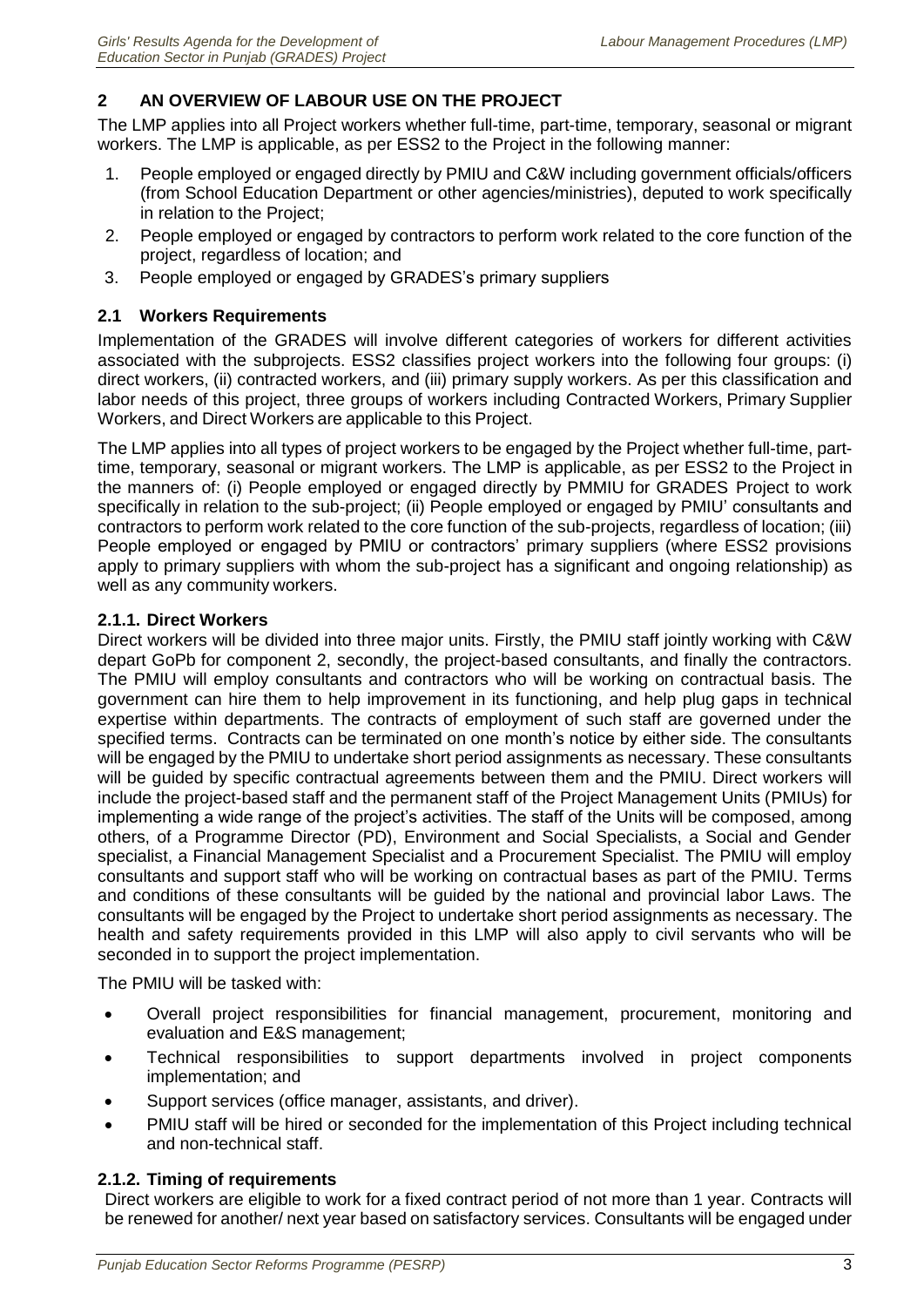a short term period of not more than six months and the labour requirement including the time schedule and deliverables are stipulated in theirrespective contracts.

#### <span id="page-15-0"></span>**2.1.3. Contracted Workers**

Based on the requirement in every component, the PMIU and C&W will employee contracted worker in their respective offices and contractors who will hire contracted workers based on their level of skills and project needs. If agreed with the PMIU, sub-contracts of the work could be given. Subcontractors recruited may supply labourers as per the agreed terms and conditions. Given the COVID19 situation, the labourers employed will be treated as contracted workers. In addition to relevant national laws and World Bank policies, the labour contractor will be required to ensure that the World Bank's interim note on "COVID-19 Considerations in Construction/Civil Works Projects" and the Technical Note on "Public Consultations and Stakeholder Engagement in WB-supported operations when there are constraints on conducting public meetings" are followed in recruiting labourers and during the work. PMIU will involve different contractor/s for carrying out preparation of documents and implementation of different civil works under the Project. PMIU's contracted workers include the consultants preparing the project's feasibility study and detail design; consultant for preparation of ESIA/ESMP/RAP, Construction Supervision Consultant (CSC), Independent Environmental and Social Monitoring Consultant (IEMC), construction contractors and subcontractors and their workers. Civil work contractors and workers include skilled and non-skilled workers. The different categories of anticipated contracted workers are presented below:

#### <span id="page-15-1"></span>**2.1.4. Skilled permanent staff of the contractors**

The permanent technical staff of the contractors will be engaged in the Project, including project managers, site engineers, construction foreman, environmental social health and safety (ESHS) officer, administrative and finance officers for the project/sub-projects.

#### <span id="page-15-2"></span>**2.1.5. Skilled workers engaged by sub-contractors**

Depending on the requirements of expertise for each type of sub-project and activities, contractors will mobilize their relevant workers to meet Project requirements. The works requiring skilled workers may include drivers, operators of machines for dredging or excavation, piling, hauling, road roller/soil compaction, sand/quarry loading, and grading etc. The workers will be expected to have expertise relevant to the required works.

#### <span id="page-15-3"></span>**2.1.6. Unskilled community members engaged by the contractor/subcontractors**

It is expected to reduce large number of migrant workers at sites, the subprojects will be designed to maximize the employment generation through engaging local labours as unskilled workers especially in simple works such as construction of classrooms or new schools, boundary walls, excavation/leveling, loading/unloading materials, supporting for builders, site cleaners, watering working sites. To ensure equal opportunities in employment, the contractor will be contractually required to coordinate with PMIU to prioritize the affected communities and vulnerable groups, including female workers and labours with disabilities at their desire if required.

# <span id="page-15-4"></span>**2.1.7. Design Consultant**

Consultants will be engaged by PMIU to provide services of preparation of feasibility study (FS) and detailed design for the civil works under the Project. The procurement process for the consultant team will start during sub-project preparation, but the consultant will be on board in the early stage of project implementation. The FS and detailed design consultant will support PMIU until the approval of the FS and detailed design for the project.

# <span id="page-15-5"></span>**2.1.8. Construction Supervision Consultant**

A construction and supervising consultant will be engaged by PMIU to provide day-to-day construction oversight for the civil works. The procurement process for the consultant team will start during project preparation, but the consultant will be on board in the early stage of project implementation. The construction and supervision consultant will support C&W until the completion of the civil works.

# <span id="page-15-6"></span>**2.1.9. Independent Monitoring Consultants**

Independent Monitoring Consultants for environment and for social issues are planned to be engaged by PMIU. Independent monitoring consultants are responsible to ensure compliance with approved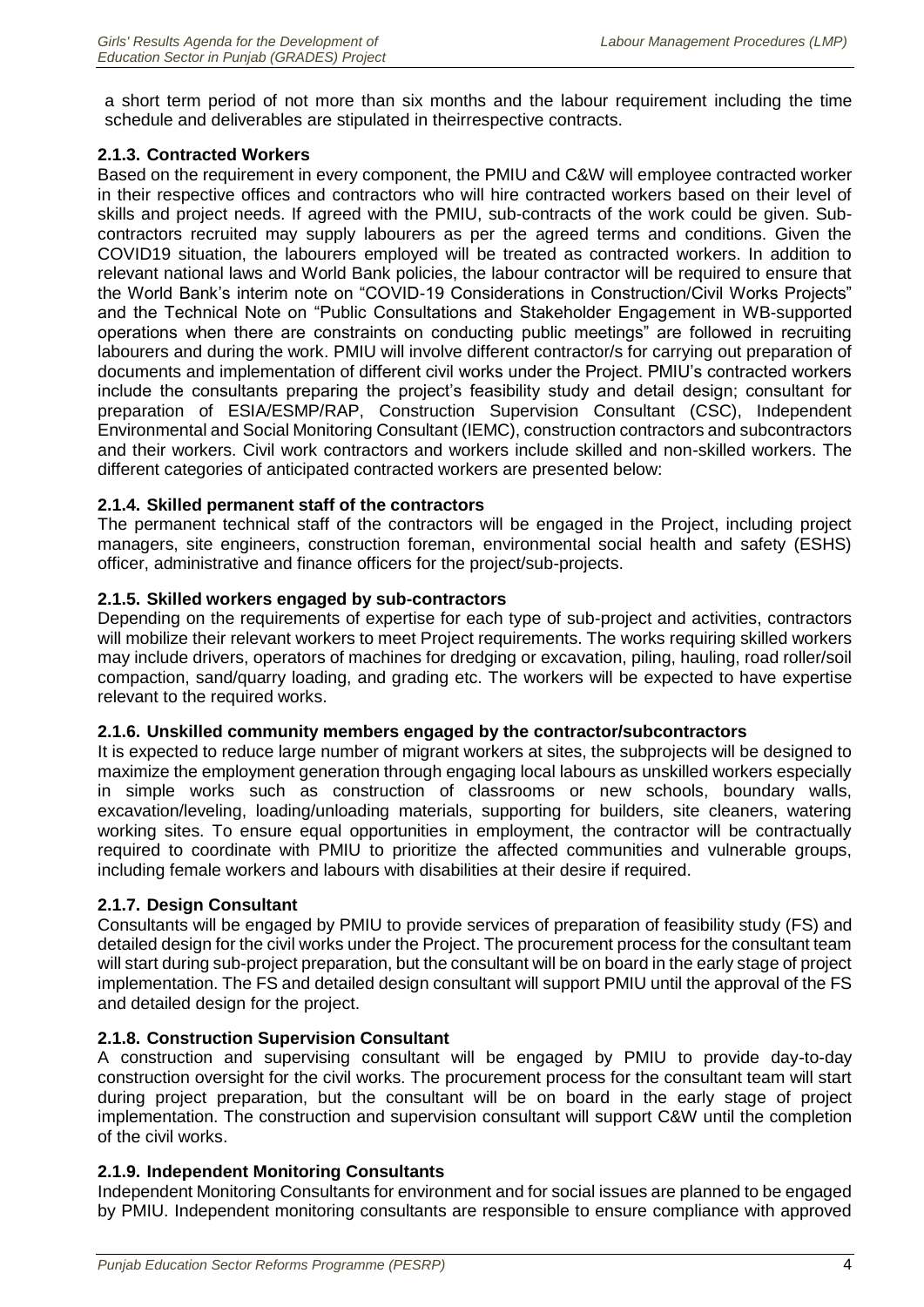plans and programs related to environmental and social issues. The independent monitoring consultants will be engaged at the beginning of the implementation period and will complete their works from 6 months to 1 year after all resettlement/environmental activities have been satisfactorily completed.

#### <span id="page-16-0"></span>**2.1.10. Community Workers**

The project will not have community workers as defined under ESS2.

#### <span id="page-16-1"></span>**2.1.11. Primary Supply Workers**

About Primary supply workers, project on an ongoing basis, will source directly goods or materials essential for the core functions of the sub-projects.

#### <span id="page-16-2"></span>**2.1.12. Timing of requirements**

Contracted workers are eligible to work for a contract period fixed by the C&W, and then recruited by the Contractor. Their contracts will be renewed, if required, based on satisfactory services.

#### <span id="page-16-3"></span>**2.1.13. Primary Supply Workers**

Based on the requirement in every component, primary supply workers will be recruited by the contractor in coordination with PMIU. It will be ensured (and monitored periodically by the PMIU) that no children are recruited and supplied as worker. Furthermore, it will also be monitored like above that these workers are not subject to 'forced labour' in any manner. The PMIU will be responsible to make sure that these standards are followed strictly. If any deviation is identified the PMIU will take action as prescribed in the contract/ agreement followingthe LMP.

#### <span id="page-16-4"></span>**2.1.14. Timing of requirements:**

Their tenure service will be based on supplies as procured.

#### <span id="page-16-5"></span>**2.2 Number of Project Workers**

#### <span id="page-16-6"></span>**2.2.1. Direct Workers**

The estimated number of direct workers is not yet defined, but there are likely to be 10-20 people employed for GRADES Project under the PMIU. The staff of the PMIU will be composed, among others, a PD, technical engineering staff, safeguards specialists, gender specialist, a financial management specialist and a procurement specialist. Direct workers will carry out key functions such as coordination, fiduciary, environmental and social management, monitoring and evaluation, and reporting.

#### <span id="page-16-7"></span>**2.2.2. Contracted Workers**

The precise number of Project workers to be employed are not known as of now. This will become known as and when implementation begins.

#### <span id="page-16-8"></span>**2.2.3. Civil Works Contractors and Workers**

The number of workers expected to be associated with each of the subprojects will be dependent upon the nature of subproject. Thus, the total number of civil works contract workers is yet to be established.

#### <span id="page-16-9"></span>**2.2.4. Contractor Workforce Characteristics**

Given the nature of the project workforce (mostly unskilled and semiskilled construction labour) and characteristics of the labor force market in Pakistan, it is likely the workforce, especially the lowerskilled workers, will be predominantly male. Female un-skilled workers are not expected in the Project. The expectation is that the majority of labor will be locally hired with the exception of a few skilled workers. Provisions will be made to train and hire as many as possible from locally available workforce.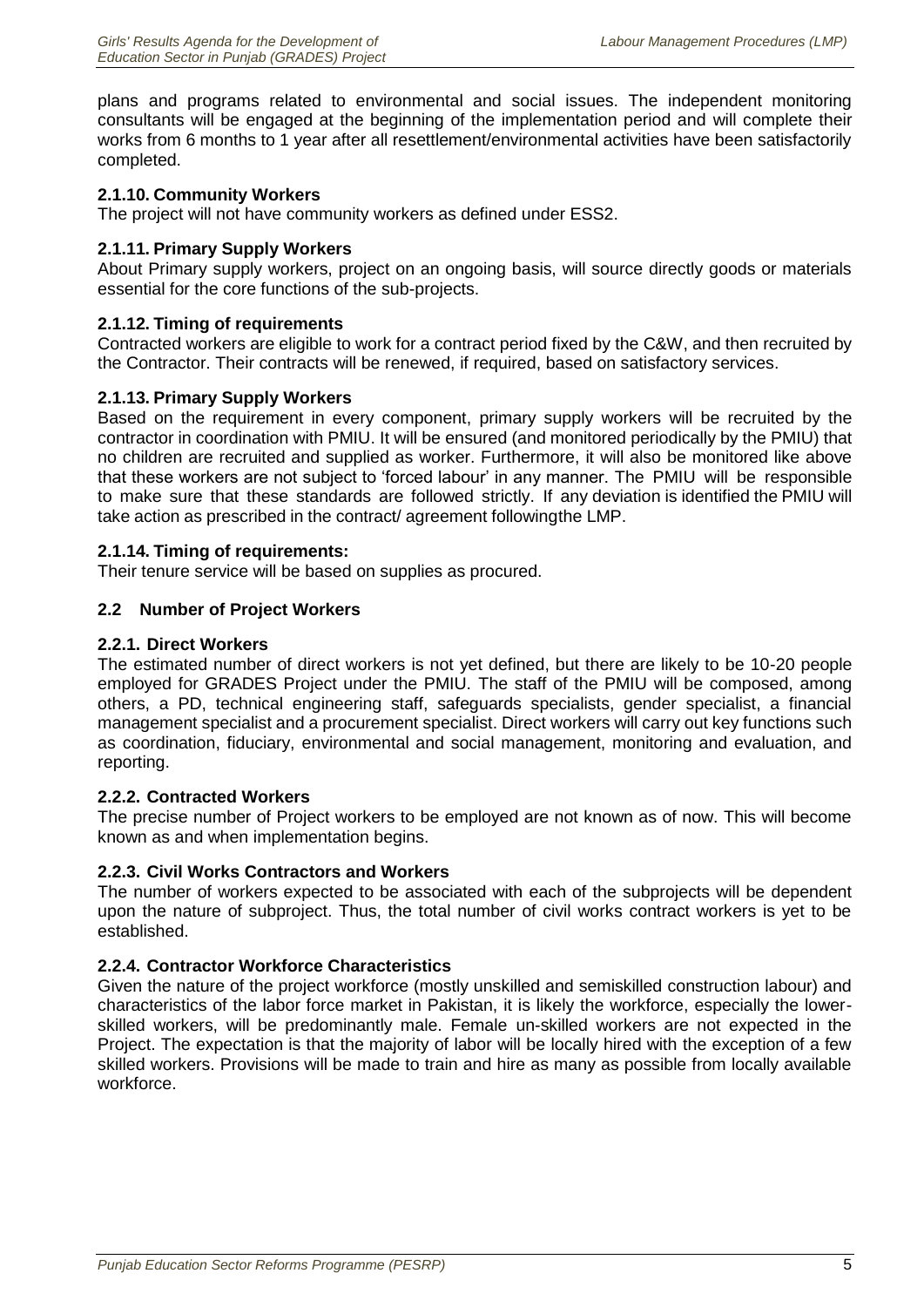# <span id="page-17-0"></span>**3 ASSESSMENT OF KEY POTENTIAL LABOUR RISKS**

The main labour risks associated with the program are assessed to be related to the potentially hazardous work environment, the associated risk of accidents and labour influx. Based on current conditions in the sector it is assessed that the risk of a child or forced labour is negligible, and already managed through national legislation.

# <span id="page-17-1"></span>**3.1 Child and Forced Labour**

The risk of child labour will be mitigated through Certification of labours' age. This will be done by using the legally recognized documents such as the NationalIdentification Card, and Birth Certificate. Further, awareness raising sessions will be conducted regularly to the communities to sensitize on prohibition and negative impacts of child and forced Labour.

# <span id="page-17-2"></span>**3.2 Labour influx**

While a substantial number of jobs will be created, it is expected that the programarea may experience substantial labour influx. The PMIU's existing operational procedure is tomandate and localize the economic benefits and only allow for outsiders, including expatriate labour where there is a requirement for specialized skills. External workers, which will be few in numbers,will be accommodated at existing housing in the area which has been prior practice by PMIU in previous projects. If it is necessary there will be dedicated camps established for worker accommodation in the project. Specific requirements to manage risks associated with labour influx, related to the interaction between program workers and local communities, such ascommunicable diseases and gender-based violence, are managed through contractual requirements, code of conduct and training set out in this document. These procedures are guidedby national legislation and also follow the guidelines of Bank's ESS2 and ESS4 and the World Bank's interim note on "COVID-19 Considerations in Construction/Civil Works Projects" and theTechnical Note on "Public Consultations and Stakeholder Engagement in WB-supported operations when there are constraints on conducting public meetings".

# <span id="page-17-3"></span>**3.3 Gender-based violence**

Construction workers are predominantly younger males and females, insome cases. Those who are away from home on the construction job are typically separated from their family and act outside their normal sphere of social control. This can lead to inappropriate and criminal behavior, such as sexual harassment of women and girls, exploitative sexual relations, and illicit sexual relations with minors from the local community. A large influx of malelabour may also lead to an increase in exploitative sexual relationships and human trafficking whereby women and girls are forced into sex work.

# <span id="page-17-4"></span>**3.4 Occupational health and safety**

The PMIU will for contractor training and safety, records of which are inspected monthly and audited bi-annually. The World Bank's Interim Note on "COVID-19 Considerations in Construction/Civil Works Projects" will be considered and followed as appropriate at all levels of project implementation. Whereas, occupational health and safety would be kept as prime in execution of civil works.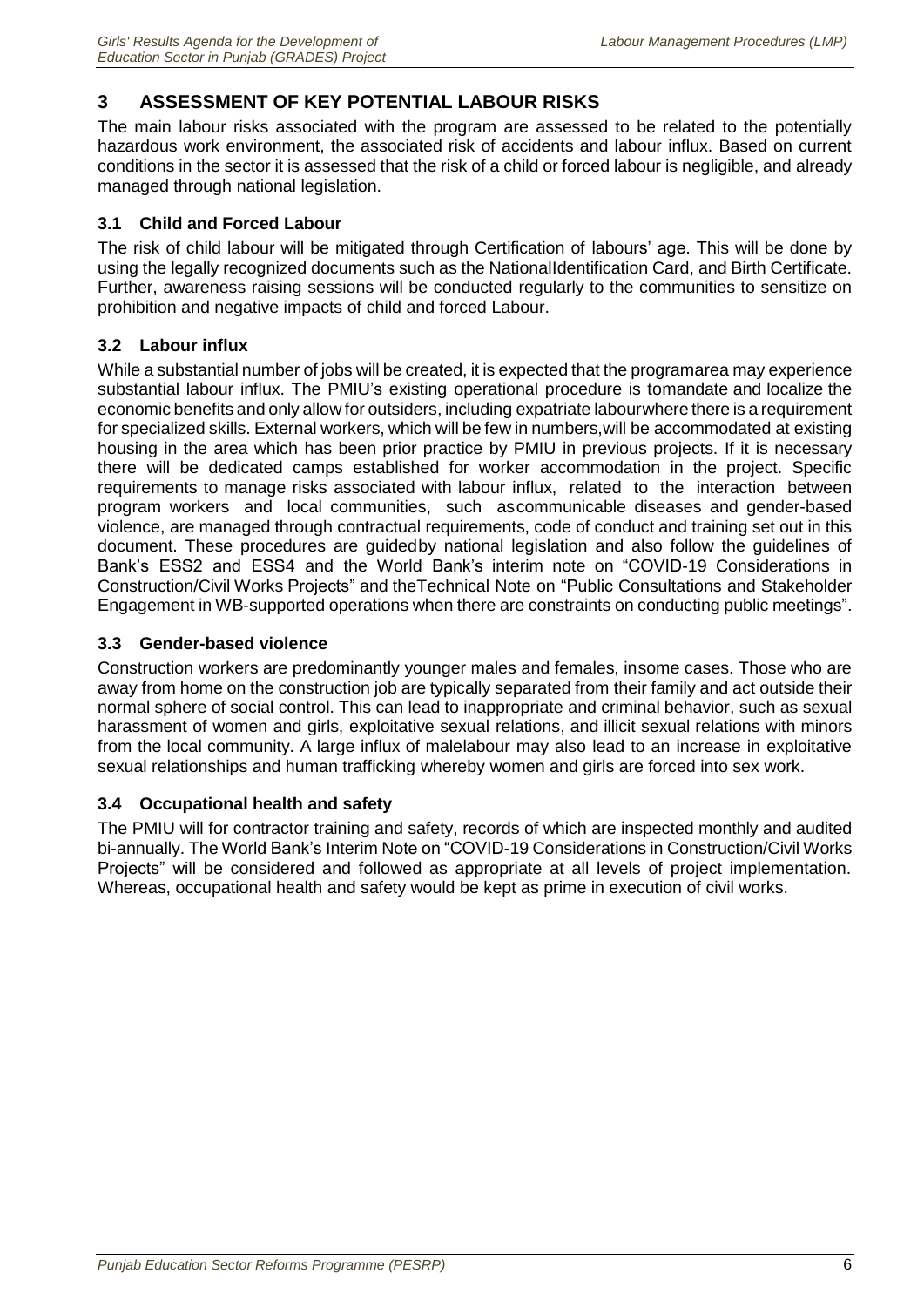# <span id="page-18-0"></span>**4 BRIEF OVERVIEW OF LABOUR LEGISLATIONS: TERMS AND CONDITIONS**

Standards for labour and Working Conditions are defined in Punjab Labour Policy 2018. The Policy addresses three main areas: (i) Conditions of service andemployment including wages and payment, establishment of Wages Boards, employment of youngpeople, maternity benefits, working hours and leave; (ii) health, safety, hygiene, and welfare, andcompensation for injury; and, (iii) trade unions and industrial relations.

| Table 1: Gaps in Pakistan Government Legislations with Respect to ESF of the WB |
|---------------------------------------------------------------------------------|
|                                                                                 |

<span id="page-18-5"></span>

| <b>WB ESF Standard</b> | <b>Gaps in Government Legislations</b>                                                                                                                                                              |
|------------------------|-----------------------------------------------------------------------------------------------------------------------------------------------------------------------------------------------------|
| ESS2: Labour and       | (i) The labour policies does not specifically require that development projects be<br>assessed and reviewed in termsof labour and working conditions including OHS<br>requirements before approval. |
| WorkingConditions      | (ii) The labour policies do not require development projects to prepare Labour<br>Management Plans/Procedure or OHS Plan.                                                                           |

# <span id="page-18-1"></span>**4.1 Brief Overview of Labour Legislation in Pakistan**

# <span id="page-18-2"></span>**4.1.1. The Constitution of Pakistan, 1973**

The constitution of Pakistan contains a range of provisions with regard to labor rights found in Part II: Fundamental Rights for the labours are; Article 11 of the constitution prohibits all forms of slavery, forced labor, and child labor while Article 17 of the constitution provides for a fundamental right to exercise the freedom of association and the right to form unions. The Article 18 of the constitution prescribes the right of its citizens to enter upon any lawful profession or occupation and to conduct any lawful trade or business. Whereas the Article 25, lays down the right to equality before the law and prohibition of discrimination on the grounds of sex alone. Also the Article 37 (e) makes provision for securing just and humane conditions of work, ensuring that children and women are not employed in vocations unsuited to their age or sex, and for maternity benefits for women in employment.

# <span id="page-18-3"></span>**4.1.2. Punjab Labour Policy, 2018**

The Punjab Labour Policy 2018 with its objectives on improvement in Occupational Safety & Health (OHS) through legislation, preventive measures, capacity development and awareness campaign; rationalization in minimum wages through research and development, improvement in the wage fixation process and strengthening the role of Punjab Minimum Wages Board; extend right of freedom of association and to bargain collectively under ILO's Convention 87 & 98; addressing all types of discriminations in remuneration of men and women for equal value of work and in employment resulting on the basis of sex, creed, ethnicity, origin and religion; work for "social protection and labour welfare for all" who are eligible to work through removing all the bottlenecks and facilitating inclusion of all categories of workers under the social protections coverage guaranteed in the Constitution of Pakistan; ensuring decent working conditions for all workers irrespective of nature of work in compliance with basic International Labour Standards (ILS) on working conditions, working hours, health and safety, rest, holidays and wages; capacity development of inspection staff and equipping them with modern techniques of inspection, conciliation, social dialogue and negotiation through regular on-job training; eliminating child labour, addressing bonded labour in a systematic way; revisiting existing workers' health protection; working on simplification and consolidation of labour laws with the focus to bring these in consonance with the ILO Conventions meaning thereby to improve implementation are the predominant objective out of others of this Policy.

# <span id="page-18-4"></span>**4.1.3. Punjab Occupational Safety and Health Act 2019**

Since 2010, labour policy has been a provincial subject in Pakistan, with provincial Departments of Labour mainly responsible for implementing health and safety regulations. The last labour policy approved for the country by the federal cabinet was in 2010, prior to the devolution of labour regulation to the provinces. The Pakistan Labour Policy of 2010 recommends creation of a Tripartite Council on Health and Safety to identify health and safety hazards for workers of all economic sectors, and to make recommendations for safety measures on a continuous basis. The federal government did, however, develop a model OHS law for the provinces to adapt and enact. Subsequently, the GoPbb passed The Punjab Occupational Safety and Health Act 2019. Article 3 of the Act specifies that every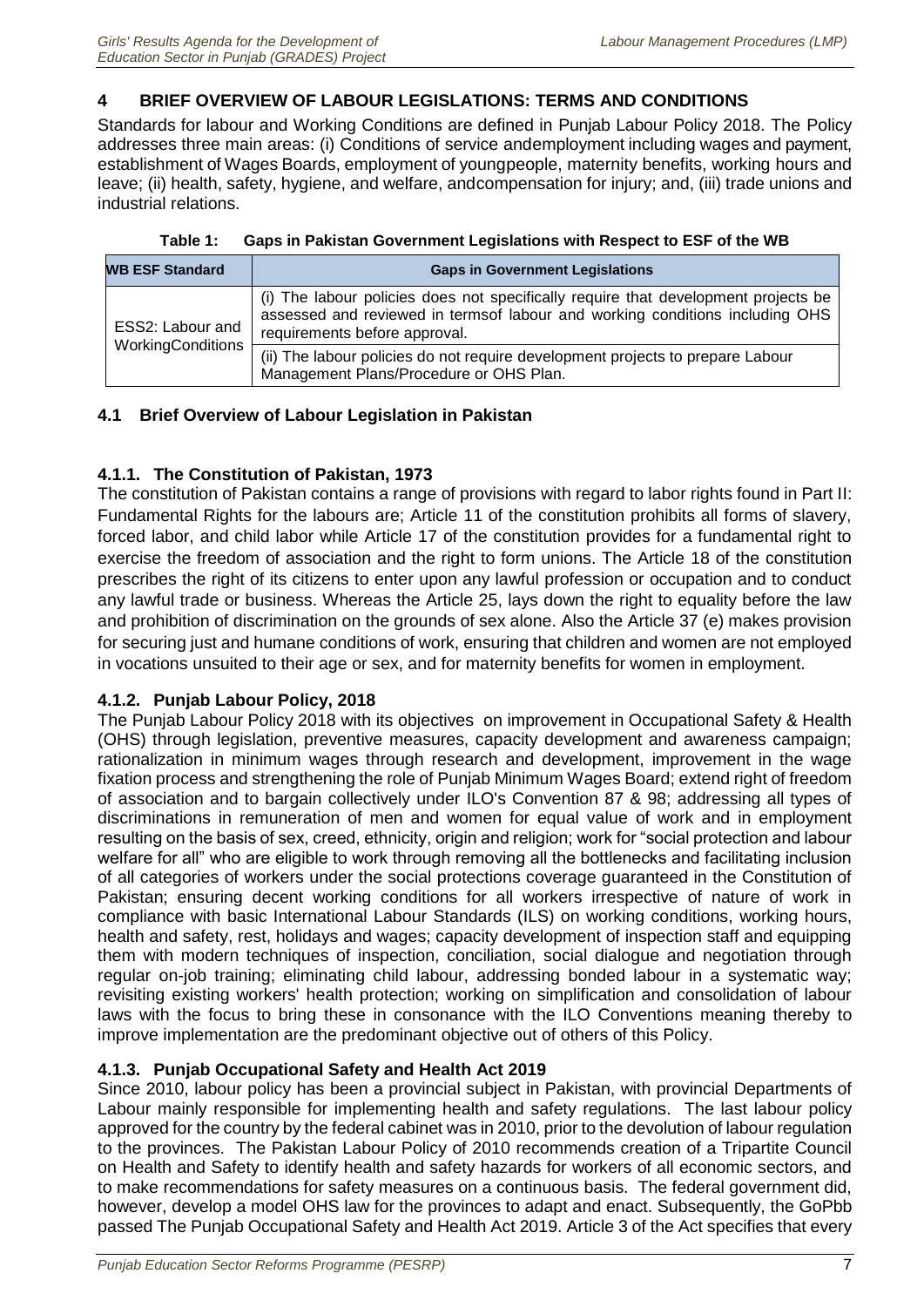employer is bound to take possible and "reasonably practicable" measures to ensure the health and safety of all employees. Employers are duty bound to identify existing and new hazards at the workplace from time to time, and if necessary, to arrange for health and safety training and vaccinations etc. for employees at their (the employer's) expense. It is also the employer's responsibility to provide protective equipment and clothing to staff where needed, and to maintain a record of accidents and injuries at the workplace.

The labour laws of Pakistan clearly describe all things related to labour and workforce including wage and salary, termination, redressing, work environment, female worker, recruitment, unionization, child labour and so on.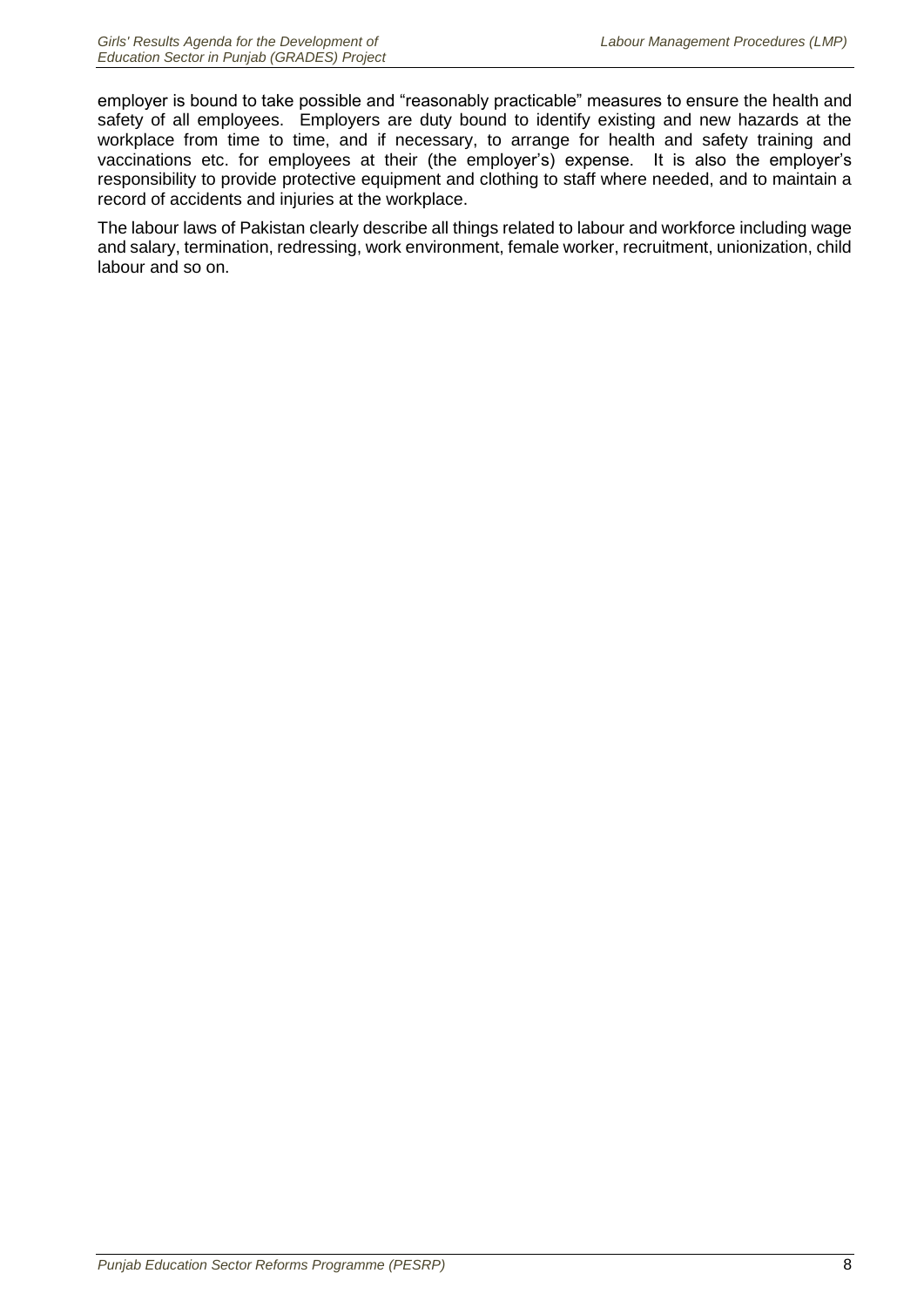# <span id="page-20-0"></span>**5 BRIEF OVERVIEW OF LABOUR LEGISLATION: OCCUPATIONAL HEALTH &SAFETY**

Generally, the management of community health and safety of development projects is covered under ECA and ECR. Typically, OHS measures extend to the general public at construction sites.

There are basically two components of OHS. One is the physical safety of project communities who are exposed to the project activities during construction and operation, including risks of accidents and risks of violence due to increase in crimes and cultural conflict between locals and migrant population. The other pertains to the exposure and/or increased risks of diseases by the community due to influx of people during construction and operation and due to the changes in the project area, including pollution and ecological change. The physical safety aspects are partly addressed by the OHS provisions in labour policy.

When there has been a breach of a duty imposed upon an employer, any one of individuals defined as an employer can be prosecuted. In addition, when a company is prosecuted, "every director, partner, shareholder or manager or secretary or any other officer or representative directly involved in its administration" shall be deemed guilty unless he can prove the offence has been committed without his knowledge

<span id="page-20-1"></span>

| <b>Key Elements of ESS2</b>                                         | <b>Provisions in the Labour Act</b>                                                                                                                                                                                                                                                                                                           | <b>Steps planned</b>                                                                                                                                                                                                                                                                      |
|---------------------------------------------------------------------|-----------------------------------------------------------------------------------------------------------------------------------------------------------------------------------------------------------------------------------------------------------------------------------------------------------------------------------------------|-------------------------------------------------------------------------------------------------------------------------------------------------------------------------------------------------------------------------------------------------------------------------------------------|
| Opportunity<br>Equal<br>and<br>Non-discrimination                   | The law contains important provisions<br>prohibitingdiscrimination based on sex and<br>disability, including equal wages for equal<br>work.                                                                                                                                                                                                   | No steps required.                                                                                                                                                                                                                                                                        |
| Timely payment                                                      | Wages must be paid before the expiry of the<br>7 <sup>th</sup> working day after the last day of the<br>wage period.                                                                                                                                                                                                                          | No steps required.                                                                                                                                                                                                                                                                        |
| Working<br>hours<br>and<br>overtime                                 | 48 hours per week extendable up to 60<br>hours with 12 hours overtime.                                                                                                                                                                                                                                                                        | No steps required.                                                                                                                                                                                                                                                                        |
| Worker rights                                                       | Regular leaves and benefits.<br>Employer<br>must provide<br>reasons<br>for<br>termination.                                                                                                                                                                                                                                                    | The<br><b>LMP</b><br>incorporated<br>necessary<br>provisions<br>and<br>actions.                                                                                                                                                                                                           |
| Prevents use of all formsof<br>labour and child<br>forced<br>labour | Below 14 years of age shall not be required<br>or allowed to work in any factory. 14 years<br>of age shall allow working in a factory if s/he<br>is traineeor s/he has certificate of fitness<br>and government permission if the natureof<br>employment is considered non- hazardous.<br>Otherwise, all forms of child labour are<br>banned. | No steps required.                                                                                                                                                                                                                                                                        |
| <b>Protection of Workers</b>                                        |                                                                                                                                                                                                                                                                                                                                               |                                                                                                                                                                                                                                                                                           |
| <b>OHS</b>                                                          | The law provides for comprehensive OHS<br>and empowers PMIU to conduct inspections<br>ofestablishments and to imposedpenalties<br>for violations or non-compliance.                                                                                                                                                                           | The World Bank's interim note<br>on "COVID-19 Considerations in<br>Construction/Civil<br>Works<br>Projects" will needed to be<br>considered as appropriate in<br>project management. Whereas,<br>occupational health and safety<br>would be kept as prime in<br>execution of civil works. |
| Children at Working Age                                             | Children (14 - 18) shall be assigned only<br>light work and not be assignedto hazardous<br>tasks.                                                                                                                                                                                                                                             | No steps required.                                                                                                                                                                                                                                                                        |
| Women                                                               | 8 weeks paid maternity leave forexpectant<br>mothers is mandatory.                                                                                                                                                                                                                                                                            | No steps required.                                                                                                                                                                                                                                                                        |
| <b>Disabilities</b><br>with<br>Person<br>(PWD)                      | Person with Disabilities (PWD): the rights<br>and protection approach in the Policy<br>provides for rights to discrimination-free<br>employmentopportunities.                                                                                                                                                                                 | <b>The</b><br><b>LMP</b><br>incorporated<br>provisions<br>necessary<br>and<br>actions.                                                                                                                                                                                                    |
| <b>Migrant Workers</b>                                              | No special provisions for migrantworkers                                                                                                                                                                                                                                                                                                      | No steps required.                                                                                                                                                                                                                                                                        |

#### **Table 2: Conformance of the Pakistan Labour Policies with key Elements of ESS2**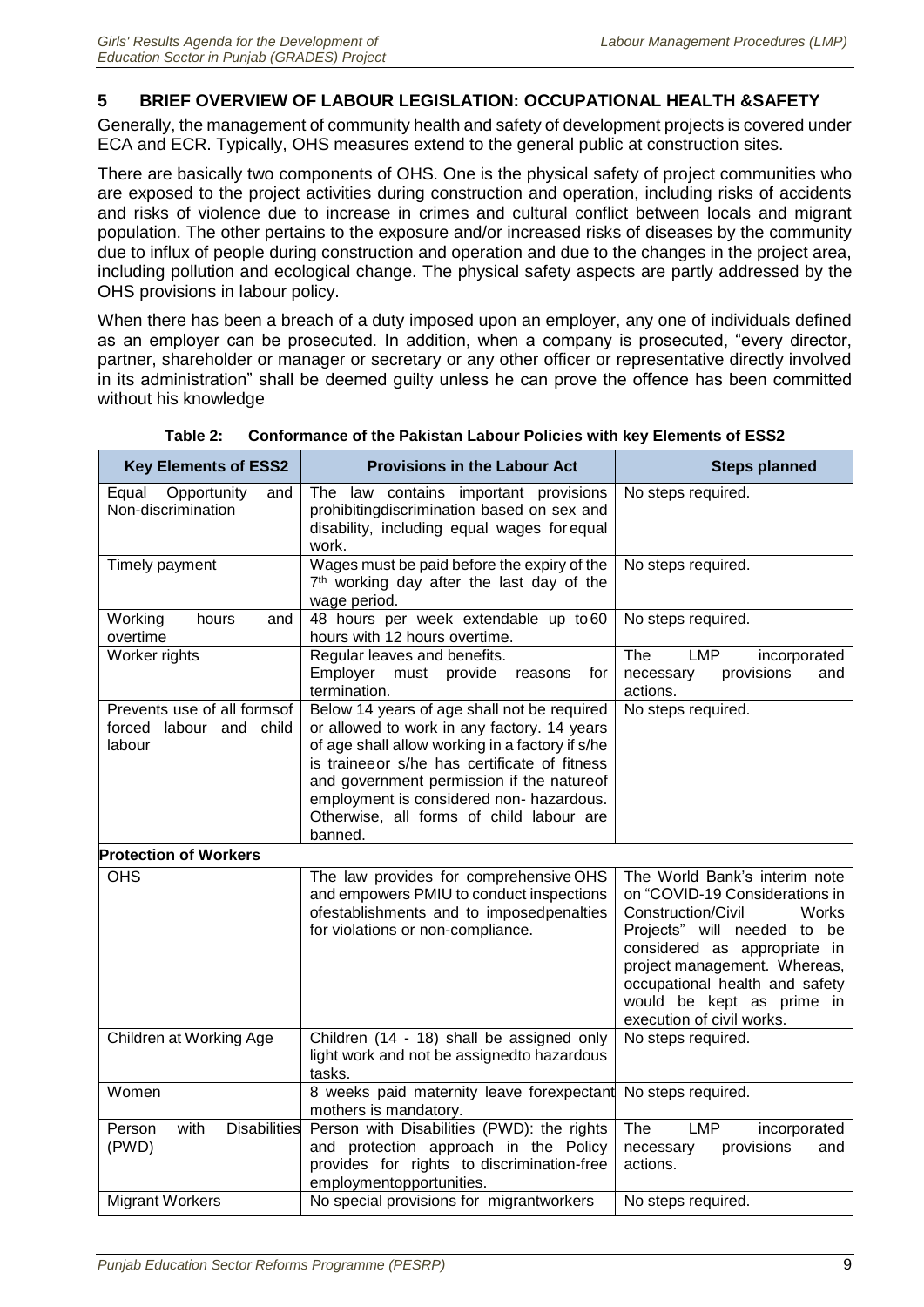| <b>Contractor Workers</b>                                 | In case where the wages of a worker<br>employed by a contractor are notpaid by the<br>contractor, the wagesmust be paid by the<br>employer of theestablishment.                                                                                                                                                                                                                | No steps required.                                                              |
|-----------------------------------------------------------|--------------------------------------------------------------------------------------------------------------------------------------------------------------------------------------------------------------------------------------------------------------------------------------------------------------------------------------------------------------------------------|---------------------------------------------------------------------------------|
| <b>Community Workers</b>                                  | The labour law does not<br>recognize<br>community workers as defined inthe ESS2<br>and hence does not provide any special<br>contracting<br>considerations<br>for<br>such<br>arrangements. The law requires that all<br>labour supply contracting agency will have<br>to be formally registered and workersshould<br>first be the responsibility of the contracting<br>agency. | No steps required.                                                              |
| Supplier/ SupplyWorkers                                   | The law does not assign any responsibility<br>to the project on supplier labourers and their<br>working conditions. Workers of suppliers<br>will have to be the responsibility of the<br>suppliers.                                                                                                                                                                            | The<br><b>LMP</b><br>incorporated<br>provisions<br>necessary<br>and<br>actions. |
| Freedom<br>of<br>association<br>and collective bargaining | Employees are allowed to form union with<br>at least 20% of the employees participating,<br>but the government does not permit any<br>unionization in the Export Processing<br>Zones.                                                                                                                                                                                          | No steps required.                                                              |
| Access<br>grievance<br>to<br>redress mechanism            | Employees can seek direct civil lawredress<br>from the Labour Courts for complaints<br>regarding terms and conditions employment<br>and wages.                                                                                                                                                                                                                                 | The<br><b>LMP</b><br>incorporated<br>necessary<br>provisions<br>and<br>actions. |
|                                                           | While health and safety, maternity welfare<br>and child labour offences are subject to<br>criminal prosecution.                                                                                                                                                                                                                                                                |                                                                                 |
|                                                           | In general, there is institutional GRM for<br>labour<br>Pakistan<br>in<br>as<br>the<br>per<br>standards/provisions of theBank's ESS2.                                                                                                                                                                                                                                          |                                                                                 |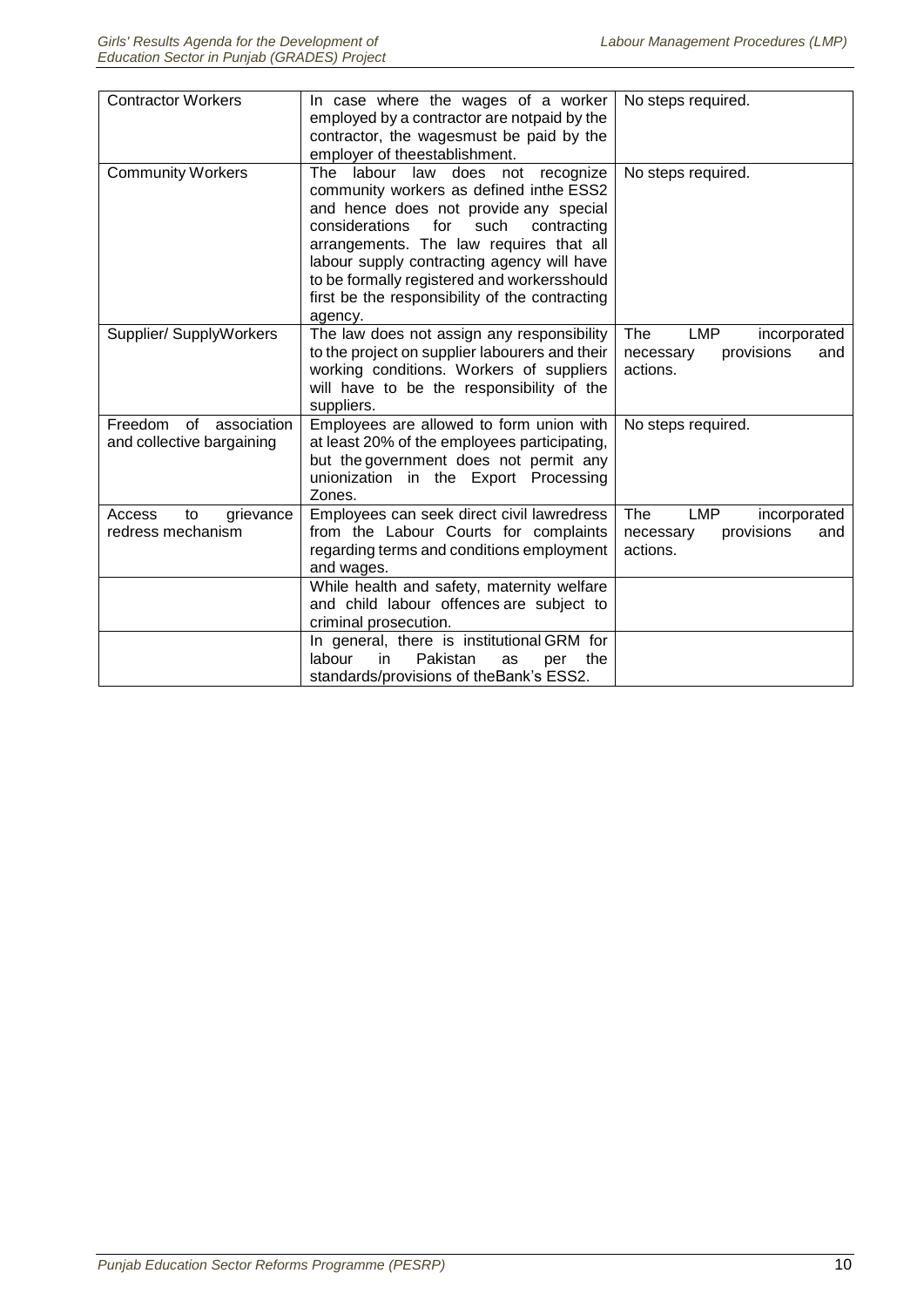# <span id="page-22-0"></span>**6 RESPONSIBLE STAFF**

The overview of responsible staff and oversight mechanisms will be described in further detail in the ESMF. This is an overview – the details will flow from the ESMF and can be taken further forward during the implementation stage from ESMP(s).

SED is the responsible agency for the implementation of the project. SED will execute the project through PMIU. Component 2, focusing on Civil Works, will be jointly implemented by SED and Communications and Works Department (C&W). A joint Departmental Review Committee (DRC) will be established, headed by the Secretary SED with members from all the attached departments and Secretary C&W. The committee will meet on a quarterly basis to review the progress of component 2 and address any challenges faced in the civil works component. Day-to-Day implementation will be headed by C&W department, in accordance with the 'School Construction Strategy' while also ensuring that environment and social safeguard parameters defined by the World Bank are met. Biannual updates on the Civil works will be presented to the Project Steering Committee (PSC) chaired by Chairman Planning and Development Department (P&D).The project will be coordinated by a Project Steering Committee chaired by the Chairman Punjab Planning & Development Board. The Government of Punjab, with Bank support, created the Punjab Education Sector Reform Program (PESRP) to coordinate the overall reform effort in the education sector which reports to the same Steering Committee

The GRADE's Programme Director (PD) has the overall responsibility to oversee all aspects of the implementation of the LMP, in particular to ensure contractor compliance. PMIU will have the prime responsibility for:

- Engagement and management of project workers;
- Engagement and management of contractors/subcontractors;
- Occupational health and safety (OHS);
- Training of workers; and
- Addressing worker grievances.

However, to the extent that project workers are public servants, the service rules of the federal and provincial governments (as the case may be) will continue to be applicable to them, as will provisions of the Punjab Occupational Health and Safety Act 2019. The PMIU will address all LMP aspects as part of procurement for works as well as during contractor induction. The contractor is subsequently responsible for management in accordance with contract specific Labour Management Plan/s, the implementation of which will be supervised by PMIU-GRADES' by environmental and social development specialists on a monthly basis or at shorter intervals as defined by specific Plans. The detailed approach is described in the following sections.

# <span id="page-22-1"></span>**6.1 Occupational Health and Safety**

Contractors will engage a minimum of one safety representative. Smaller contracts may permit for the safety representative to carry out other assignments as well. The safety representative ensures the day-to-day compliance with specified safety measures and records of any incidents. Minor incidents will be reported to PMIU on a monthly basis, serious incidents are reported immediately. Minor incidents are reflected in the quarterly reports to the World Bank, while major issues are flagged to the World Bank immediately.

# <span id="page-22-2"></span>**6.2 Labour and Working Conditions**

Contractors will keep records in accordance with specifications set out in this LMP. The PMIU at any time may require records to ensure that labour conditions are met. The Project Management Unit will review records against actuals at aminimum on a monthly basis and can require immediate remedial actions if warranted. A summaryof issues and remedial actions will be included in quarterly reports to the World Bank.

# <span id="page-22-3"></span>**6.3 Worker Grievances Redress**

The GRADE's procedures currently in place will remain for Project staff. Contractors will be required to present a worker grievance redress mechanism which responds to the requirements in this LMP. The PMIU's designated officer willreview records on a monthly basis. Where worker concerns are not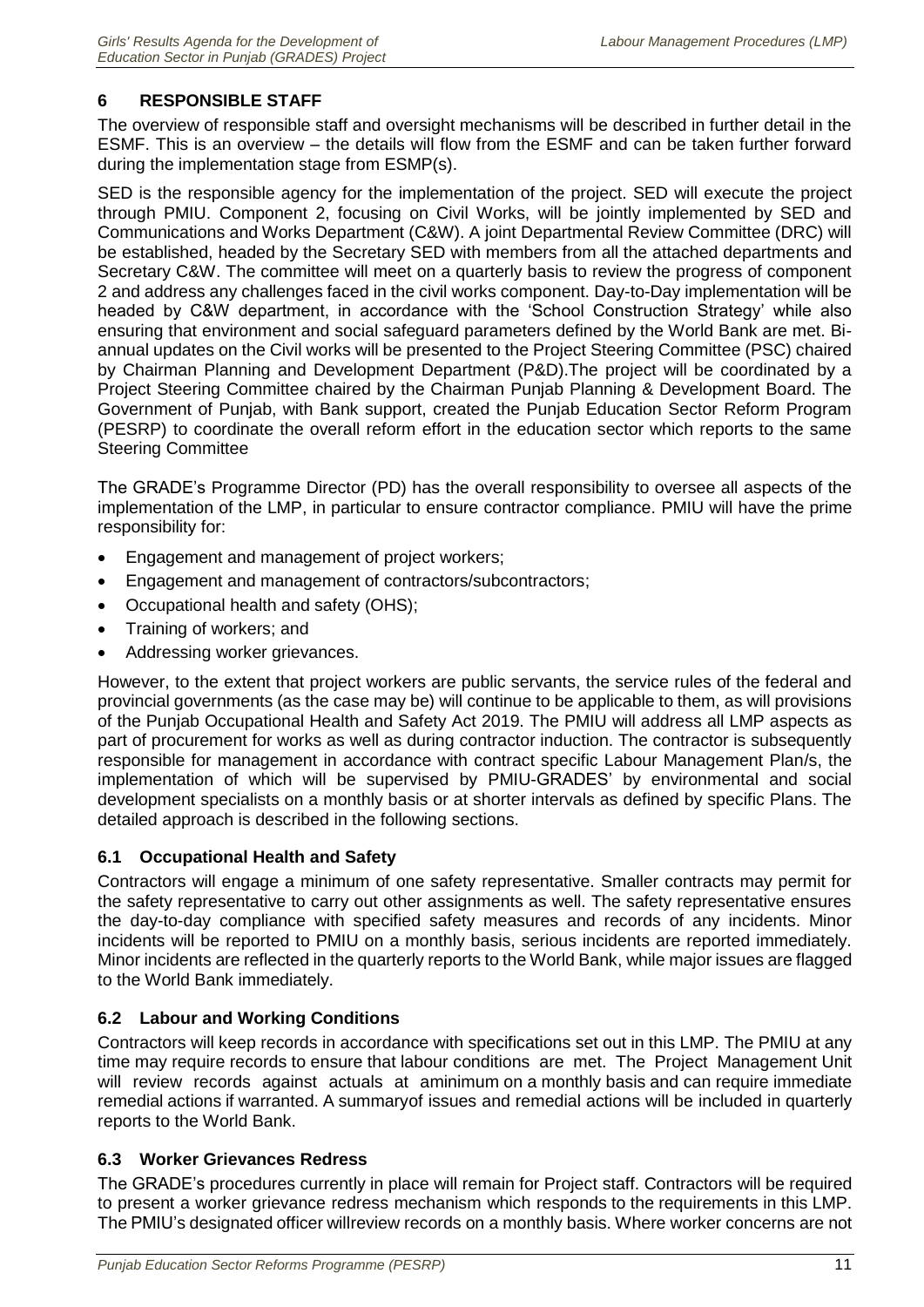resolved, the accountability procedure/s will be used as set out in the section, but the Project Management Unit will keep abreast of resolutions and reflect in quarterly reports to the World Bank.

# <span id="page-23-0"></span>**6.4 Additional Training**

Contractors are required to, at all times, have a qualified designated officeron board. If training is required, this will be the contractor's responsibility. The safety officer willprovide instructions to contractor staff. The PMIU will procure for training to address risks associatedwith labour influx and will provide a schedule for trainings required. The contractor will be obligated to make staff available for this training, as well as any additional mandatory trainings required by PMIU, as specified by the contract.

# <span id="page-23-1"></span>**6.5 Raising Awareness**

The project will take initiative to organize sessions on raising awareness of thecommunities on issues relevant to the project's compliance and standards e.g. labour standards, gender-based violence, child and forced labour etc. This, in addition to the proposed project's Communication Strategy, will ensure effective and efficient participation of different stakeholders of the project.

| <b>ESF Standards</b>                          | <b>Assessment</b> | <b>Planning</b> | <b>Implementation</b>            | <b>On-site Coordination and</b><br><b>Supervision</b> |
|-----------------------------------------------|-------------------|-----------------|----------------------------------|-------------------------------------------------------|
| ESS2: Labour and<br><b>Working Conditions</b> | <b>PMIU</b>       | <b>PMIU</b>     | PMIU and C&W<br>Department, GoPb | <b>PMIU, Concerned District</b><br>CEO (Education)    |

<span id="page-23-2"></span>**Table 3: Agencies Involved in E&S Risk Management in Development of GRADES Projects**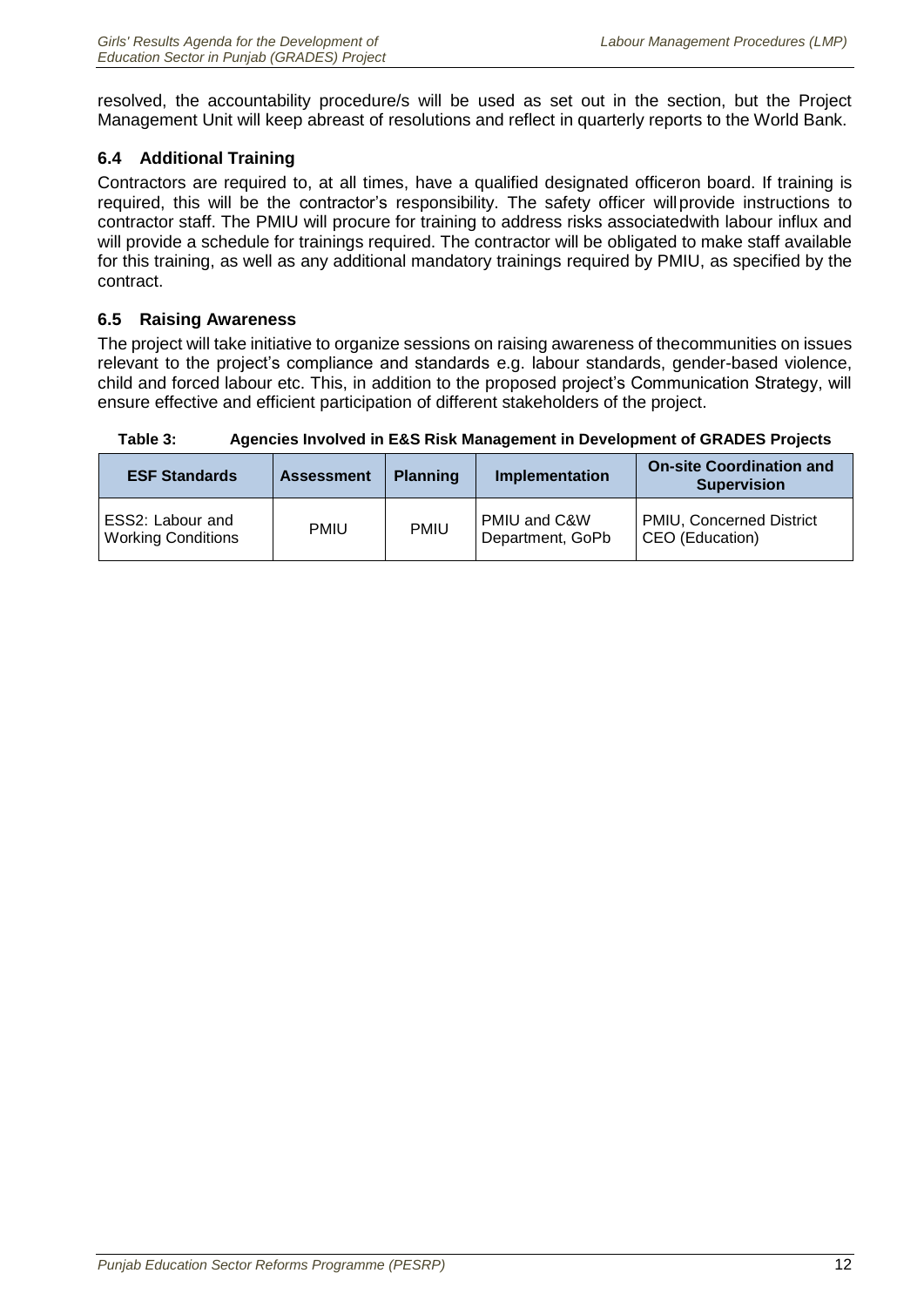# <span id="page-24-0"></span>**7 POLICIES AND PROCEDURES**

Decisions relating to the employment or treatment of project workers will not be made on the basis of personal characteristics unrelated to inherent job requirements. The employment of project workers will be based on the principle of equal opportunity and fair treatment, and there will be no discrimination with respect to any aspects of the employment relationship, such as recruitment and hiring, compensation (including wages and benefits), working conditions and terms of employment, access to training, job assignment, promotion, termination of employment or retirement, or disciplinary practices.

Most environmental and social impacts of subprojects resulting from activities directly under the control of contractors will be mitigated directly by the same contractors. As a consequence, ensuring that contractors effectively mitigate project activities related impacts is the core of the Programme approach. The PMIU will incorporate standardized environmental and social clauses in the tender documentation and contract documents, in order for potential bidders to be aware of environmental and social performance requirements that shall expected from them, are able to reflect that in their bids, and required to implement the clauses for the duration of the contract. Hence, the PMIU will enforce compliance by contractors with these clauses. As a core contractual requirement, the contractor is required to ensure all documentation related to environmental and social management, including the LMP, is available for inspection at any time by the PMIU or PMIU appointed monitors. The contractual arrangements with each project worker must be clearly defined in accordance with national law. A full set of contractual requirements related to environmental and social risk and impact management will be provided in the Programs' Environmental and Social Impact Assessment. All environmental and social requirements will be included in the bidding documents and contracts in addition to any additional clauses, which are contained, in the Programs environmental and social instruments.

Under no circumstances will the PMIU, the School Education Department, contractors, suppliers or sub-contractors engageforced labour. The forced labour includes bonded labour (working against an impossible debt), excessive limitations of freedom of movement, excessive notice periods, retaining the worker's identity or other government-issued documents or personal belonging, imposition of recruitment or employment fees payable at the commencement of employment, loss or delay of wages that impede the workers' right to end employment within their legal rights, substantial or inappropriate fines, physical punishment, use of security or other personnel to force or extract work from projectworkers, or other restrictions that compel a project worker to work in a non-voluntary basis can bereferenced or annexed to the LMP, together with any other supporting documentation.

# <span id="page-24-1"></span>**7.1 Occupational Health and Safety (OHS)**

The PMIU is committed to:

- 1. Complying with legislation and other applicable requirements which relate to the occupational health and safety hazards.
- 2. Enabling active participation in OHS risks elimination through promotion of appropriate skills, knowledge and attitudes towards hazards.
- 3. Continually improving the OHS management system and performance.
- 4. Communicating this policy statement to all persons working under the control of PMIU-GRADES with emphasis on individual OHS responsibilities.
- 5. Availing this policy statement to all interested parties at all GRADES facilities and sites.

The PMIU-GRADES Project will have a designated Safety, Health and Environmental Monitor for the workplace or a section of the workplace for an agreed period. At a minimum, the Monitor must:

- 1. Identify potential hazards;
- 2. In collaboration with the employer, investigate the cause of accidents at the workplace;
- 3. Inspect the workplace including plant, machinery, and substance, with a view to ascertaining the safety and health of employees provided that the employer is informed about the purpose of the inspection;
- 4. Accompany an inspector whilst that inspector is carrying out the inspector's duties in the workplace;
- 5. Attend meetings of the safety and health committee to which that safety and health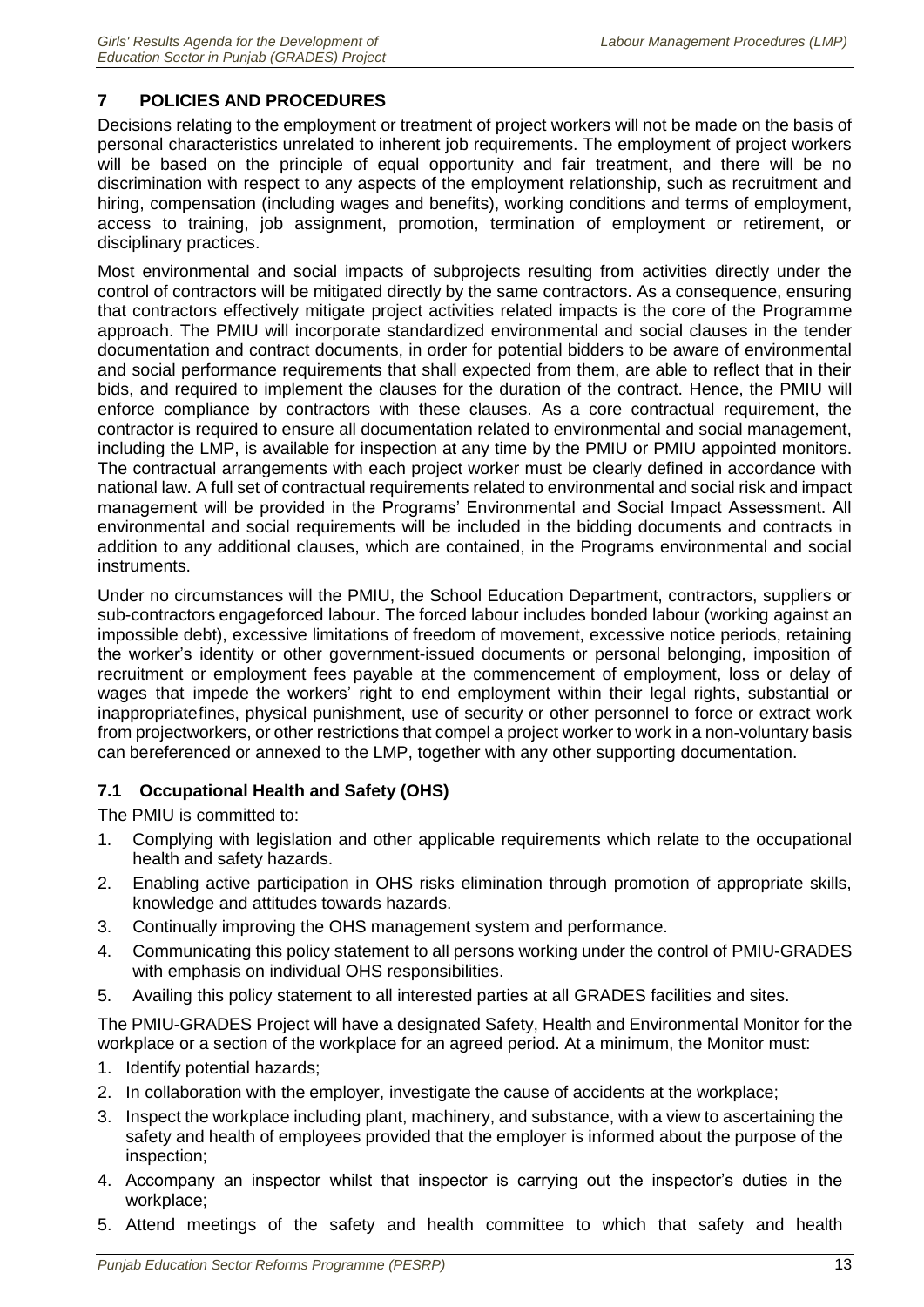representative is a member;

- 6. Subject to (g) below, make recommendations to the employer in respect of safety and health matters affecting employees, through a safety and health committee; and
- 7. Where there is no safety and health committee, the safety and health representatives shall make recommendations directly to the employer in respect of any safety and health mattersaffecting the employees.
- 8. Follow the World Bank's interim note on "COVID-19 Considerations inConstruction/Civil Works Projects"

Further to avoid work related accidents and injuries, the contractor will:

- 1. Provide occupational health and safety training to all employees involved in works.
- 2. Provide protective masks, helmet, overall and safety shoes, and safety goggles, as appropriate.
- 3. Provide workers in high noise areas with earplugs or earmuffs.
- 4. Ensure availability of first aid box.
- 5. Provide employees with access to toilets and potable drinking water.
- 6. Provide safety and occupational safety measures to workers with Personal Protection Equipment (PPE) when installing pumps to prevent accidents during replacement and installation and follow safety measures in installing submersible pump and cleaning the raiser pipes.
- 7. Properly dispose of solid waste at designated permitted sites landfill allocated by the local authorities and cleaning funds; and attach the receipt of waste from the relevant landfill authority.
- 8. Carry out all procedures to prevent leakage of generator oil into the site.
- 9. Ensure that the head of the well is covered tightly.
- 10. Provide secondary tank for oil and grease to avoid spills.

Further to enforcing the compliance of environmental management, contractors are responsible and liable of safety of site equipment, labours and daily workers attending to the construction site and safety of citizens for each subproject site, as mandatory measures.

# <span id="page-25-0"></span>**7.2 Labour Influx and Gender Based Violence**

Contractors will maintain labour relations with local communities through a code of conduct (CoC). The CoC commits all persons engaged by the contractor, including sub-contractors and suppliers, to acceptable standards of behavior. The CoC shall include sanctions for non- compliance, including non-compliance with specific policies related to gender-based violence, sexual exploitation and sexual harassment. The CoC shall be written in Urdu in a reader-friendly style and signed by each worker to indicate that they have:

- 1. received a copy of the CoC as part of their contract;
- 2. had the CoC explained to them as part of induction process;
- 3. acknowledged that adherence to this CoC is a mandatory condition of employment;
- 4. It is understood that violations of the CoC can result in serious consequences, up to and including dismissal, or referral to legal authorities.

A copy of the CoC shall be displayed in a location easily accessible to the community and project affected people. It shall be provided in Urdu.

Contractors shall address the risk of gender-based violence, through:

- 1. Mandatory training and awareness rising for the workforce about refraining from unacceptable conduct toward local community members, specifically women. In considerably unavoidable cases/situation, the training may be repeated;
- 2. Informing workers about national laws that make sexual harassment and gender-based violence a punishable offence which is prosecuted;
- 3. Adopting a policy to cooperate with law enforcement agencies in investigating complaints about gender-based violence;

A system to capture gender-based violence, sexual exploitation and workplace sexual harassment related complaints/issues shall be developed. This process shall be under the portfolio of a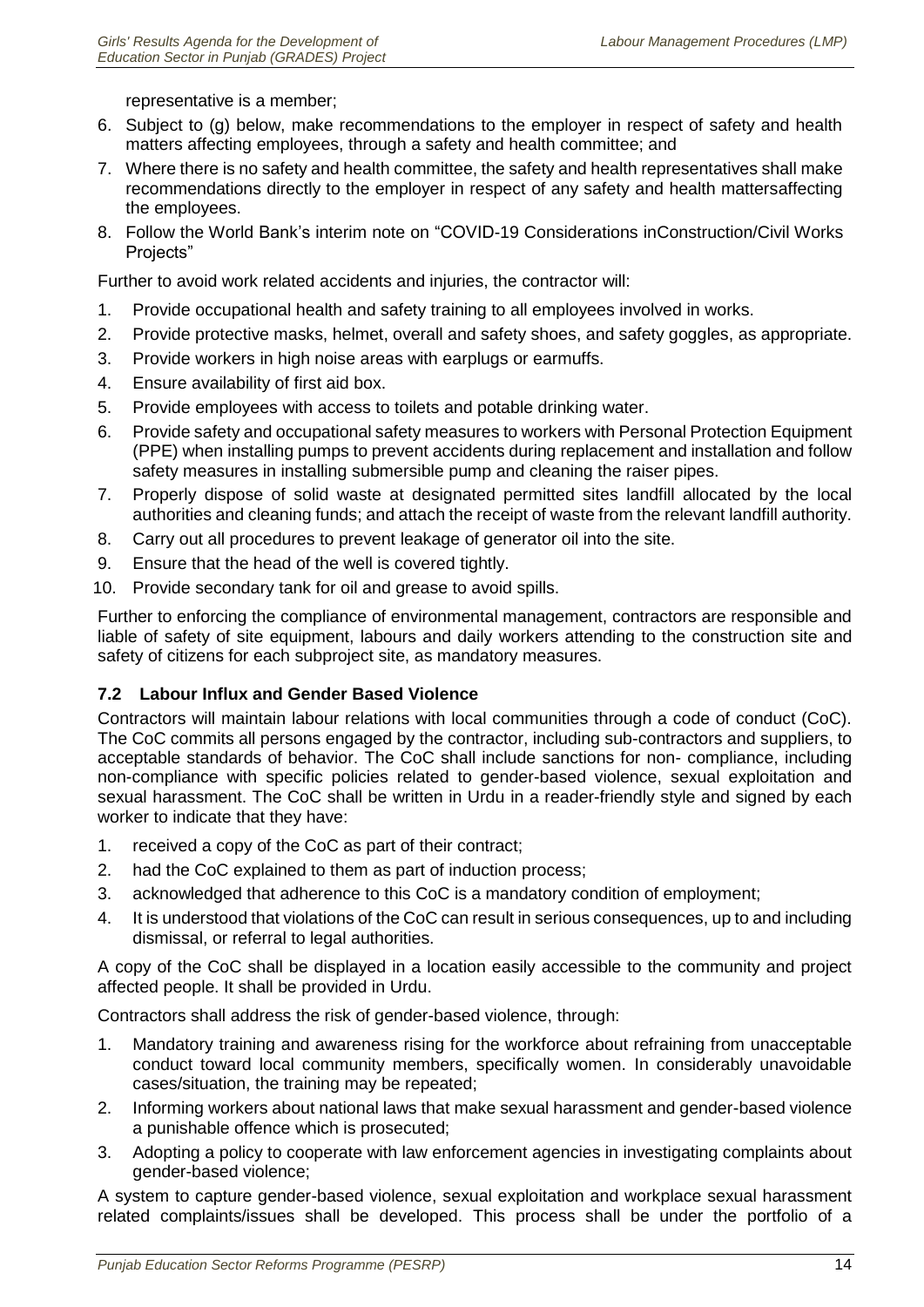designated Officer who shall identify and engage the relevant stakeholders on GBV issues.

# <span id="page-26-0"></span>**7.3 Labour Camps**

While a substantial number of jobs will be created, it is expected that the project areas may experience substantial labour influx. PMIU's existing operational procedure is to mandate and localize the economic benefits and only allow for outside, including expatriate labour, where there is a requirement for specialized skills. External workers, which may be few in numbers, will be accommodated at local housing in the area. If it is necessary there will be dedicated camps established for worker accommodation in the project. It is important to add here that the construction and civil works do not require female external workers. Specific requirements to manage risks associated with labour influx, related to the interaction between project workers and local communities, such as communicable diseases and gender-based violence, are managed through contractual requirements, code of conduct and training are set out in this document. These procedures are guided by national legislation and also follow the guidelines of Bank's ESS 2 and the World Bank's interim note on "COVID-19 Considerations in Construction/Civil Works Projects" and the Technical Note on "Public Consultations and Stakeholder Engagement in WB-supported operations when there are constraints on conducting public meetings".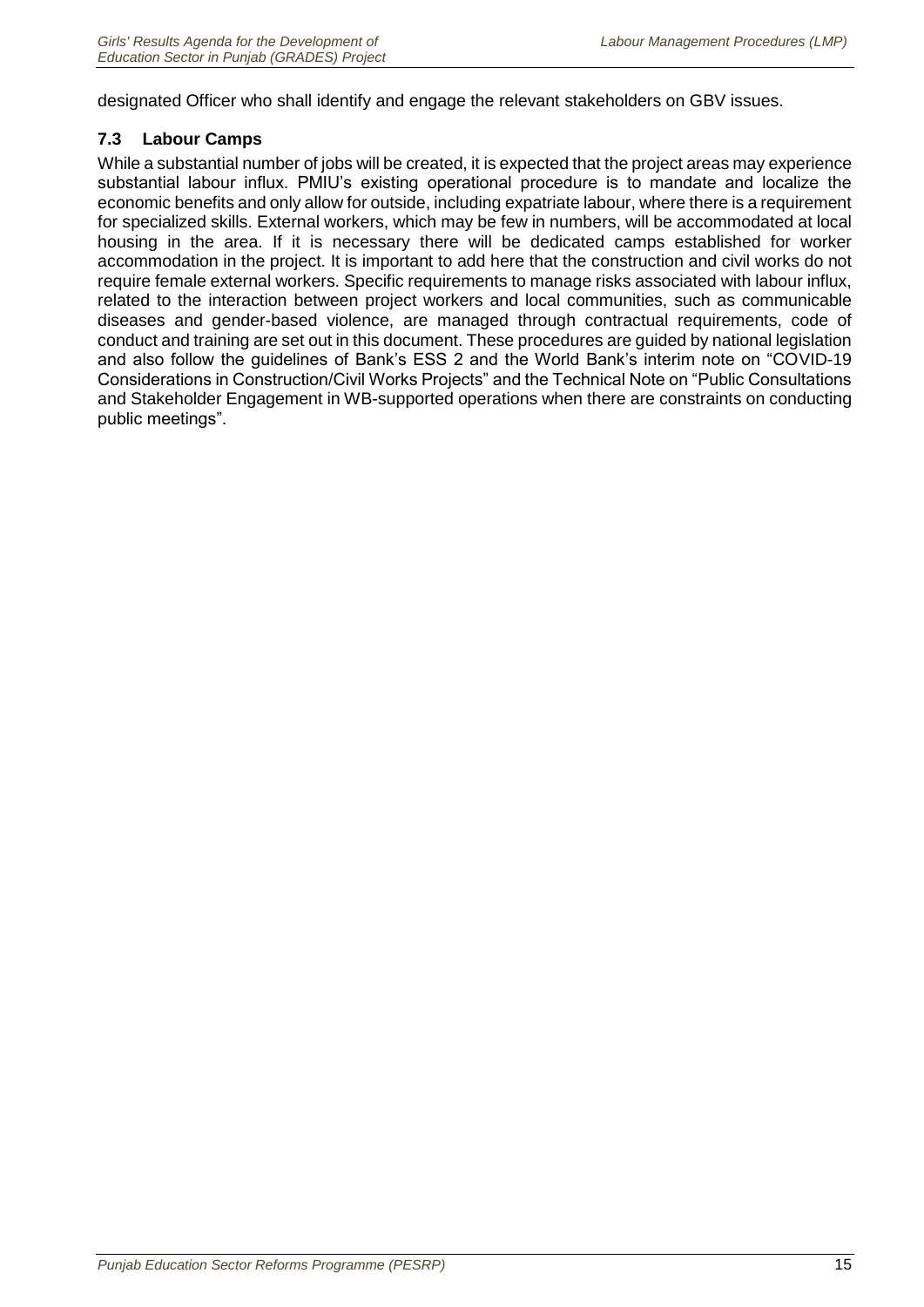# <span id="page-27-0"></span>**8 MINIMUM AGE OF EMPLOYMENT**

Article 11(3) of the Constitution of Pakistan prohibits employment of children below the age of 14 years in any factory, mines or any other hazardous employment. In accordance with this Article, the Employment of Child Act (ECA) 1991 disallows the child labor in the country. The ECA defines a child to mean a person who has not completed his/her fourteenth years of age. The ECA states that no child shall be employed or permitted to work in any of the occupation set forth in the ECA (such as transport sector, railways, construction, and ports) or in any workshop wherein any of the processes defined in the Act is carried out. The processes defined in the Act include carpet weaving, cement manufacturing, textile, construction and others). PMIU and its contractors will be bound by the ECA to disallow any child labor at the project sites or campsites. Employer will ensure that no construction workers under 18 years are employed.

Under the Factories Act, 1934 no adult employee, defined as a worker who has completed his or her 18th year of age, can be required or permitted to work in any establishment in excess of nine hours a day and 48 hours a week. Similarly, no young person, under the age of 18, can be required or permitted to work in excess of seven hours a day and 42 hours a week. The Factories Act, which governs the conditions of work of industrial labour, applies to factories, employing ten or more workers. The Provincial Governments are further empowered to extend the provisions of the Act, to even five workers.

Under the ILO C138 (Minimum Age Convention, 1973), each Member of the Convention undertakes to pursue a national policy designed to ensure the effective abolition of child labor and to raise progressively the minimum age for admission to employment or work to a level consistent with the fullest physical and mental development of young persons. Article III thereof provides:

(a) the minimum age for admission to any type of employment or work which by its nature or the circumstances in which it is carried out is likely to jeopardize the health, safety or morals of young persons shall not be less than 18 years; (b) the types of employment or work to which paragraph 1 of this Article applies shall be determined by national laws or regulations or by the competent authority, after consultation with the organizations of employers and workers concerned, where such exist; (c) notwithstanding, the provisions of paragraph 1 of this Article, national laws or regulations or the competent authority may, after consultation with the organizations of employers and workers concerned, where such exist, authorize employment or work as from the age of 16 years on condition that the health, safety and morals of the young persons concerned are fully protected and that the young persons have received adequate specific instruction or vocational training in the relevant branch of activity.

# <span id="page-27-1"></span>**8.1 The process of age verification**

Verification of the age shall be undertaken prior to the engagement of labor and be documented. Check the birthday on official documents such as birth certificate, national ID card or other credible record/s, where available. Contractors will be required to verify and identify the age of all workers. This will require workers to provide official documentation, which could include a birth certificate, CNIC, passport, or medical or school record. If a minor under the minimum labour eligible age is discovered working on the project, measures will be taken to immediately terminate the employment or engagement of the minor in a responsible manner, taking into account the best interest of the minor.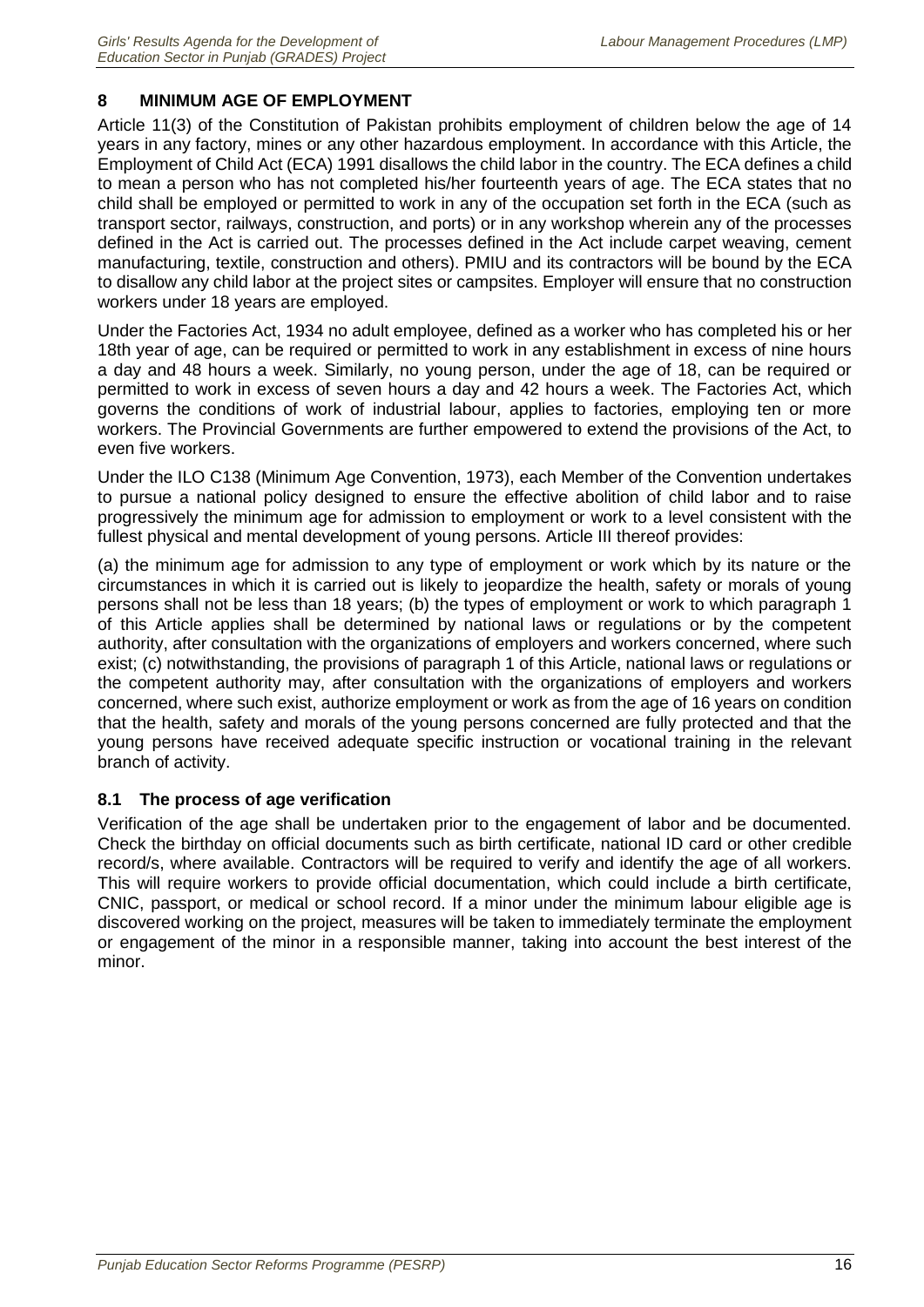# <span id="page-28-0"></span>**9 TERMS AND CONDITIONS FOR EMPLOYMENT**

The employment terms and conditions applying to GRADES Project employees are set out in the labor rules will apply to all project employees who are assigned to work on the Project (direct workers). Terms and conditions of part-time direct workers are determined by their individual contracts. This section will be updated and modified if necessary, after the allocation of the contracts of the different posts of the PMIU. The terms and conditions applicable to the employees of the PMIU are defined in the contracts, which provide for the rights of the employees in accordance with the Code of work. These internal work rules and regulations will apply to PMIU employees who are assigned to specific work related to the Project (direct workers). The conditions of employment of direct part-time workers are determined by their individual contract.

The PMIU is committed to equal opportunities for all its employees and potential employees where everyone is treated with respect and dignity and where there is equal opportunity for all. All employees, whether part-time, full time or temporary, will be treated fairly and with respect. Selection for employment, promotion, training or any other benefits will be on a basis of aptitude and ability. Decisions about pay and benefits, terms and conditions of employment, appraisals, dismissal or redundancy will be made objectively and without unlawful discrimination. All employees will be helped and encouraged to develop their full potential, and the talents and resources of the workforce will be fully utilized to maximize the efficiency of the organization.

All the recruiting procedures are documented and filed in the folders in accordance to the requirements of labor legislation of the GoPb. Monthly timesheets are also filed and kept accurately. Forty hour per week employment is practiced and recorded on paper. The work hours for PMIU's workers are 40 hours per week, eight hours per workday. It is noted the Labor Code provides for a work week of 40 hours but allows six-day weeks and this may be required for some project workers. Duration of workday during a six-day week should not exceed 7 hours to meet the 40-hour weekly legal provisions. All project workers will receive at least one rest day (24 hours) after six consecutive days of work. Project Management will ensure that:

- Equality and non-discrimination policy is adhered to within their own area of responsibility;
- Bring the details of the equality in employment policy to the attention of their team members;
- Ensure that information on equality of opportunity is included in all induction processes; and
- Ensure that their team members are available to attend relevant equality training programmes (if any).

As stated in section 3 of this LMP the terms and conditions of employment are governed by the Labour Act. The Act makes it mandatory for employers to give its employees a copy of the written particulars of employment, signed by both parties. For this program, contractors will be required to provide all its employees with written particular of employment.

Contractors will also be required to comply with the most current regulation of wages which is issued by the Government and reviewed on a regular basis. The order specifies the minimum wages, hours of work, overtime pay, leave entitlements, travelling and subsistence allowances and the issue of protective clothing.

The Act states that before a contractor is awarded a public contract, that contractor is required to certify in writing that the wages, hour and conditions of work or persons to be employed by him on the contract are not less favorable than those contained in the most current wages regulation issued. Where a contractor fails to comply with this requirement, the contract with the contractor may be withdrawn as an approved contractor upon recommendations of the PMIU.

In ensuring full compliance with the law in this regard, contractors will be required to furnish PMIU with copies of the Written Particulars of Employment or copies of contract of all its workforces. Contractors will not be allowed to deploy any employee to work in the project if such copy of employment of that employee has not been handed to PMIU.

As a monitoring mechanism, the contractor shall not be entitled to any payment unless he has filed, together with his claim for payment, a certificate: - a) stating whether any wages due to employees are in arrears; b) stating that all employment conditions of the contract are being complied with. For this program, it will be a material term of the contract to allow PMIU to withhold payment from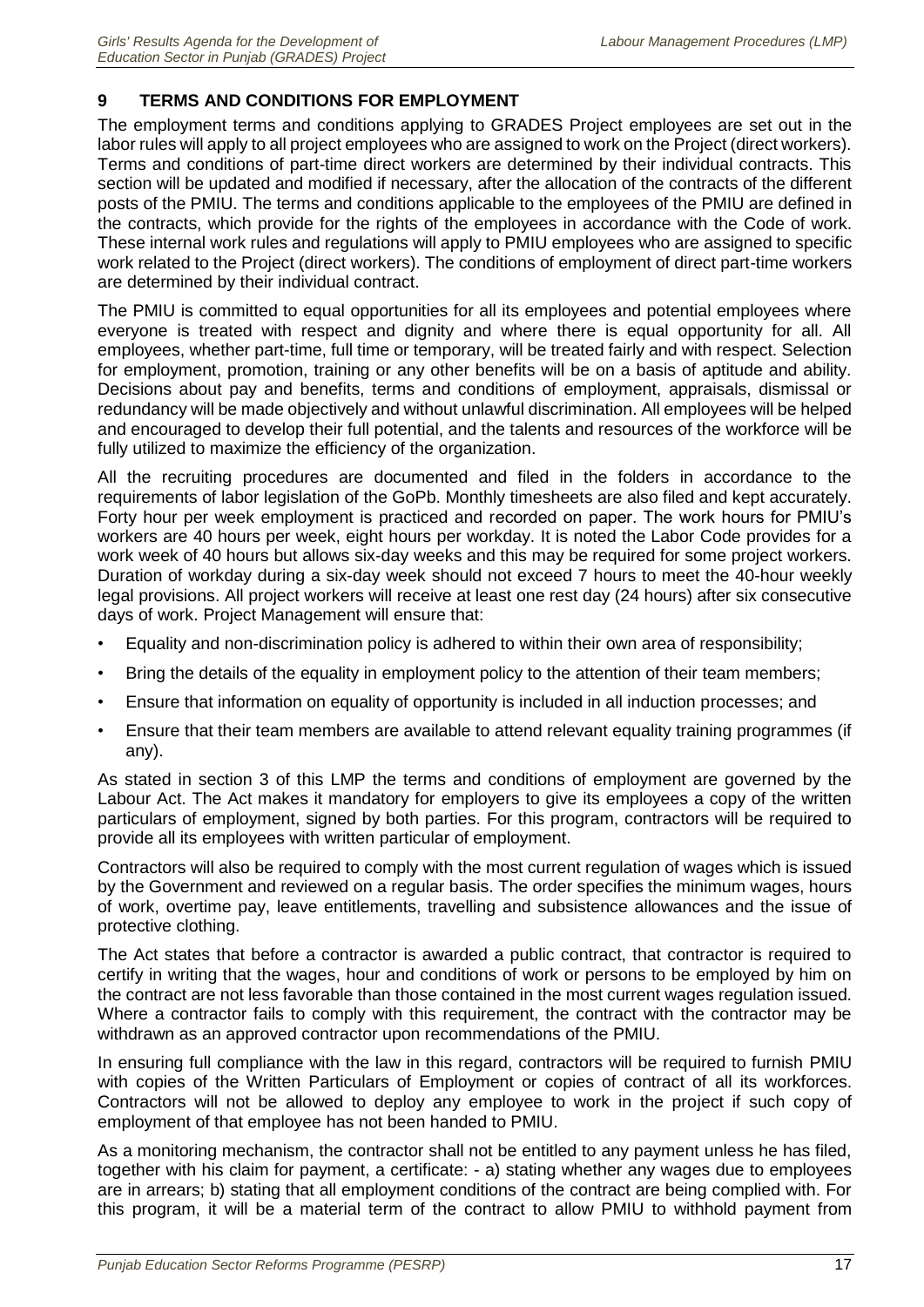contractor should the contractor not fulfill their payment obligation to their workers. The contractors' labor management procedure will set out terms and conditions for the contracted and subcontracted workers. These terms and conditions will be in line, at a minimum, with this labor management procedure, the Factories Act 1934 and specified in the standard contracts to be used by the PMIU under the Project, which will be provided in Project Operations Manual and follow this LMP and the project ESMF.

A contract of employment, written in a language known to the parties, shall be executed between the PMIU and the direct worker that specify the following:

- Parties to the contract, including the name of worker, age, citizenship, civil status, gender, and address;
- Premises with regard to the needed services, acceptance of the parties, qualifications of the worker, and attestation that the worker is not related within the third degree of consanguinity or affinity to the hiring authority and/or its representative, and that the worker has not been previously dismissed from government service by reason of administrative offense;
- Terms and conditions of the contract, including the hours and place of work, remuneration payable to the worker, job description, summary of deliverables, duration of contract, procedure for suspension or termination of contract, state that there is no employer and employee relationship between the contracting parties.

# <span id="page-29-0"></span>**9.1 Worker's Organization**

The country has ratified the numerous ILO Conventions aimed at ensuring that member states do protect the notion of collective bargaining. The Punjab Labour Policy 2018 enacted to give effect to the collective bargaining, amongst other purposes. The Act allows for the collective negotiation of terms and conditions of employment. The PMIU provides employees with the right to join and form an organization for purpose of labour representation to negotiate favorable terms and conditions for their members amongst other rights.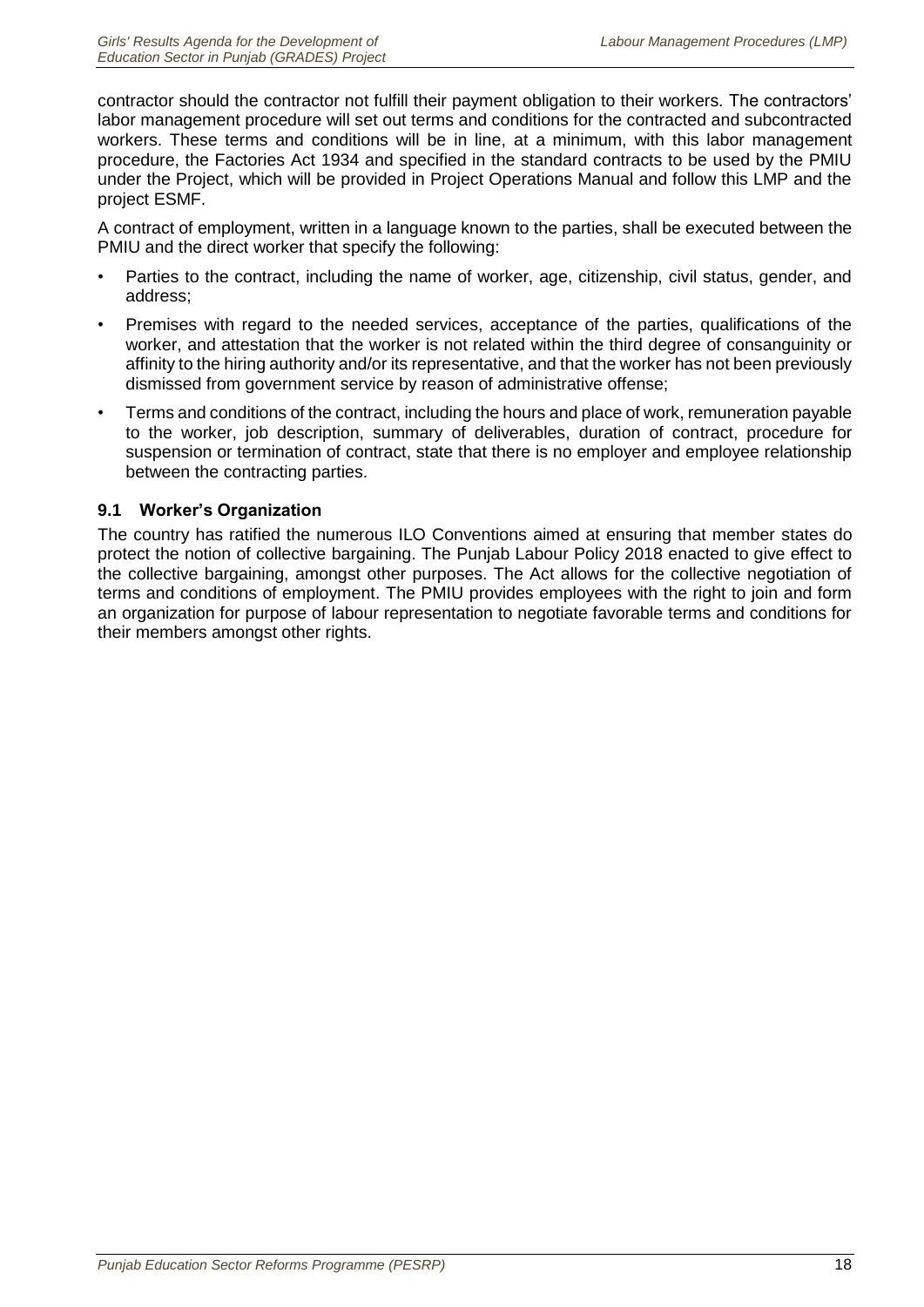# <span id="page-30-0"></span>**10 GRIEVANCE REDRESSAL MECHANISM (GRM)**

The PMIU has already an established GRM under PESP-III, but for the GRADES under the ESS2 a GRM is proposed for the project workers to address labor or workplace-related concerns consistent with the applicable national and provincial laws and ESS2 before the Project Effectiveness and describe them in the Project Operations Manual (POM). This is a two tier GRM and is linked with the project GRM.

Typical work place grievances include demand for employment opportunities; labor wage rates; delays of payment; disagreement over working conditions; and health and safety concerns in the work environment. Handling of grievances should be objective, prompt and responsive to the needs and concerns of the aggrieved workers. The worker Grievance Redress Mechanism (GRM) will also allow for anonymous complaints to be raised and addressed. Individuals who submit their complaints or grievances may request that their names be kept confidential and this should be respected. Under ESS2, a worker GRM will be provided for all project, including, direct workers and contracted/supply workers, to raise workplace concerns, including SEA/SH relating to the workplace. A direct worker, or a contractors'/primary suppliers' worker, who has any complaint or grievance has the right to present it and eventually get a proper response on it.

According to ESS2 sections 21-23, different types of workers (including all direct workers and contracted workers, and were relevant, their organizations) may approach the workers' GRM for the following key reasons, among many others:

- Demand for employment opportunities;
- Labor wages rates and delays in payment of wages;
- Disagreements over working conditions;
- SEA/SH in the workplace; and
- Health and safety concerns in work environment.

The worker GRM, which is different from the public GRM, will leverage existing procedures and systems. The worker GRM is based on the requirements of the WB's ESS2 – Labor and Working Conditions. Specifically, the worker GRM is a two tier system following the Tier 1 grievances will be handled by the C&W department along with its contractors responsible staff and the tier -2 will be handled by the PMIU, and it will operate according to the following key principles:

- It will be made available for all direct and contracted workers (and were relevant their organizations);
- It will be proportionate to the nature and scale and the potential risks and impacts foreseen from the project;
- It will be designed to promptly address concerns using an understandable and transparent process that provides timely feedback to those concerned in a language that they understand, without any retribution;
- It will operate in an independent and objective manner;
- It will be a free system. Complaining workers will not pay fees to use the worker GRM;
- It will utilize existing grievance systems and experiences. In this context, the worker GRM will leverage HR complaining procedures for direct workers that are available at their respective health ministries and departments, and will ensure HR procedures at contractors' organizations are consistent with the official worker GRM system characterized in this document, which will be further referenced in their working agreements, and monitored accordingly;
- Anonymous grievances are also allowed and facilitated, and will be treated equally as other grievances, whose origin is known, however, a suitable contact information is a must to be able to communicate responses back;
- There will be no discrimination against those who express grievances, and any grievances will be treated confidentially;
- It does not replace or override the requirements to provide workplace processes to report work situations that a project worker believes are not safe or unhealthy;
- Workers will be able to raise concerns regarding unsafe or unhealthy work situations through this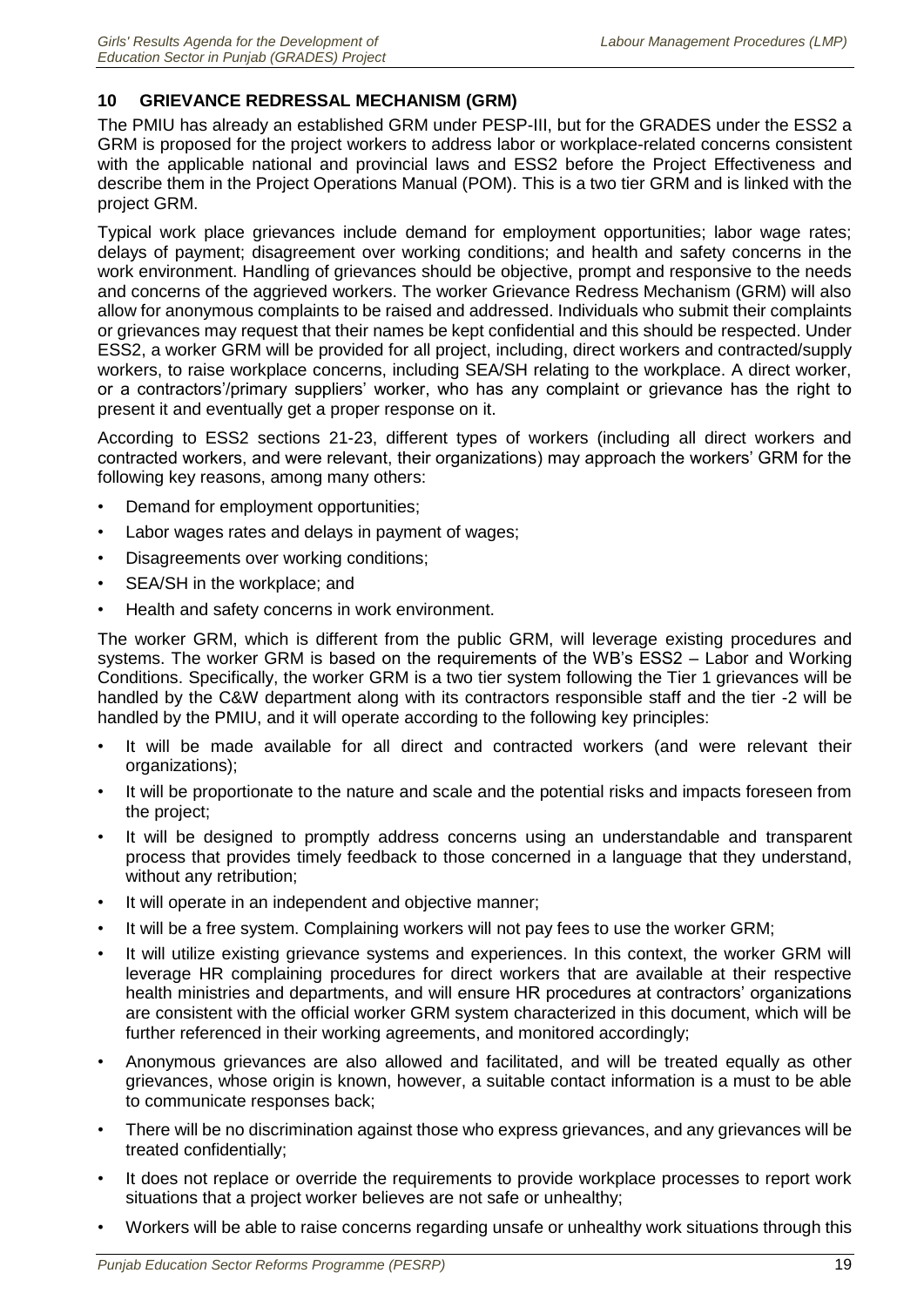#### system; and

• It will not impede access to other judicial or administrative remedies that might be available under the law or through existing arbitration procedures, or substitute for grievance mechanisms provided through collective agreements.

The worker GRM will have the following design and procedural:

Information about the existence of the grievance mechanism will be readily available to all project workers (direct and contracted) through notice boards, the presence of "suggestion/complaint boxes", and all pertinent information, such as: the designated call centers, hotline numbers, email addresses, office work hours, comment/complaint forms, suggestion display boxes, stipulated timeframes to respond to grievances; info on a register to record and track the timely resolution of grievances; the responsible department to receive, record and track resolution of grievances, and other means as needed.

- The complainant will be able to use mobile-phone based applications, and in-person centers for complaint registration and resolution, and a free hotline linked with a call center;
- The grievance will be addressed through each area of feedback value chain: (i) uptake, (ii) sort and process, (iii) acknowledge and follow up, (iv) verify, investigate and act, (v) monitor and evaluate, and (vi) provide feedback to the complainant to ensure effectiveness.
- Grievance handling will be transparent and aggrieved workers will be informed within 10 days of their grievance application, either with a respective solution or with a request of extension;
- The aggrieved worker will have the option to refer to a grievance log with key information that will be established by the PMIU and quarterly reported upon;
- If not satisfied with the outcome of the contractor level, the aggrieved party will be able to access Grievance Redress Committee (GRC), PMIU level within the PMIU. The GRC will responsible for the redress mechanism in the areas labor, environmental and social safeguard (ESS) and project management.
- The mechanism for resolving workers' grievances will be described in the context of staff induction training, which will be given to all project workers. The mechanism will be based on the following principles:
- The process will be transparent and will allow workers to voice their concerns and file grievances.
- At the time of recruitment and prior to actual work engagement, these workers will be informed of the grievance mechanism as described below and the measures to be put in place to protect them against any reprisal, discrimination or action on their grievances. Grievance mechanism shall be made easily accessible to all project workers.
- There will be no discrimination against those who express grievances and all grievances will be treated confidentially.
- Anonymous complaints will be treated in the same way as other complaints, the origin of which is known.
- Management will deal with grievances seriously and take appropriate action in a timely manner and deadlines for responding to complaints;
- Information on the existence of the grievance mechanism will be readily available to all project workers (direct and contractual) through bulletin boards, suggestion and complaint boxes and other means as required.
- This mechanism for project workers will not prevent them from using the conciliation procedure provided for by the Labor Code.

The E&S Specialists will monitor the recording and settlement of grievances by workers and report to the PMIU in its monthly progress reports. The process will be followed by the GRM focal point, the environment and social development specialists who will be responsible for the GRM of the project.

# **Sexual Exploitation and Workplace Sexual Harassment**

A GRM has been proposed in ESMF for the GBV SEA/SH related complaints. Once the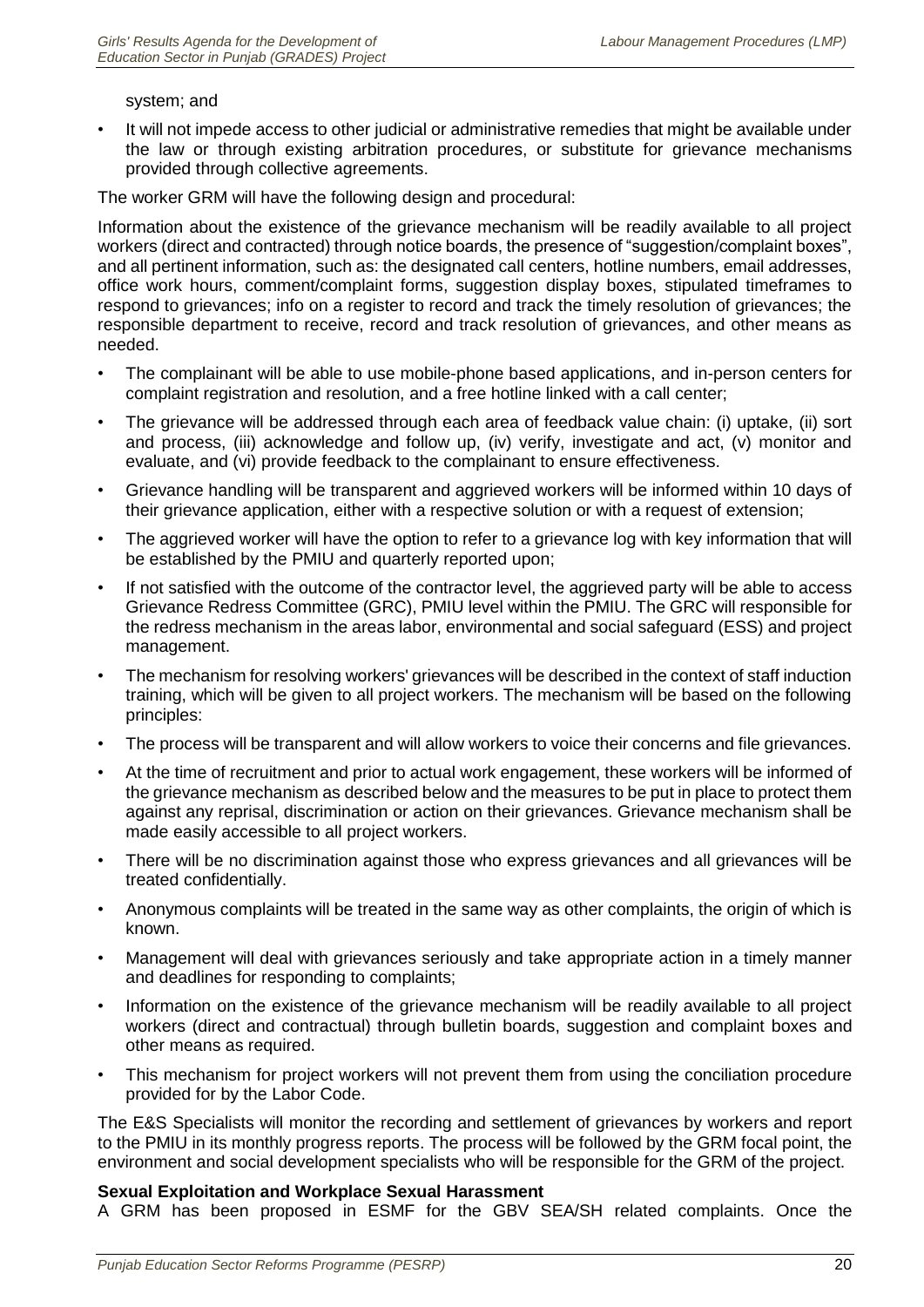GBV/SEA/SH-related complaint is received to PMIU from the site, it is directly entered/enrolled in Tier-2 i.e GRC will directly deal with it. The Gender Specialist (GS) will visit the complainant at his/her place and enquire about the grievance on the same day. The GS will prepare the report accordingly and intimate the PD. The GBV complaint will be resolved with-in 24 hours with necessary action(s) as directed by PD. There will be a committee constituted within PMIU which deal with the GBV related complaints specifically.

The GBV committee will be constituted duly notified by PD, following are the GBV Committee Members

- 1) Project Manager PMIU (Convener)
- 2) Gender Specialist PMIU (Secretary)
- 3) Social Development Specialist PMIU (Member)

#### **Disciplinary Procedure**

The starting points for all disciplinary action are considered to be the rules. These rules may be implied or explicit and of course will vary from workplace to workplace. Some rules are implied in the contract of employment; however it is advisable that even implied rules be included in the disciplinary code or schedule of offences. The workplace rules must be:

- 1. Valid or reasonable;
- 2. Clear and unambiguous;
- 3. The employee is aware, or could reasonably be aware of the rule or standard; and
- 4. The procedure to be applied in the event the employee contravenes any of these rules

The PMIU will establish a fair and effective disciplinary procedure in the workplace, which should be fair and just. The procedure is as follows:

- 1. Conduct an investigation to determine whether there are grounds for a hearing to be held;
- 2. If a hearing is to be held, the employer is to notify the employee of the allegations using a form and language that the employee can understand;
- 3. The employee is to be given reasonable time to prepare for the hearing and to be represented by a fellow employee or a union representative;
- 4. The employee must be given an opportunity to respond to the allegations, question the witnesses of the employer and to lead witnesses;
- 5. If an employee fails to attend the hearing the employer may proceed with the hearing in the absence of the employee;
- 6. The hearing must be held and concluded within a reasonable time and is to be chaired by an impartial representative.

If an employee is dismissed, it must be given the reasons for dismissal and the right to refer the dispute concerning the fairness of the dismissal. Therefore, it is incumbent upon the Contractors to ensure that they have a disciplinary procedure and Code and standards which the employees are aware of. Each contractor will be required to produce this procedure to ensure that employees are not treated unfairly.

#### **Individual Grievance Redress Procedure**

Every employer including contractors should be meant to have Grievance Redress Procedure which therein should be known and explained to the employee and workers, as well.

The Code recommends that such procedure should at least:

- 1. Specify to whom the employee should lodge the grievance;
- 2. Refer to time frames in the Labour Management Plan to allow the grievance to be dealt with expeditiously;
- 3. Allow the person to refer the grievance to a more senior level within the organization, if it is not resolved at the lowest level;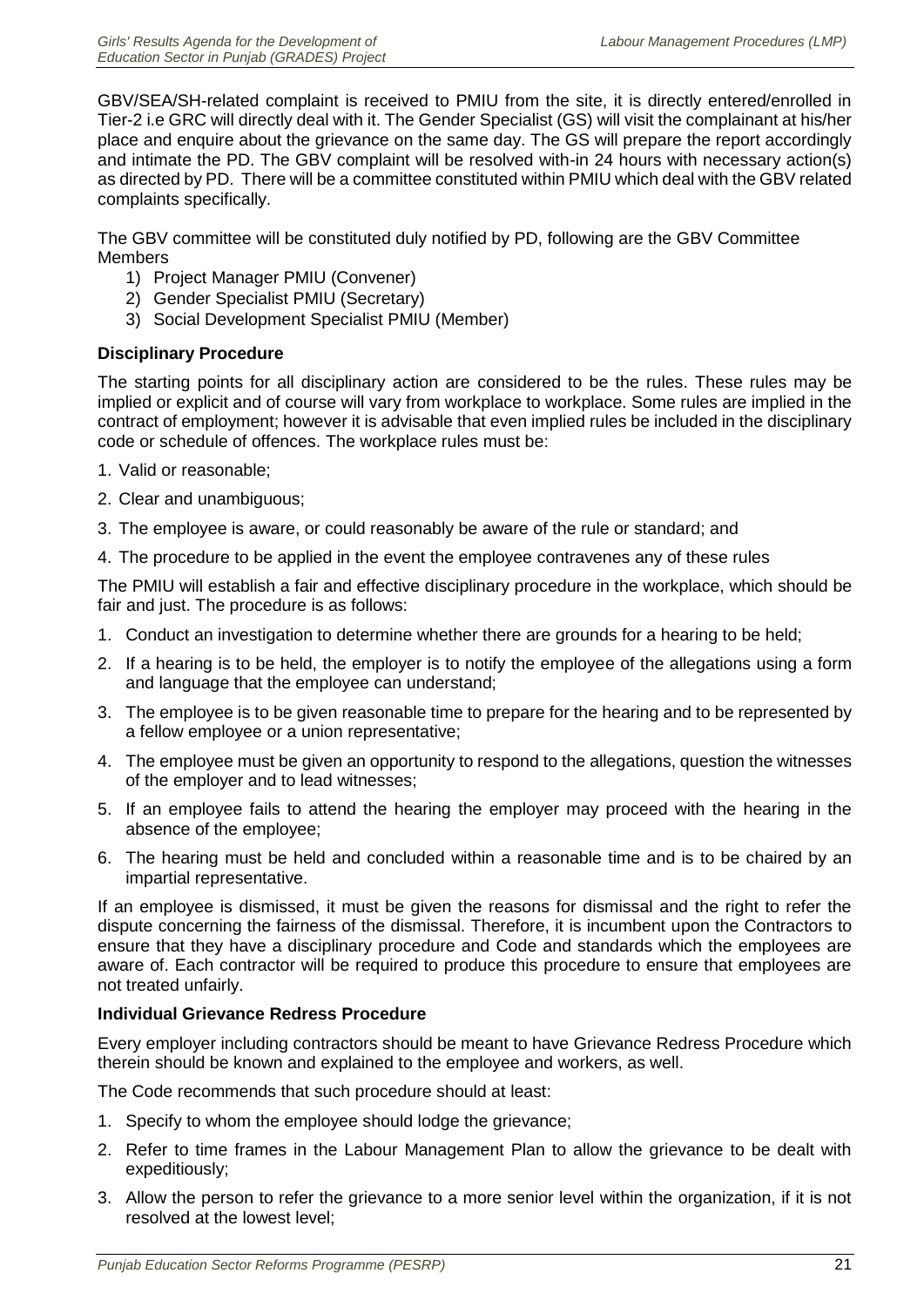4. If a grievance is not resolved the employee has the right to lodge a dispute with the PMIU.

All the contractors engaged for the project will be required to produce their grievance redress procedure as a requirement for tender who at a minimum comply with these requirements. In addition, good international practice recommends that the procedures be transparent, is confidential, adheres to non-retribution practices and includes right to representation. After they are engaged they will be required to produce proof that each employee has been inducted and signed that they have been inducted on the procedure.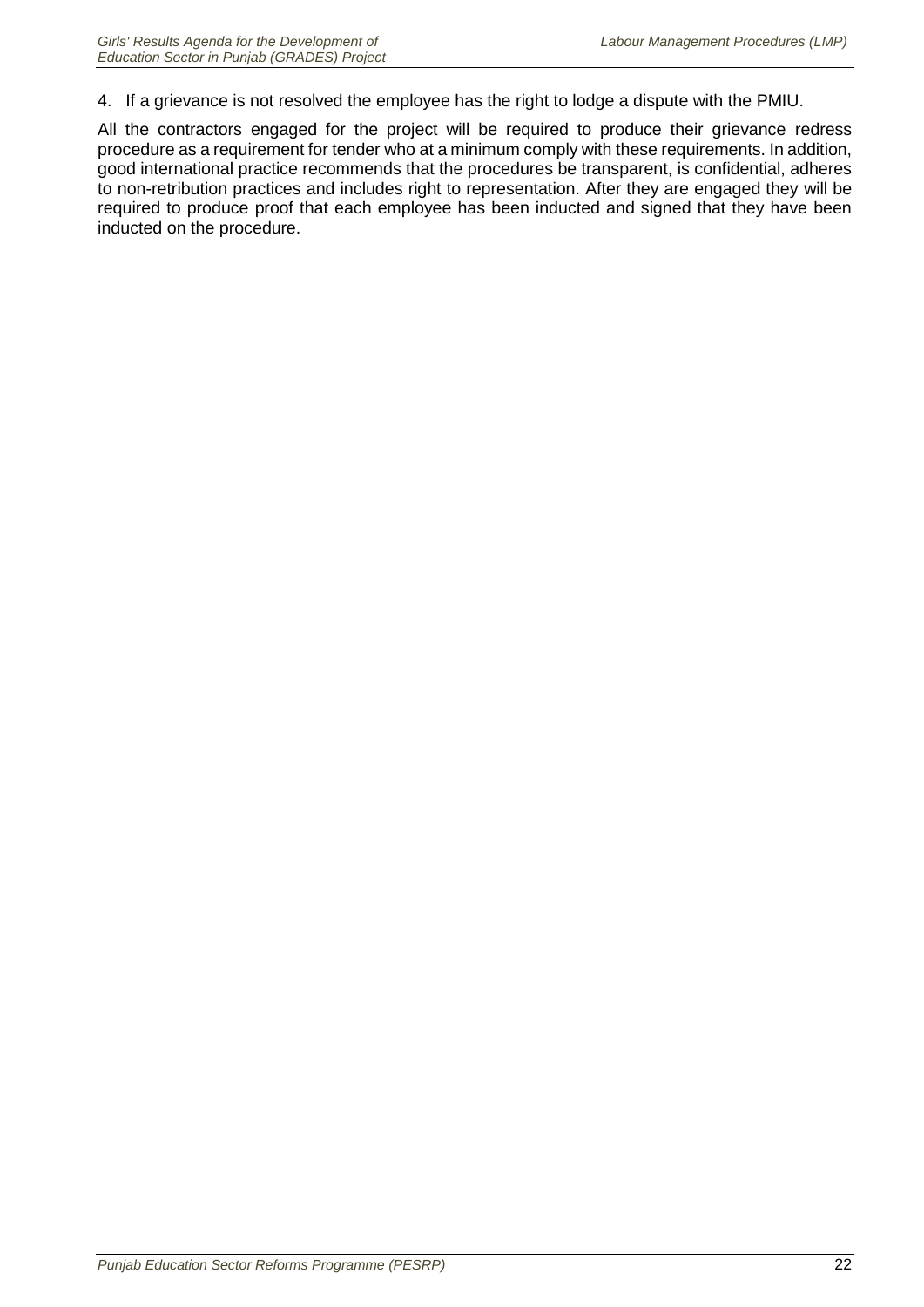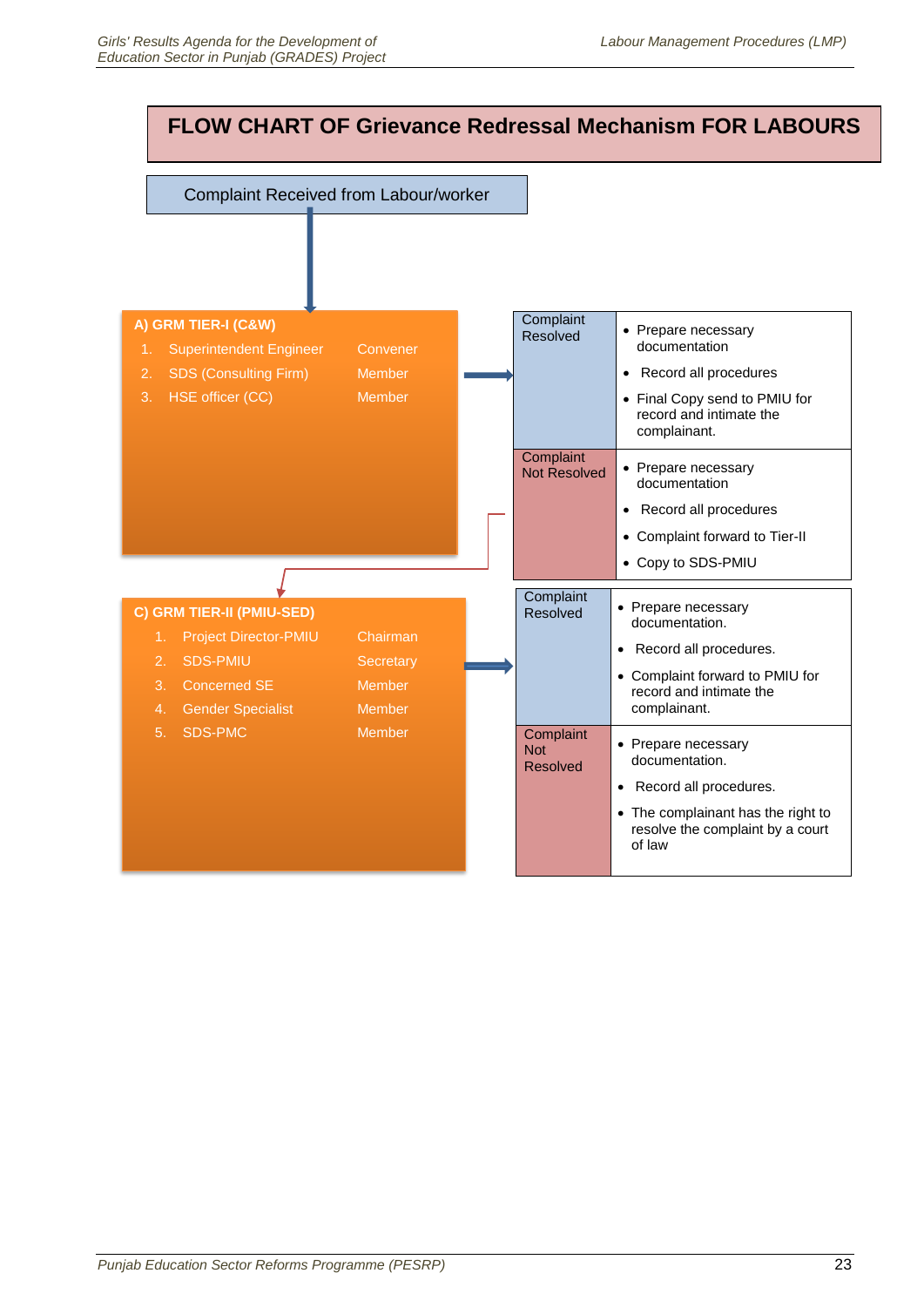# <span id="page-35-0"></span>**11 CONTRACTOR MANAGEMENT**

The PMIU-GRADES requires that contractor/s monitor, keep records and report on terms and conditions related to labour management. The contractor must provide workers with evidence of all payments made, including social security benefits and other entitlementsregardless of the worker being engaged on a fixed term contract, full-time, part-time or temporarily. The application of this requirement will be proportionate to the activities and to the size of the contract, in a manner acceptable to PMIU and the World Bank as:

- 1. **Labour conditions**: records of workers engaged under the Project, including contracts, registry of induction of workers including CoC, hours worked, remuneration and deductions (including overtime), collective bargaining agreements;
- 2. **Safety**: recordable incidents and corresponding Root Cause Analysis (lost time incidents, medical treatment cases), first aid cases, high potential near misses, and remedial and preventive activities required (for example, revised job safety analysis, new or different equipment, skills training, and so forth).
- 3. **Workers**: number of workers, indication of origin (expatriate, local, nonlocal nationals), gender, age with evidence that no child labour is involved, and skill level (unskilled, skilled, supervisory, professional, management).
- 4. **Training/ induction**: dates, number of trainees, and topics.
- 5. **Details of any security risks**: details of risks the contractor may be exposed to while performing its work, the threats may come from third parties external to the project.
- 6. **Worker grievances**: details including occurrence date, grievance, and date submitted; actions taken and dates; resolution (if made any) and date; and follow-up yet to be taken— grievances listed should include those received since the preceding report and those that were unresolved at the time of that report.

The Project's oversight of contractors is set out in section 5 of this LMP. The following procedures are currently in place for PMIU's contractor management, but have been adjusted to adhere to LMP provisions:

- 1. Ensure that Contractors have valid contracts with clearly define service level agreement in accordance with the national law and all environmental and social clauses, as applicable: Project Monitoring and Implementation Unit, and reviewed by PMIU,
- 2. Monthly submission of records: Contractor submission to Project Management Unit,
- 3. Monthly site visits (at a minimum) and reports: Project Management Unit, and other Officers,
- 4. Evaluation of contractor requirements. This includes training, OHS files, certifications and other. The evaluation results in Portfolio Reports which includes recommendations for contract extension or termination,
- 5. Training needs identification recorded in Contractor Training Schedule, and
- 6. Annual Contractor Management Plans submitted,

Further to the above, the PMIU will ensure that the contractors, are legitimate and reliable entities and that they have procedures established for management of labor in compliance with this LMP. Contracts with contractors will include a provision on the obligation to comply with current legislation on labor and protection at work. During selection of contractors, the PMIU can ask to be provided with an insight into additional documentation, including, without limitations, the following:

- Information in public records, for example, corporate registers and public documents relating to violations of applicable labor law, including reports from labor inspectorates and other enforcement bodies;
- Business licenses, registrations, permits, and approvals;
- Documents relating to a labor management system, including OHS issues, for example, labor management procedures;
- Identification of labor management, safety, and health personnel, their qualifications, and certifications;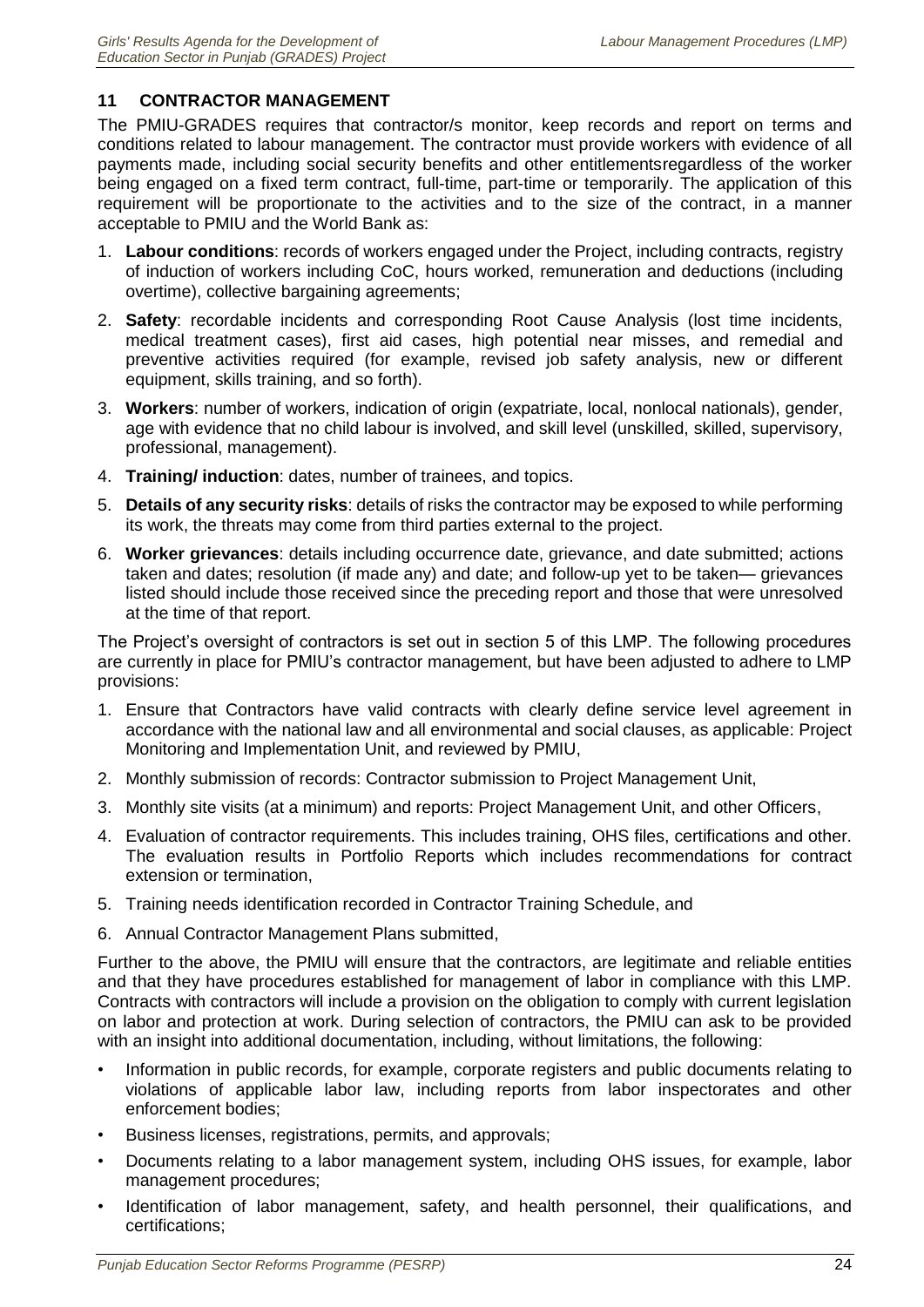- Workers' certifications/permits/training to perform required work;
- Records of safety and health violations, and responses;
- Incident, accident and fatality records and notifications to authorities;
- Records of legally required worker benefits and proof of workers' enrolment in the related programs;
- Worker payroll records, including hours worked and pay received;
- Identification of occupational health and safety committee members and records of meetings; and
- Copies of previous contracts with contractors and suppliers, showing inclusion of provisions and terms reflecting ESS2.

The PMIU will monitor the performance of contractors in relation to contracted workers, focusing on compliance by contractors with their contractual agreements (obligations, representations, and warranties). This may include periodic audits, inspections, and/or spot checks of project locations or work sites and/or of labor management records and reports compiled by contractors. Contractors' labor management issues, records and reports may include: (a) a representative sample of employment contracts or arrangements between third parties and contracted workers; (b) records relating to grievances received and their resolution; (c) reports relating to safety inspections, including fatalities and incidents and implementation of corrective actions; (d) records relating to incidents of non-compliance with national law; and (e) records of training provided for contracted workers to explain labor and working conditions and OHS for the project.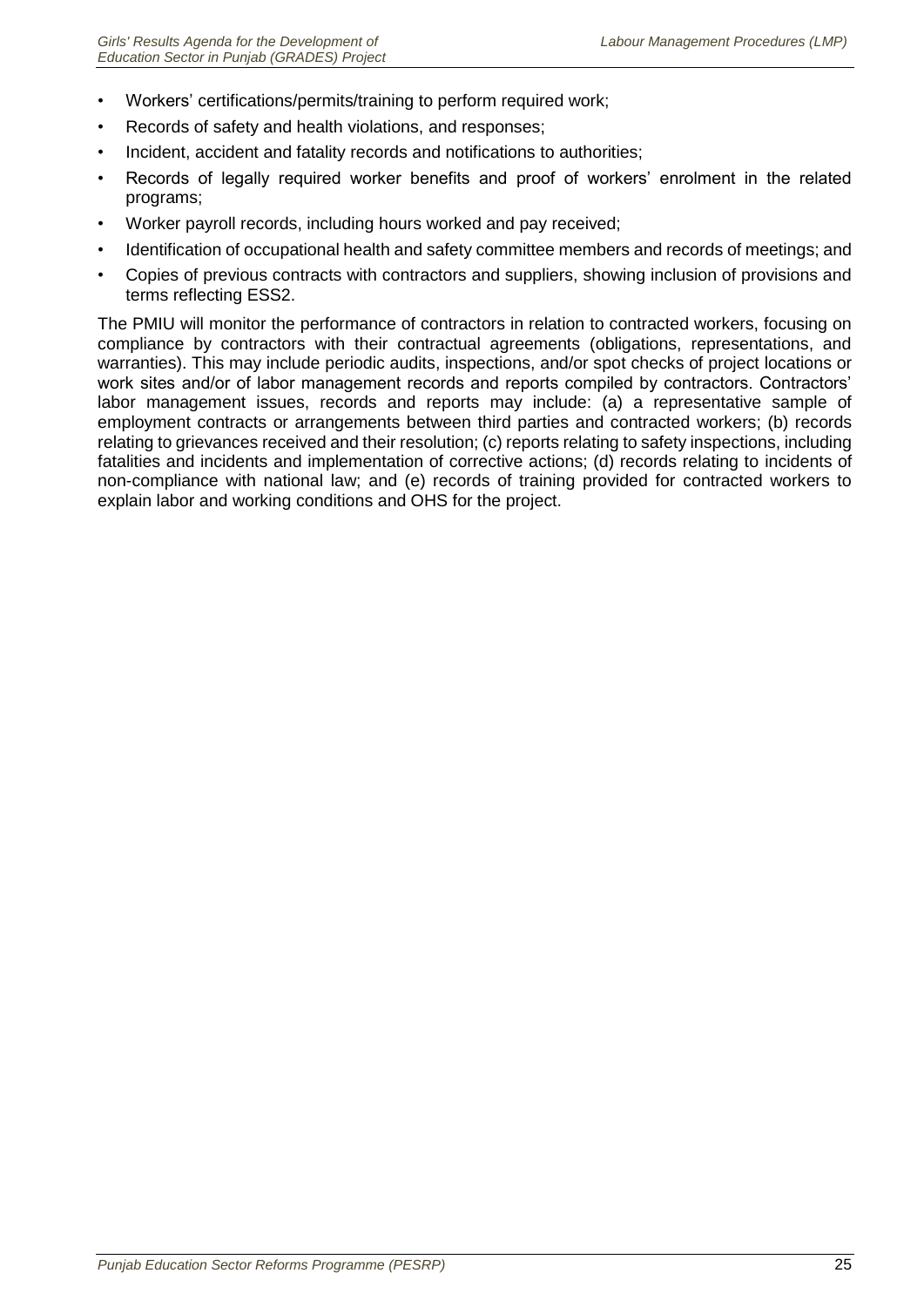# <span id="page-37-0"></span>**12 COMMUNITY WORKERS**

There will be no provision for Community Workers under GRADES Project.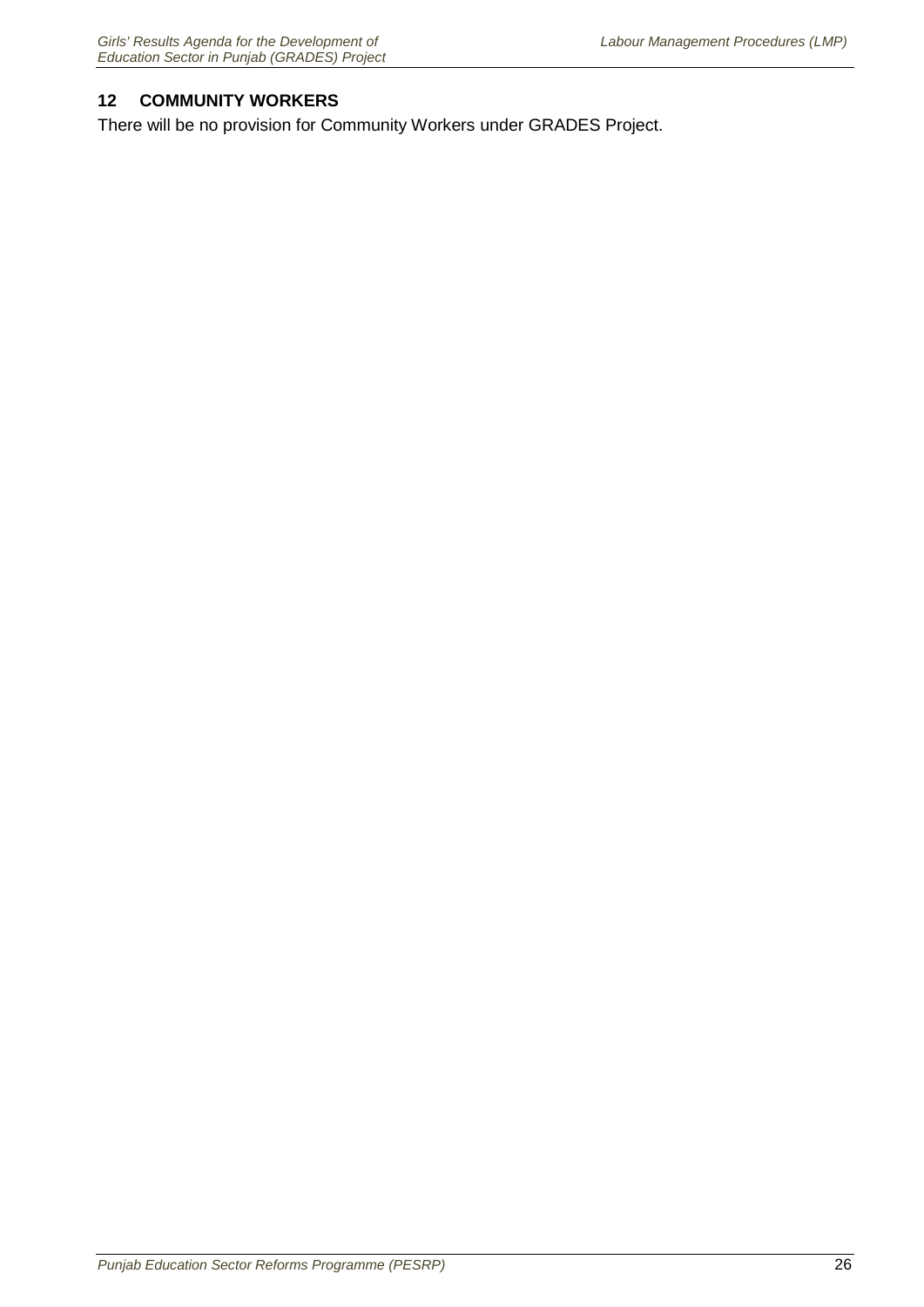# <span id="page-38-0"></span>**13 PRIMARY SUPPLY WORKERS**

The number and type of primary suppliers will be defined once the contractor defines his work plan and makes the corresponding adjustments to the designs to optimize them. The construction work under the GRADES Project will require primary supplies including construction materials essential for the functions of the proposed infrastructure, such as aggregates, bitumen and precast concrete interlocking blocks. Some contractors may be able to produce such construction materials by their workforce. However, where the contractor will source (a) essential materials (b) directly from primary suppliers (c) on an ongoing basis, the workers engaged by such primary suppliers (that meet all three criteria are deemed "primary supply workers", as defined in ESS2. The risk associated with primary supply associated with the Project is assessed below. All primary suppliers are formal businesses who are required to procure and produce materials subject to high standards. Any new supplier is vetted using a different form which screens the supplier in regard to compliance with taxes, certification, licensing, and workmen's compensation.

A separate form requires that the primary supplier identify the company's permanent staff, and declare any current or prior arbitration as well as any criminal convictions. Registered suppliers are subject to regular review. The review is carried out twice annually and requires an Officer to visit the supplier's premises. The supplier evaluation form provides for the Commercial Services to report any labour irregularity if observed.

The PMIU-GRADES Project will also ensure that any primary supplier to the project report fatalities or serious injury, and informs government authorities in accordance with national reporting requirements.

# <span id="page-38-1"></span>**13.1 Selection and Monitoring of Primary Suppliers**

When souring for primary suppliers, the project will require such suppliers to identify the risk of child labor/force labor and safety risks. The PMIU and the consultants will review and approve the hiring and purchase of primary supplies from the suppliers following such risk identification/assessment. Where appropriate, the Project will be required to include specific requirements on child labor/forced labor and work safety issues in all purchase orders and contracts with primary suppliers.

Remedial process: If child labor/forced labor and/or serious safety risks are identified, the PMIU and the consultants will require the primary supplier to take appropriate steps to remedy them. Such mitigation measures will be monitored periodically to ascertain their effectiveness. Where the mitigation measures are found to be ineffective, the PMIU and the consultants will, within reasonable period, shift the project's primary suppliers to suppliers that can demonstrate that they are meeting the relevant requirements.

PMIU will oversee and monitor the procurements of goods and materials requirements under the civil works. Project Contractors will be responsible for procurement and supply of materials and equipment under the same conditions and specifications on Environment, Social, Health and Safety (ESHS) aspects in its contracting agreements.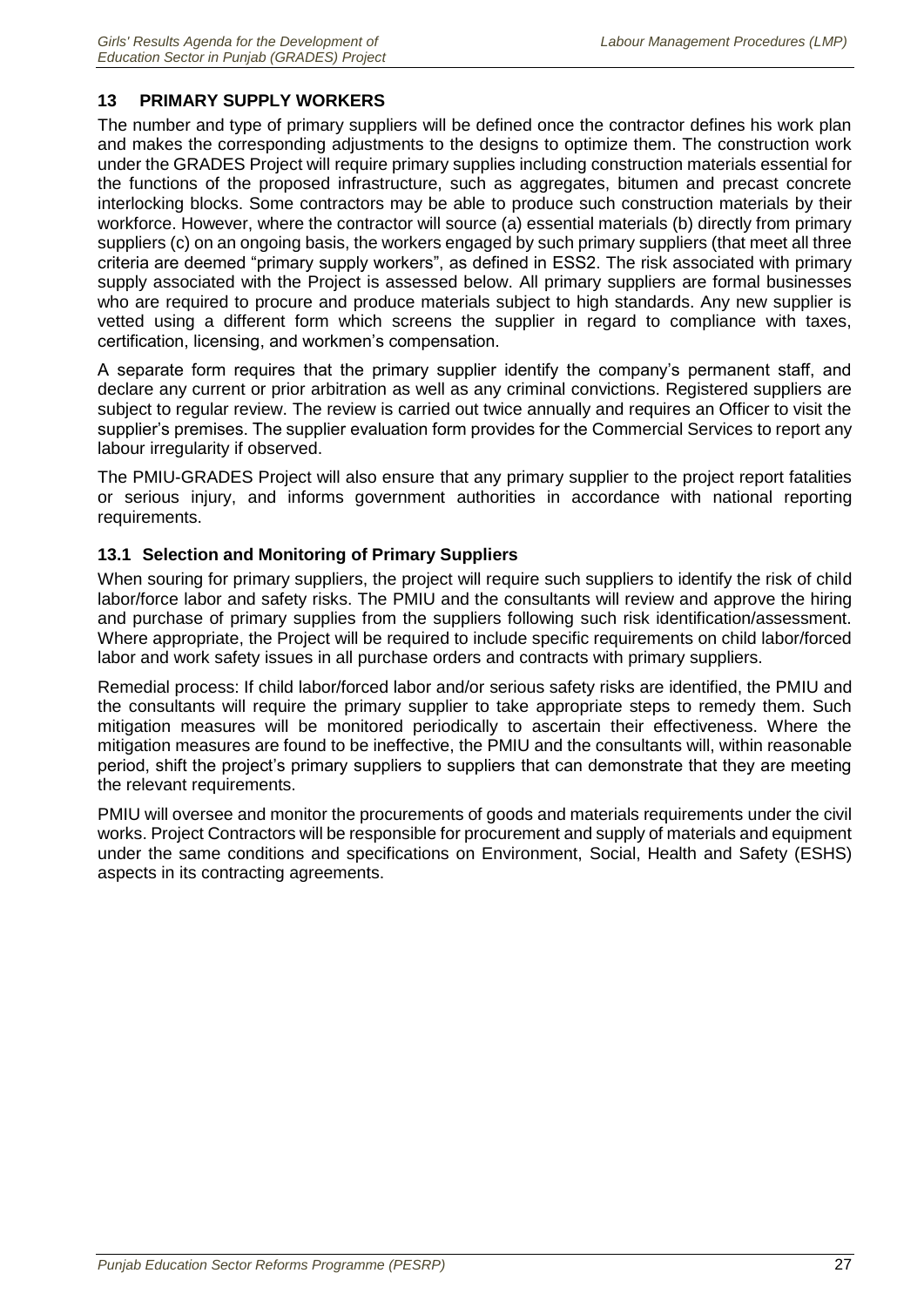# **ANNEXURES**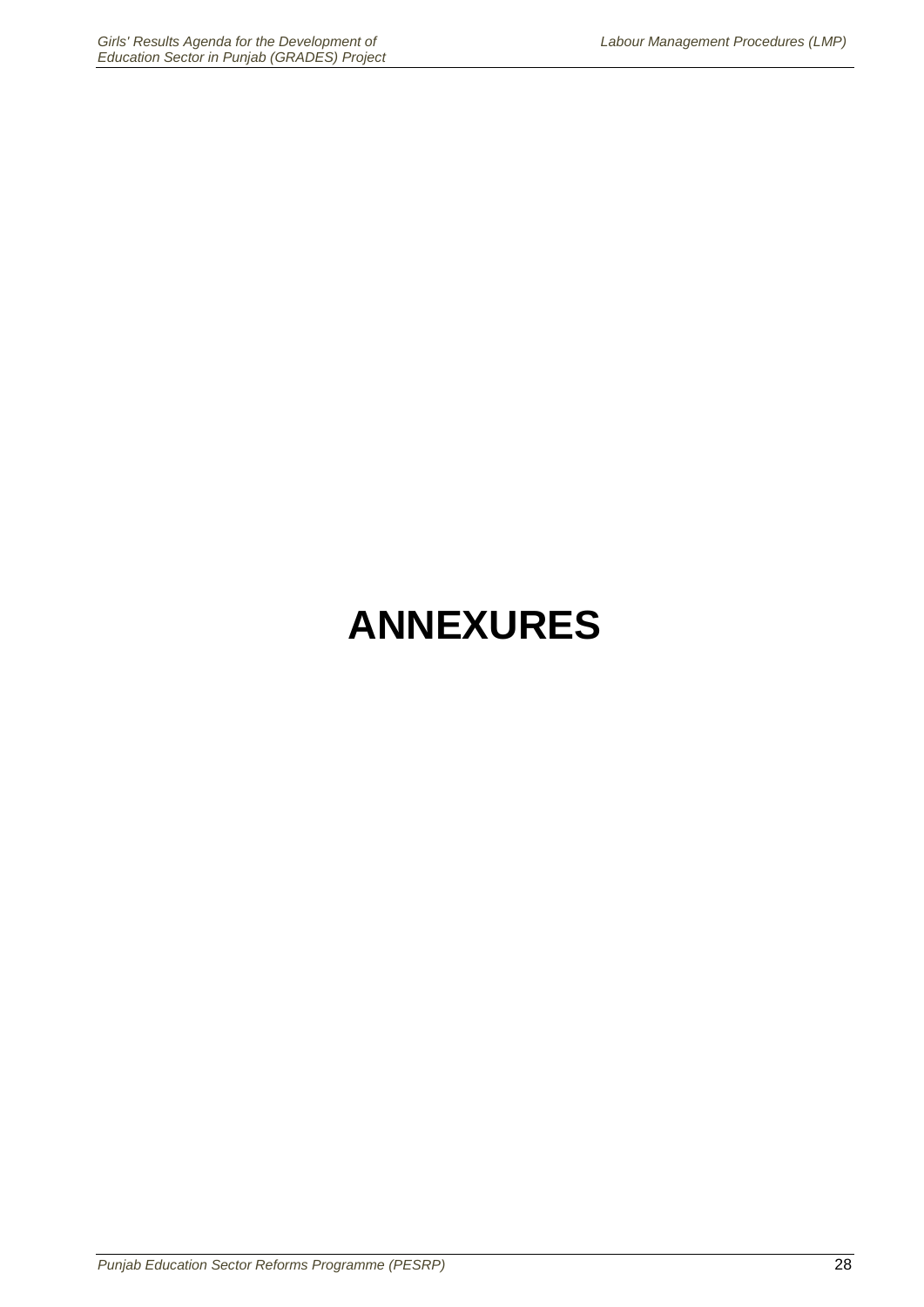# **Annexure 1: Written Particulars of the Employment**

- <span id="page-40-0"></span>1. Name of Employer
- 2. Name of Employee
- 3. Date Employment began
- 4. Wage and Method of Calculation
- 5. Interval at which wages are paid
- 6. Normal Hours of work
- 7. Short description of employee's work
- 8. Probation Period
- 9. Annual Holiday Entitlement
- 10. Paid Public Holiday
- 11. Payment during sickness
- 12. Maternity Leave (if employee female)
- 13. Nursing Break Entitlement (for female employee)
- 14. Notice employee entitled to receive
- 15. Notice employer required to give
- 16. Pension Schedule, Provident Fund Gratuity Schedule etc.
- 17. Any other matter either party wishes to include

#### **Notes:**

- (a) An employee is free to join a trade union or staff association, which is recognized by the undertaking.
- (b) The address of the Labour/Trade Union or Staff Association (if applicable): ………………………….….……… (Name of Trade/Labour Union or Staff Association)
- (c) The grievance procedure and disciplinary procedure in this undertaking requires to be followed when a grievance arises or disciplinary action needs to be taken.
- (d) When any heading is inapplicable enter NIL in-front of that.

Employee's signature Witness

------------------------------ -----------------------------------------------

------------------------------ -----------------------------------------------

Employer's signature Witness

Dated: ---------------------------- Dated: -----------------------------------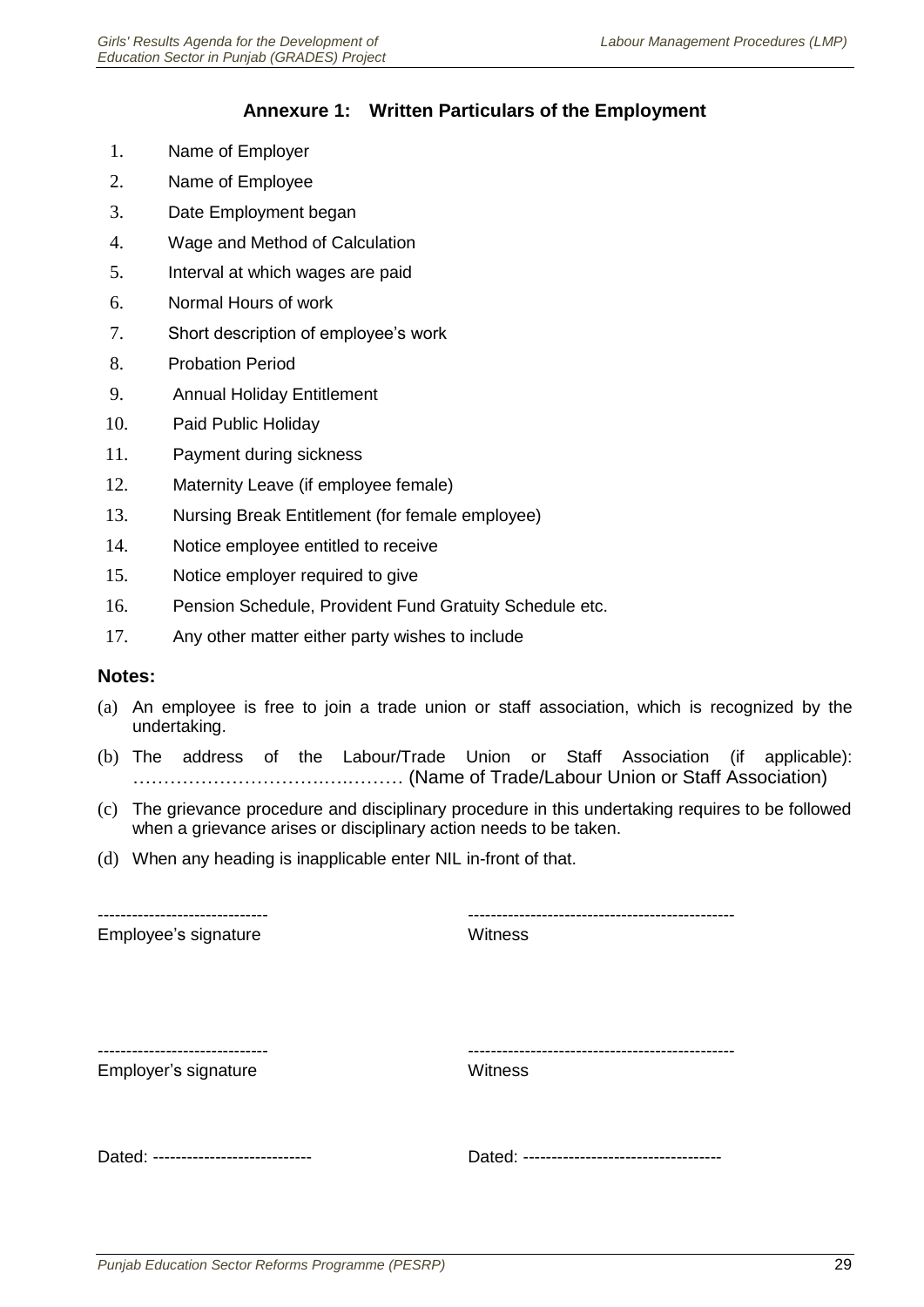# **Annexure 2: Code of Conduct**

<span id="page-41-0"></span>The GRADES' Code of Conduct defines labour standards that aim to achieve decent and humane working conditions. The Code's standards are based on national law and accepted good labour practices. Companies affiliated with GRADES Project are expected to comply with all relevant and applicable laws and regulations of the country in which workers are employed and to implement the Workplace Code standards in their applicable facilities. When differences or conflicts in standards arise,affiliated companies are expected to apply the highest standard.

The GRADES Project monitors compliance with the Workplace Code by carefully examining adherence to the Compliance Benchmarks and the Principles of Monitoring. The Compliance Benchmarks identify specific requirements for meeting each Code standard, while the Principles of Monitoring guide the assessment of compliance. The GRADES Project expects affiliated companies to make improvements when Code standards are not met and to develop sustainable mechanisms to ensure ongoing compliance.

The GRADES Project provides a model of collaboration, accountability, and transparency and serves as a catalyst for positive change in workplace conditions. As an organization that promotes continuous improvement, the GRADES Project strives to be one of the leaders in establishing best practices for respectful and ethical treatment of workers, and in promoting sustainable conditions through which workers earn fair wages in safe and healthy workplaces.

Major Codes include but not limited to:

#### **1. Employment Relationship**

Employers shall adopt and adhere to rules and conditions of employment that respect workers and,at a minimum, safeguard their rights under national and international labour and social security laws and regulations.

#### **2. Non-discrimination at Work**

No person shall be subject to any discrimination in employment, including hiring, compensation, advancement, discipline, termination or retirement, on the basis of gender, race, religion, age, disability, sexual orientation, nationality, political opinion, social group or ethnic origin.

#### **3. Harassment or Abuse**

Every employee or worker shall be treated with respect and dignity. No employee or worker shall be subjected tophysical, sexual, psychological and verbal harassment or abuse.

#### **4. Forced and Bonded Labour**

There shall be no use of forced labour, including bonded labour or any other forms of forced labour.

#### **5. Child Labour**

No person shall be employed under the age of 14 or under the age for completion of compulsory education, whichever is higher.

#### **6. Freedom of Association and Collective Bargaining**

Employers shall recognize and respect the right of employees to freedom of association and collective bargaining.

#### **7. Health, Safety and Environment**

Employers shall provide a safe and healthy workplace setting to prevent accidents and injury to health arising out of, linked with, or occurring in the course of work or as a result of the operation of employers' facilities. Employers shall adopt responsible measures to mitigate negative impactsthat the workplace has on the environment.

#### **8. Hours of Work**

Employers shall not require workers to work more than the regular and overtime hours allowed bythe law of the country. The regular work week shall not exceed 48 hours. Employers shall allow workers at least 24 consecutive hours of rest in every seven-day period. All overtime work shall be consensual. Employers shall not request overtime on a regular basis and shall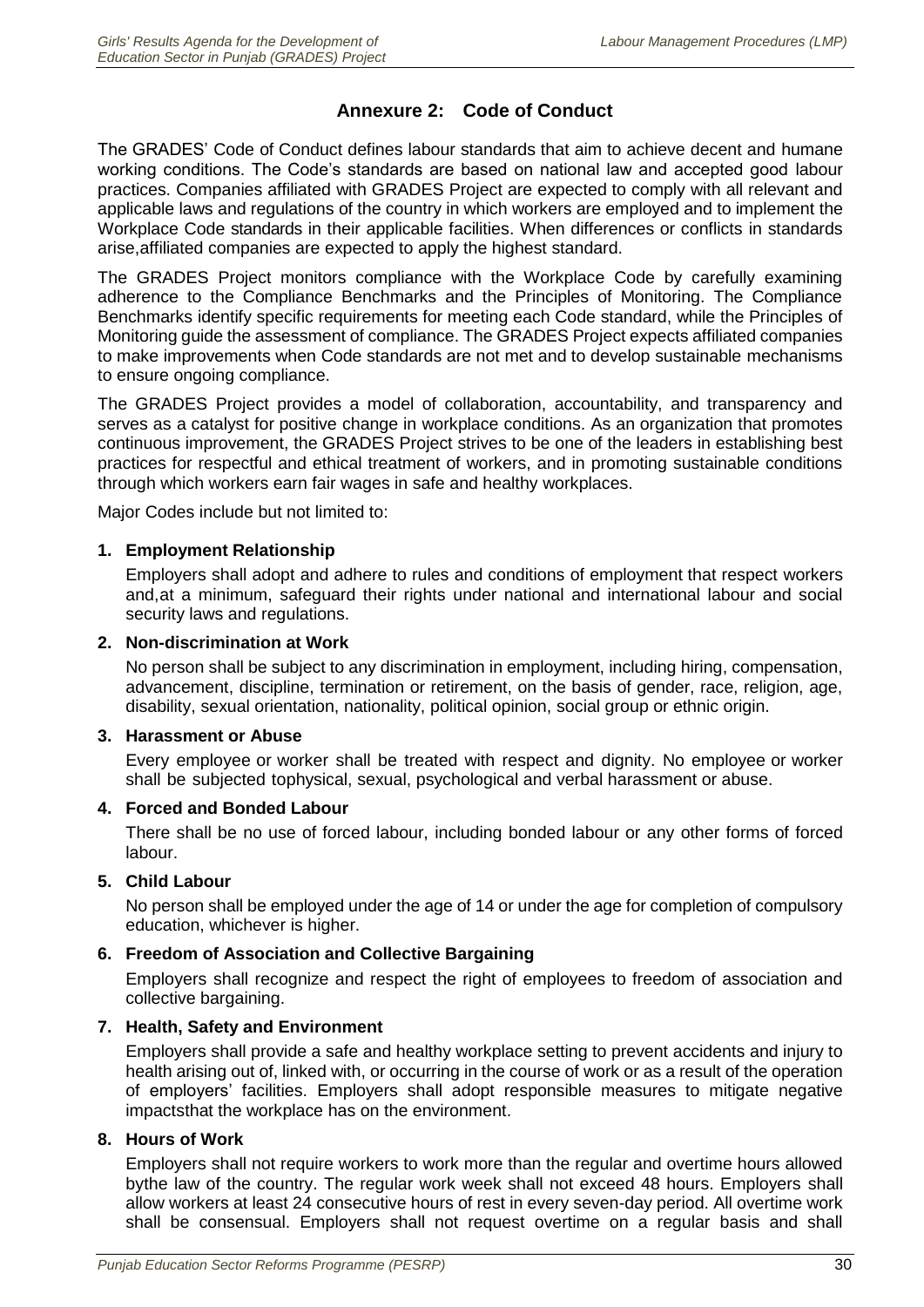compensate all overtime work at a premium rate. Other than in exceptional circumstances, the sum of regular andovertime hours in a week shall not exceed to 60 in total.

#### **9. Compensation**

Every worker has a right to compensation for a regular work week that is sufficient to meet the worker's basic needs and provide some discretionary income. Employers shall pay at least the minimum wage or the appropriate market prevailing wage, whichever is higher, complying with all legal requirements on wages, and provide any fringe benefits required by law or contract if permissible. Where compensation does not meet workers' basic needs and provide some discretionary income, the contractor/employer shall pursue to the PESRP/GRADES to take an appropriate actions.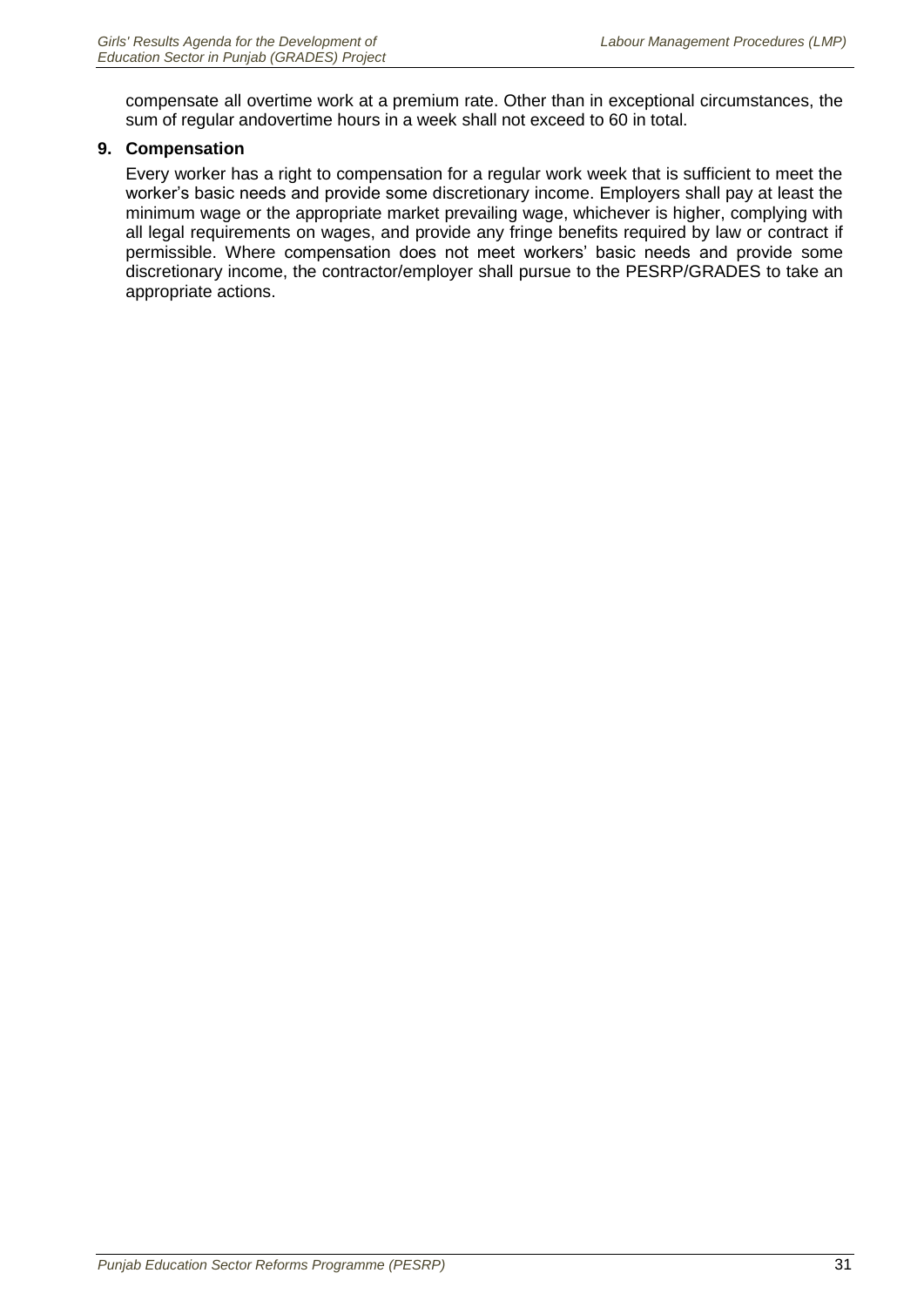# **Annexure 3: Template for Project Workers Code of Conduct**

<span id="page-43-0"></span>, acknowledge that preventing any misconduct as stipulated in this code of conduct, including sexual exploitation and abuse (SEA), sexual harassment (SH), and child abuse/exploitation are important. Any activity, which constitute acts of gross misconduct are therefore grounds for sanctions, penalties or even termination of employment. All forms of misconduct are unacceptable be it on the work site, the work site surroundings, or at worker's camps. Prosecution of those who commit any such misconduct will be pursued as appropriate. I agree that while working on this project, I will:

- 1. Consent to security background check;
- 2. Treat women, children (persons under the age of 18) and persons with disability with respect regardless of race, colour, language, religion, political or other opinion, national, ethnic or social origin, property, birth or other status;
- 3. Not use language or behaviour towards men, women or children/learners that is inappropriate, harassing, abusive, sexually provocative, demeaning or culturally inappropriate;
- 4. carry out his/her duties competently and diligently;
- 5. comply with this Code of Conduct and all applicable laws, regulations and other requirements, including requirements to protect the health, safety and well-being of other Contractor's Personnel and any other person;
- 6. maintain a safe working environment including by:
	- a. ensuring that workplaces, machinery, equipment and processes under each person's control are safe and without risk to health;
	- b. wearing required personal protective equipment;
	- c. using appropriate measures relating to chemical, physical and biological substances and agents; and
	- d. following applicable emergency operating procedures.
- 7. report work situations that he/she believes are not safe or healthy and remove himself/herself from a work situation which he/she reasonably believes presents an imminent and danger to his/her life or health;
- 8. treat other people with respect, and not discriminate against specific groups such as women, people with disabilities, migrant workers or children;
- 9. not engage in any form of sexual harassment including unwelcome sexual advances, requests for sexual favors, and other unwanted verbal or physical conduct of a sexual nature with other Contractor's or Employer's Personnel;
- 10. Not participate in sexual activity with children/learners—including grooming or through digital media. Mistaken belief regarding the age of a child and consent from the child is not a defense;
- 11. Not exchange money, employment, goods, or services for sex, with community members including sexual favors or other forms of humiliating, degrading or exploitative behavior;
- 12. Attend trainings related to HIV and AIDS, SAE/SH, occupational health and any other relevant courses on safety as requested by my employer;
- 13. Report to the relevant committee any situation where I may have concerns or suspicions regarding acts of misconduct by a fellow worker, whether in my company or not, or any breaches of this code of conduct provided it is done in good faith;
- 14. Regarding children (under the age of 18):
	- a. Refrain from hiring children for domestic or other labour, which is inappropriate given their age, or developmental stage, which interferes with their time available for education and recreational activities, or which places them at significant riskof injury.
	- b. Comply with all relevant local legislation, including labour laws in relation to child labour.
- 15. Refrain from any form of theft for assets and facilities including from surrounding communities.
- 16. Remain in designated working area during working hours;
- 17. Refrain from possession of alcohol and illegal drugs and other controlled substances in the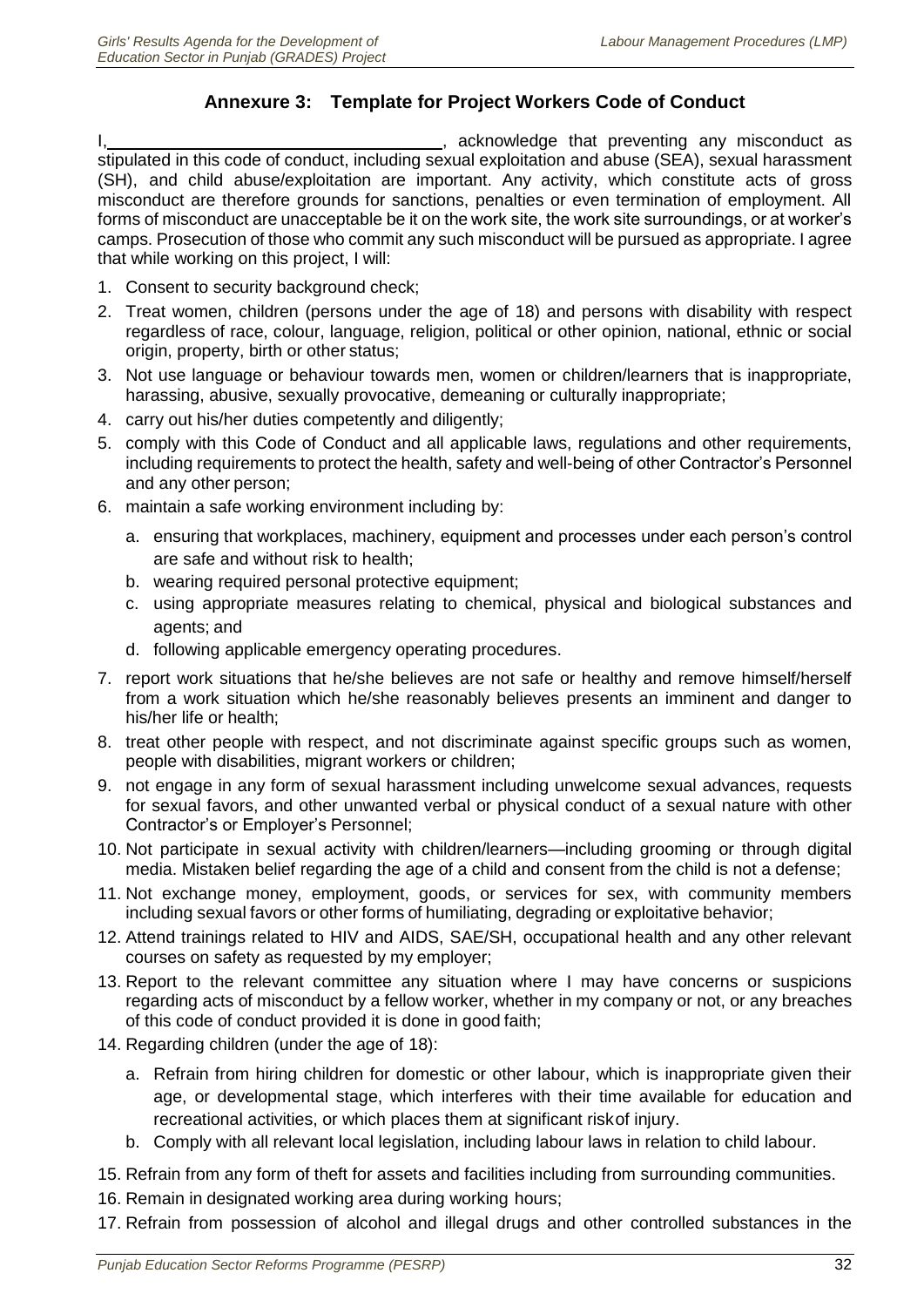workplace and being under influence of these substances on the job and during workings hours;

- 18. Follow prescribed environmental occupation health and safety standards;
- 19. Channel grievances through the established grievance redress mechanism.

I understand that the onus is on me to use common sense and avoid actions or behaviors that could be construed as misconduct or breach this code of conduct.

I acknowledge that I have read and understand this Code of Conduct, and the implications have been explained with regard to sanctions on-going employment should I not comply.

| Signature: <u>contract and contract and contract and contract and contract and contract and contract and contract and contract and contract and contract and contract and contract and contract and contract and contract and co</u> |
|--------------------------------------------------------------------------------------------------------------------------------------------------------------------------------------------------------------------------------------|
|                                                                                                                                                                                                                                      |
|                                                                                                                                                                                                                                      |
|                                                                                                                                                                                                                                      |
|                                                                                                                                                                                                                                      |
|                                                                                                                                                                                                                                      |
|                                                                                                                                                                                                                                      |
| For the Employer/Contractor                                                                                                                                                                                                          |
|                                                                                                                                                                                                                                      |
| Signed by: <u>example and a series of the series of the series of the series of the series of the series of the series of the series of the series of the series of the series of the series of the series of the series of the </u> |
|                                                                                                                                                                                                                                      |
|                                                                                                                                                                                                                                      |
| Signature: Signature: Signature: Signature: Signature: Signature: Signature: Signature: Signature: Signature: Signature: Signature: Signature: Signature: Signature: Signature: Signature: Signature: Signature: Signature: Si       |
|                                                                                                                                                                                                                                      |
|                                                                                                                                                                                                                                      |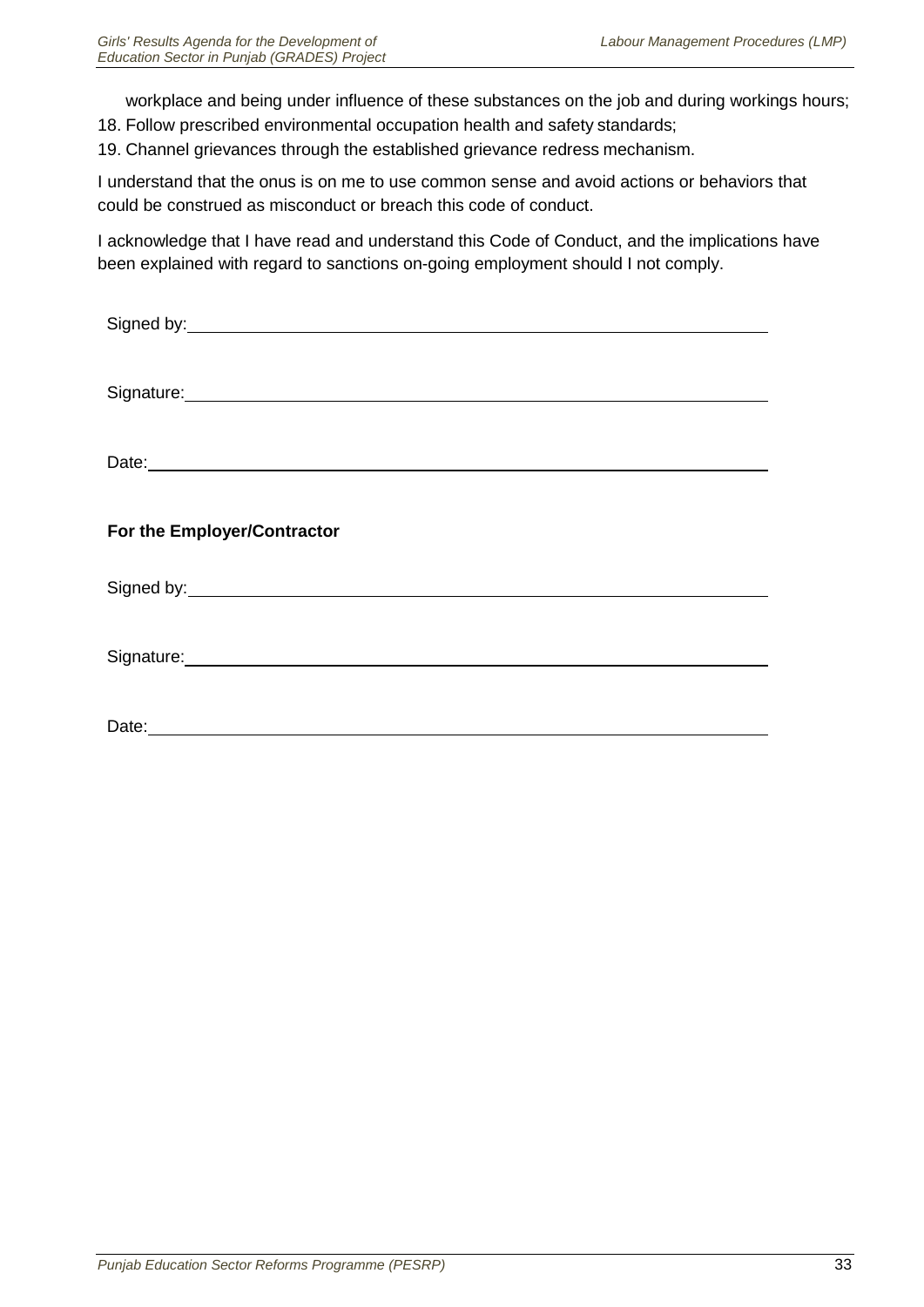# **Annexure 4: Contractors SHE File Monitoring Form (PMIU)**

#### <span id="page-45-0"></span>**Contractor Name:** ………………….…………………………… ……………………………………

**Instructions;** Tick ( $\sqrt{ }$ ) if available, put a cross (X) if unavailable. Tick ( $\sqrt{ }$ ) if there was activity, put a cross. If there was no activity, Tick ( $\sqrt{ }$ ) if there's evidence, put a cross (X) if there's no evidence. Make a Comment according to the changes that have taken place as reflected by availability, activity and evidence on each SHE item.

| Monthly Checklist: SHE items                                     | Available | Activity   Evidence | Comment |
|------------------------------------------------------------------|-----------|---------------------|---------|
| Exposure to Labor Policies,                                      |           |                     |         |
| Valid Working Contract,                                          |           |                     |         |
| Current Employee List                                            |           |                     |         |
| Confirmation Letter Inc. copy of ID (per employee),              |           |                     |         |
| Understanding of Resources, roles, responsibilities & authority, |           |                     |         |
| Inductions - all contractor staff                                |           |                     |         |
| Hierarchy & Reporting; Incidents, accidents & near misses        |           |                     |         |
| Appointment letters;                                             |           |                     |         |
| <b>SHE Certificates; Safety Rep</b>                              |           |                     |         |
| <b>SHE Certificates; 1st Aider</b>                               |           |                     |         |
| Mandatory Qualifications - as per the evaluation form            |           |                     |         |
| Vehicles; Bluebook, Daily inspection sheet, Driver Permit        |           |                     |         |
| Current Evaluation form,                                         |           |                     |         |
| PPE: Branded & Properly worn at all times,                       |           |                     |         |
| Internal Communication; minutes showing meetings,                |           |                     |         |
| <b>Environment Management Aspects</b>                            |           |                     |         |
| First Aid Kit: availability and usage of the form,               |           |                     |         |
| Fire extinguisher; valid                                         |           |                     |         |
| Any other                                                        |           |                     |         |

PMIU Representative ………………………………………...…………………..………………

|  | Signature |  |
|--|-----------|--|
|--|-----------|--|

Date compiled ………………………..…

Contractor Representative ……………………………...…………………..……………………

Signature ………………………..…

Date compiled ………………………..…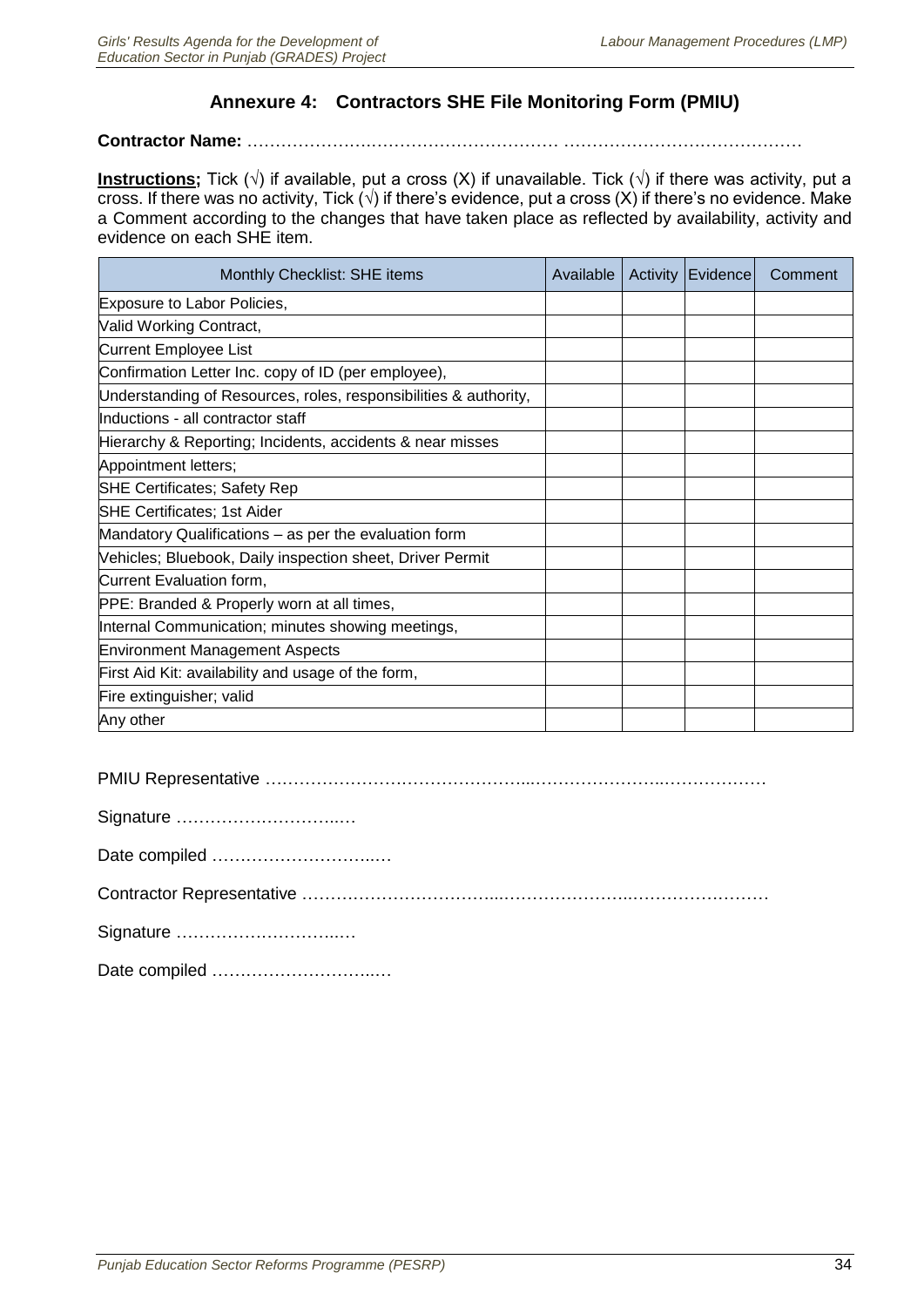# <span id="page-46-0"></span>**Annexure 5: Maintaining Safe & Healthy Conditions for Workers at the Labour Camp**

The minimum requirements for maintaining safe and healthy conditions for workers are provided below. The contractors can follow their own OHS policies and requirements.

#### **a. First Aid**

Site assessment should be carried out for determining needs of first aid (no. of workers, nature of the works undertaken, hazards present, site geology and access to emergency assistance, etc.). Based on needs assessment, an adequate first aid facilities shall be maintained by health & safety representative and made available in every labor camp for the emergency treatment of injured persons. Such facilities shall be in charge of a person trained to administer first aid and will be readily accessible for use at all times. The person should also be trained in Cardiopulmonary resuscitation (CPR).

The employer should ensure that qualified first-aid can be provided at all times. Appropriately equipped first-aid stations should be easily accessible throughout the place of work · Eye- wash stations and/or emergency showers should be provided close to all workstations where immediate flushing with water is the recommended first-aid response Where the scale of work or the type of activity being carried out so requires, dedicated and appropriately equipped first aid room(s) should be provided. First aid stations and rooms should be equipped with gloves, gowns, and masks for protection against direct contact with blood and other body fluids. Records for treatment should be maintained. Remote sites should have written emergency procedures in place for dealing with cases of trauma or serious illness up to the point at which patient care can be transferred to an appropriate medical facility.

| <b>ITEM</b>                        |                   | Quantity<br><b>Specified</b> | Quantity<br><b>Present in Box</b> | <b>Comment</b> |
|------------------------------------|-------------------|------------------------------|-----------------------------------|----------------|
| Adhesive elastic plasters assorted | 20's              | 1 Box                        |                                   |                |
| Roller bandages-conforming         | 100 <sub>mm</sub> | 4 Rolls                      |                                   |                |
| Roller bandages-conforming         | 75mm              | 4 Rolls                      |                                   |                |
| <b>CPR Mouthpieces</b>             |                   | 2                            |                                   |                |
| Cotton wool                        | 50 gram           | 2 Rolls                      |                                   |                |
| Fabric roll plaster                | 25mm x3M          | 1 Roll                       |                                   |                |
| First Aid dressing No 3            | 75x 100mm         | 4                            |                                   |                |
| First Aid dressing No 4            | 150x 200mm        | 4                            |                                   |                |
| Forceps-10cm                       |                   | 1                            |                                   |                |
| Gauze swabs 75mm x 75mm            | 100's             | 1 Packet                     |                                   |                |
| Gauze swabs 75mmx75mm Sterile 5's  |                   | 2 Packets                    |                                   |                |
| Gloves-Latex                       | Large             | 2 Pairs                      |                                   |                |
| Gloves-Latex                       | Medium            | 2 Pairs                      |                                   |                |
| Hypoallergenic Adhesive Tape       | 25mm x3M          | 1 Roll                       |                                   |                |
| <b>Safety Pins</b>                 | Bunch of 12       | 1 Bunch                      |                                   |                |
| Scissors- 10cm                     |                   | 1                            |                                   |                |
| Splints-Straight                   |                   | $\overline{2}$               |                                   |                |
| <b>Triangular Bandages</b>         |                   | 4                            |                                   |                |
| Wound Cleaner- CENTRIMIDE 1%       | 100ml             | 1 Bottle                     |                                   |                |

- 1. Items in the first aid box are minimum contents as per the Occupational Health and Safety requirements.
- 2. Checklist must be completed every month to ensure compliance with the LMP.
- 3. Contents should be regularly replenished by respective department
- 4. Any deficiencies should be reported to the H&S Specialist or PMIU Representative **Shelter construction & Facilities:** Beds, cots, or bunks, and suitable storage facilities such as wall lockers for clothing and personal articles shall be provided in every room used for sleeping purposes. All sites shall be adequate in size to prevent overcrowding of necessary structures.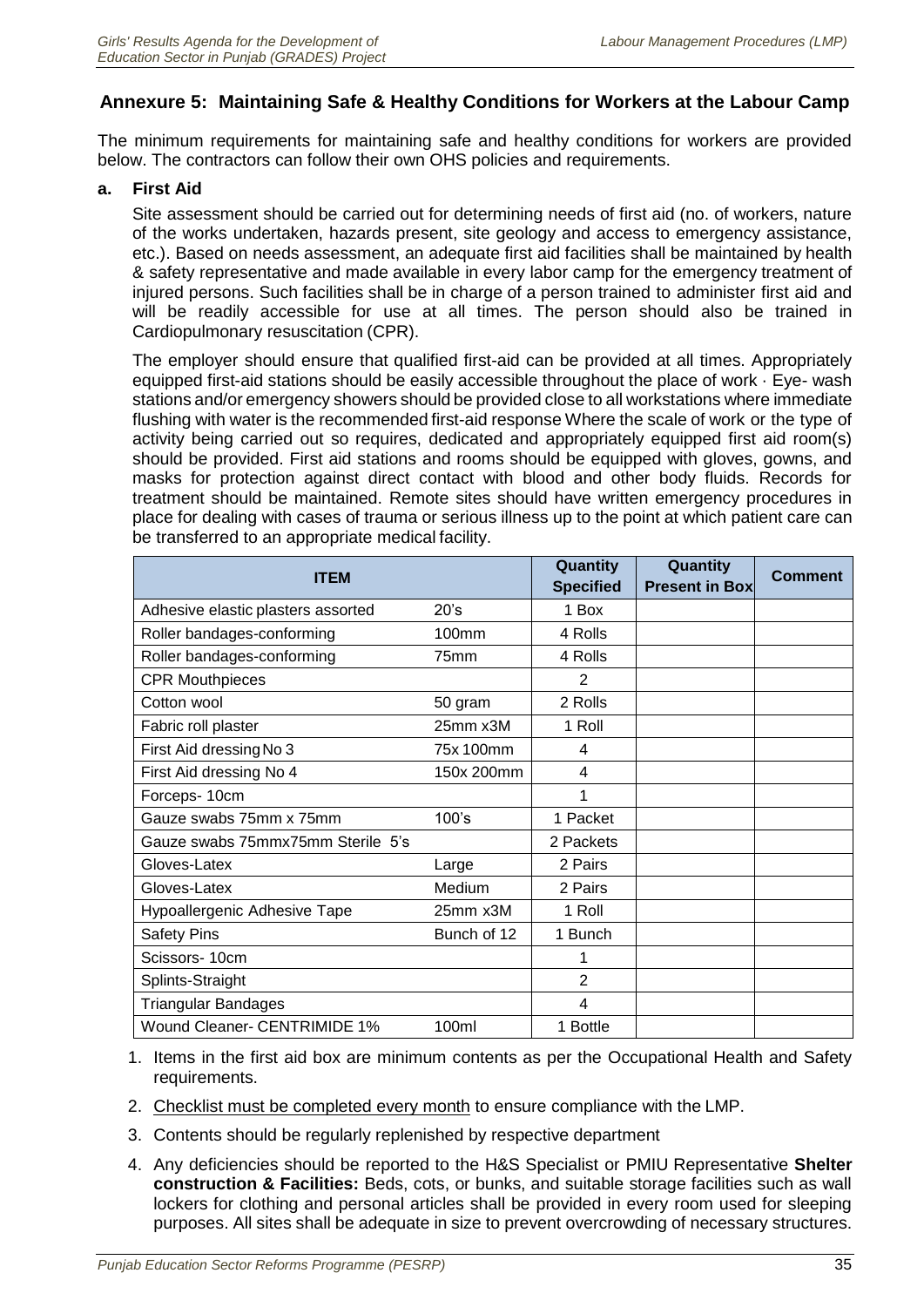Each room used for sleeping purposes shall contain at least 50 square feet of floor space for each occupant. At least a 7-foot ceiling shall be provided. Floors shall be of smooth and tight construction. The floors shall be kept in good repair.

All living quarters shall be provided with windows, the total of which shall be not less than onetenth of the floor area. At least one-half of each window shall be so constructed that it can be opened for purposes of ventilation. Where electric service is available, each habitable room in a camp shall be provided with at least one ceiling-type light fixture and at least one separate flooror wall-type convenience outlet. Laundry and toilet rooms and rooms where people congregate shall contain at least one ceiling or wall-type fixture.

An adequate supply of running water shall be provided for bathing and laundry purposes. Laundry, hand washing, and bathing facilities shall be provided. Floors shall be of smooth finish but not slippery materials; they shall be impervious to moisture. Floor drains shall be provided in all shower baths, shower rooms, or laundry rooms to remove waste water and facilitate cleaning. All junctions of the curbing and the floor shall be coved. The walls and partitions of shower rooms shall be smooth and impervious to the height of splash.

**Toilet facilities:** Toilet facilities adequate for the capacity of the camp shall be provided. Toilet rooms shall have a window not less than 6 square feet in area opening directly to the outside area or otherwise be satisfactorily ventilated. No fixture, water closet, chemical toilet, or urinal shall be located in a room used for other than toilet purposes. Where the toilet rooms are shared, such as in multifamily shelters and in barracks type facilities, separate toilet rooms shall be provided for each gender. These rooms shall be distinctly marked "for men" and "for women" by signs printed in Urdu and Sindhi languages of the persons occupying the camp, or marked with easily understood pictures or symbols. If the facilities for 31 each gender are in the same building, they shall be separated by solid walls or partitions extending from the floor to the roof or ceiling. Every water closet installed shall be located in a toilet room. Each toilet room shall be lighted naturally, or artificially by a safe type of lighting at all hours of the day and night. Toilet rooms shall be kept in a sanitary condition. They shall be cleaned at least daily.

**Water supply:** An adequate and convenient water supply, approved by the health & safety representative, shall be provided in each camp for drinking, cooking, bathing, and laundry purposes. The distribution lines shall be capable of supplying water at normal operating pressures to all fixtures for simultaneous operation. Where water under pressure is available, one or more drinking fountains shall be provided for each 100 occupants or fractionthereof.

**Kitchen and Dining Area:** A properly constructed kitchen and dining hall adequate in size, separate from the sleeping quarters of any of the workers, shall be provided in connection with all food handling facilities. There shall be no direct opening from living or sleeping quarters into a kitchen or dining hall. No person with any communicable disease shall be employed or permitted to work in the preparation, cooking, serving, or other handling of food, foodstuffs, or materials used therein, in any kitchen or dining room operated in connection with a camp or regularly used by persons living in a camp.

**Sewage/Drainage facilities**: The toilets constructed at the labour camps should have associated septic tanks for primary treatment of the sewage. All sites used for camps shall be adequately drained. The camp shall be located in such manner that the drainage from and through the camp will not endanger any domestic or public water supply. All sites shall be graded, ditched, and rendered free from depressions in which water may become a nuisance. Construction and operation of kitchens, dining hall, and feeding facilities.

**Fire fighting:** Firefighting facilities will be established in the camp to deal with the event of fire. Different types of fire extinguishers (powder, foam and carbon dioxide) will be placed at different suitable locations in the camp. These locations should be selected after a risk assessment and should be easily accessible in the event of fire. Fire alarm system providing adequate and audible warning to all the staff in the camp will be installed. The camp Plan shall include adequate escape and evacuation processes in case of fire or another emergency. This should include contingencies. Escape and rescue ways are to be kept free of any type of hurdles/barriers. All fire exits shall be distinctively marked in a language understood by the majority of the workers and in red letters of adequate size or by some other effective and clearly understood sign.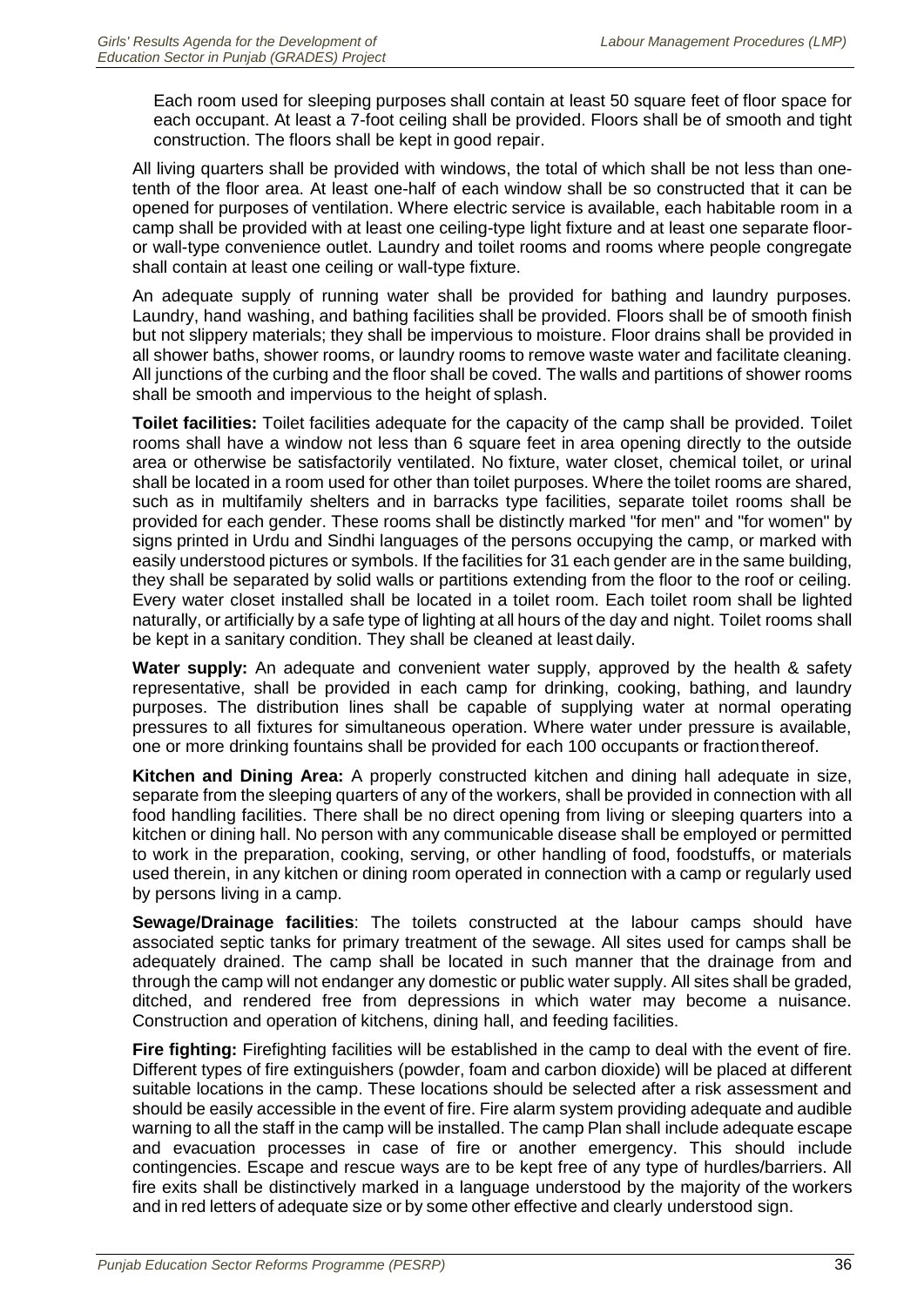**Waste management:** In the labour camp proper collection and disposal of solid waste will be ensured. Separate waste bins will be provided at different locations in the camp to collect organic and inorganic waste. These waste bins will be marked. The segregation of waste at source will be ensured. Inorganic waste will be stored at a safe location within the camp and organic waste will be handed over to waste collector on daily basis.

**COVID-19 SOPs:** The following SoPs related to COVID-19 will be followed in the labour camp:

- Maintain a physical distance of 6ft (2 m) minimum
- Wear a surgical mask or face covering whenever in close contact of someone. Mask shall be provided by the company free of cost
- Wash your hands-on arrival at work and regularly through the day:
- Wash hands before and after each meeting;
- No hand shaking
- Meetings are to be held in locations that allow for 4 meters distance between attendees in a closed confined space (meeting room/office block)
- Self-monitoring of health by all and reporting any illness at the earliest to the supervisor.
- Proper cleaning and frequent sanitization (at-least once a day) of the rooms, particularly of the frequently touched surfaces must be ensured.
- Proper disposal of face covers / masks / gloves left over by visitors and/or employees in covered bins, shall be ensured
- The doctor and HSE Manager in the camp shall be responsible to provide training to workers on spread of COVID-19 and control measures.